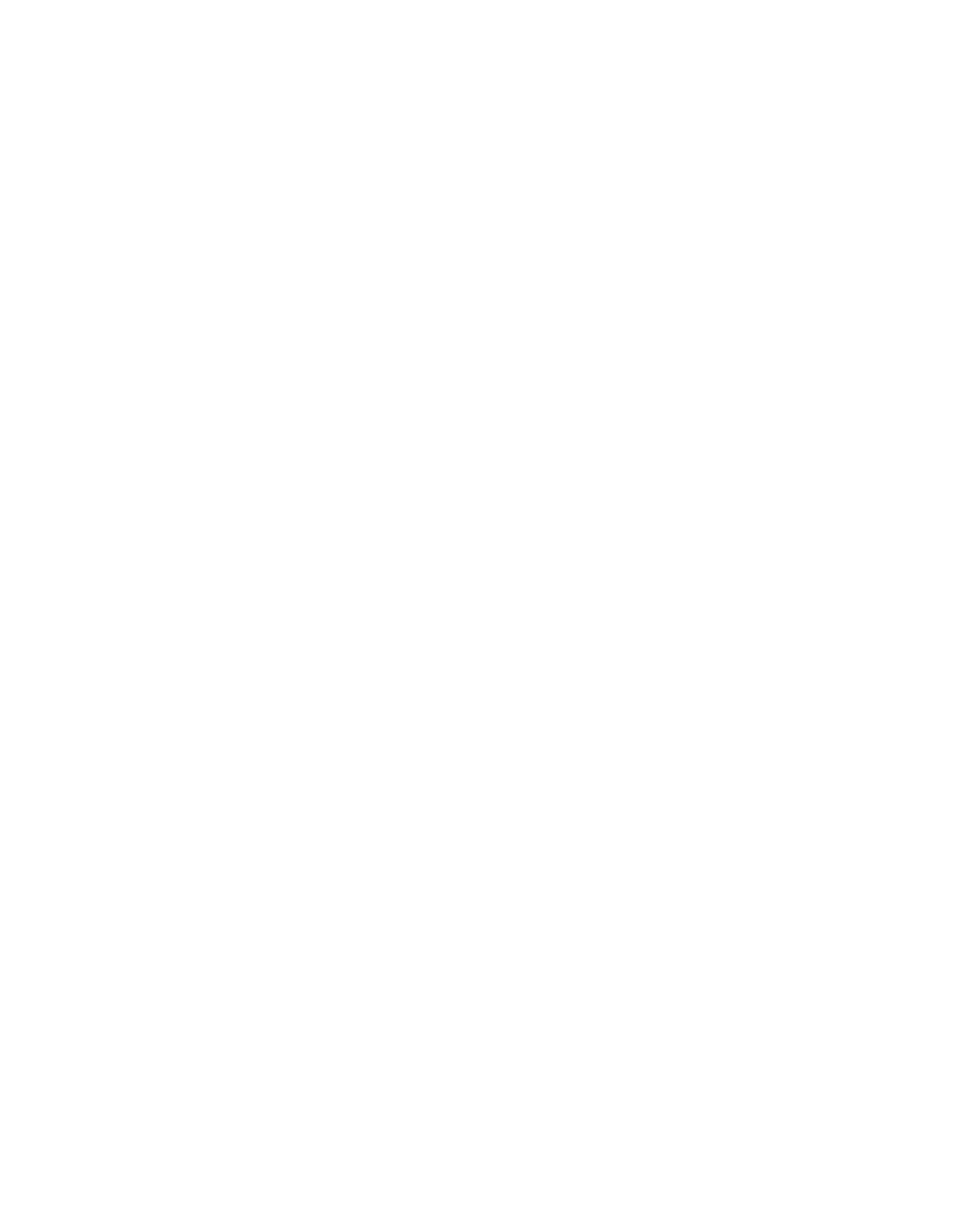# **TABLE OF CONTENTS**

| A <sub>1</sub> |                  | Nature of the case, the course of proceedings, and the disposition |
|----------------|------------------|--------------------------------------------------------------------|
| <b>B.</b>      |                  |                                                                    |
|                | 1.               |                                                                    |
|                | 2.               |                                                                    |
|                | 3.               |                                                                    |
|                |                  | a.                                                                 |
|                |                  | $\mathbf b$ .                                                      |
|                | $\overline{4}$ . | BurnLounge's Promotion and Marketing  14                           |
|                | 5.               |                                                                    |
|                | 6.               |                                                                    |
|                | 7.               |                                                                    |
|                |                  | a.                                                                 |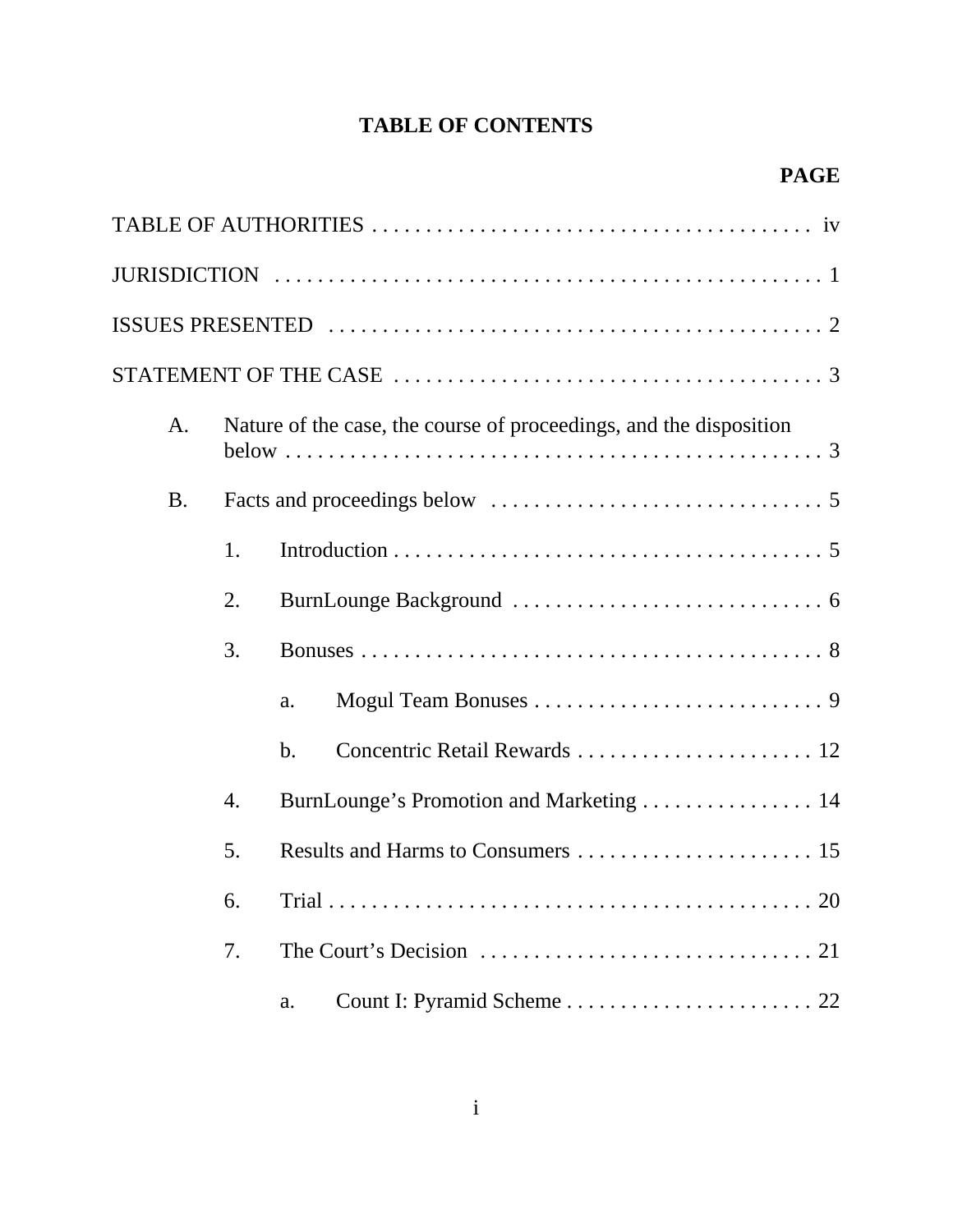|     |           | b. | Counts II and III: Misrepresentations and                                                                                        |  |
|-----|-----------|----|----------------------------------------------------------------------------------------------------------------------------------|--|
|     |           | c. |                                                                                                                                  |  |
|     |           | d. |                                                                                                                                  |  |
|     | 8.        |    |                                                                                                                                  |  |
|     |           |    |                                                                                                                                  |  |
|     |           |    |                                                                                                                                  |  |
|     |           |    |                                                                                                                                  |  |
| I.  |           |    | The court correctly determined that BurnLounge was an illegal                                                                    |  |
|     | A.        |    | Burnlounge's structure and operations match precisely<br>those of an illegal pyramid scheme as defined by this Court             |  |
|     | <b>B.</b> |    | Defendant's argument misapplies governing law and<br>is belied by the district court's findings of fact. 41                      |  |
| II. |           |    | The court properly allowed Dr. Vander Nat's expert testimony. 47                                                                 |  |
| Ш.  |           |    | The court properly determined that the remedies should include<br>injunctive relief and equitable monetary relief in the form of |  |
|     | A.        |    | The court's injunctive relief was proper. $\dots \dots \dots \dots \dots$ 54                                                     |  |
|     | <b>B.</b> |    | The court's determination of equitable monetary relief                                                                           |  |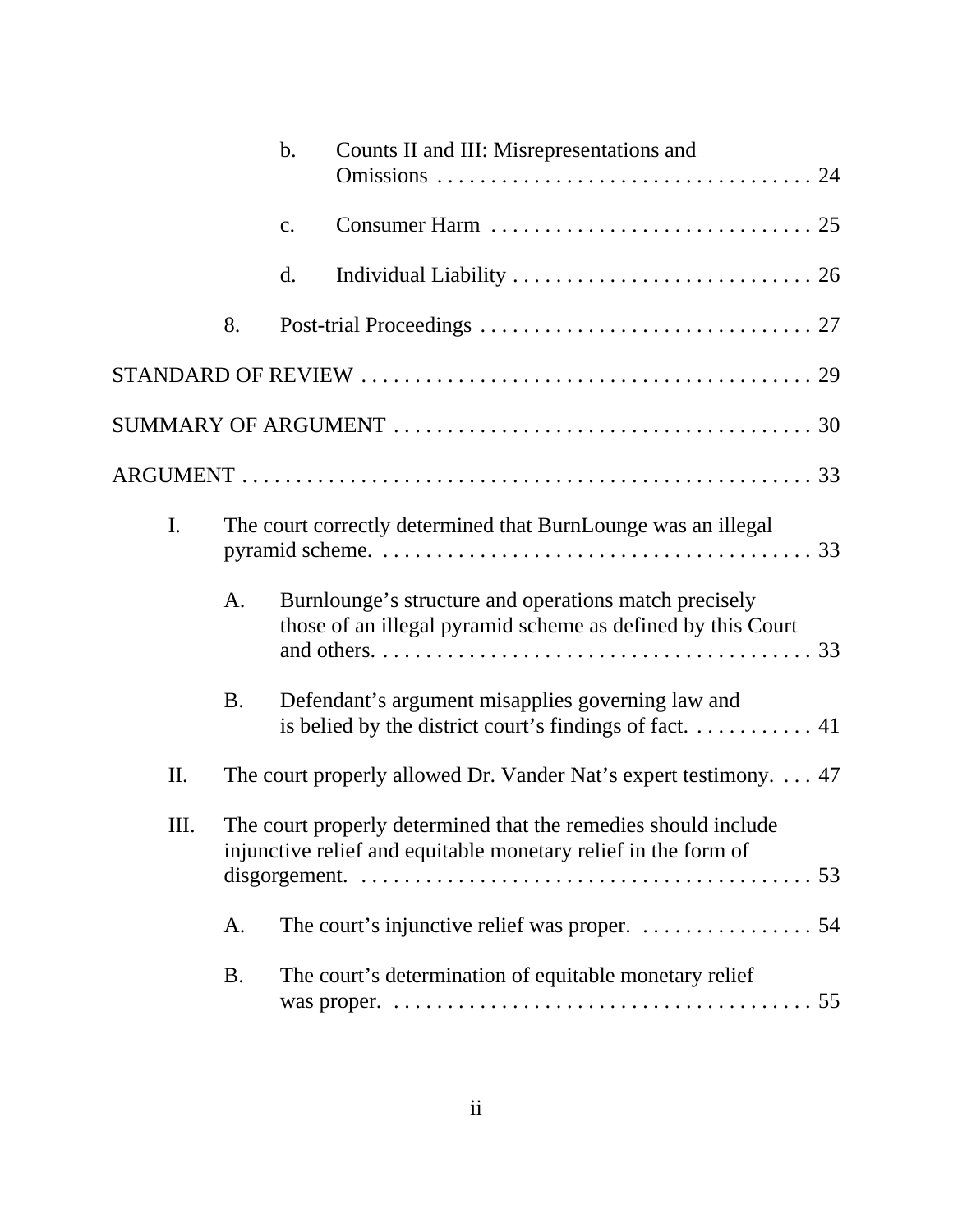|     | 1.                            | The FTC's authority to obtain this relief is well-                                                                        |
|-----|-------------------------------|---------------------------------------------------------------------------------------------------------------------------|
|     | 2.                            | The court's calculation was proper. $\dots \dots \dots \dots \dots$ 56                                                    |
|     | 3.                            | Defendants' liability on Counts II and III supports the                                                                   |
| IV. |                               | The court properly calculated disgorgement amounts for                                                                    |
| V.  |                               | The court erred in determining the amount of disgorgement<br>owed by defendant DeBoer. [FTC Cross-Appeal No. 12-56228] 65 |
| VI. |                               | The court properly ordered defendant Taylor to disgorge his                                                               |
|     |                               |                                                                                                                           |
|     | <b>CERTIFICATE OF SERVICE</b> |                                                                                                                           |

# CERTIFICATE OF COMPLIANCE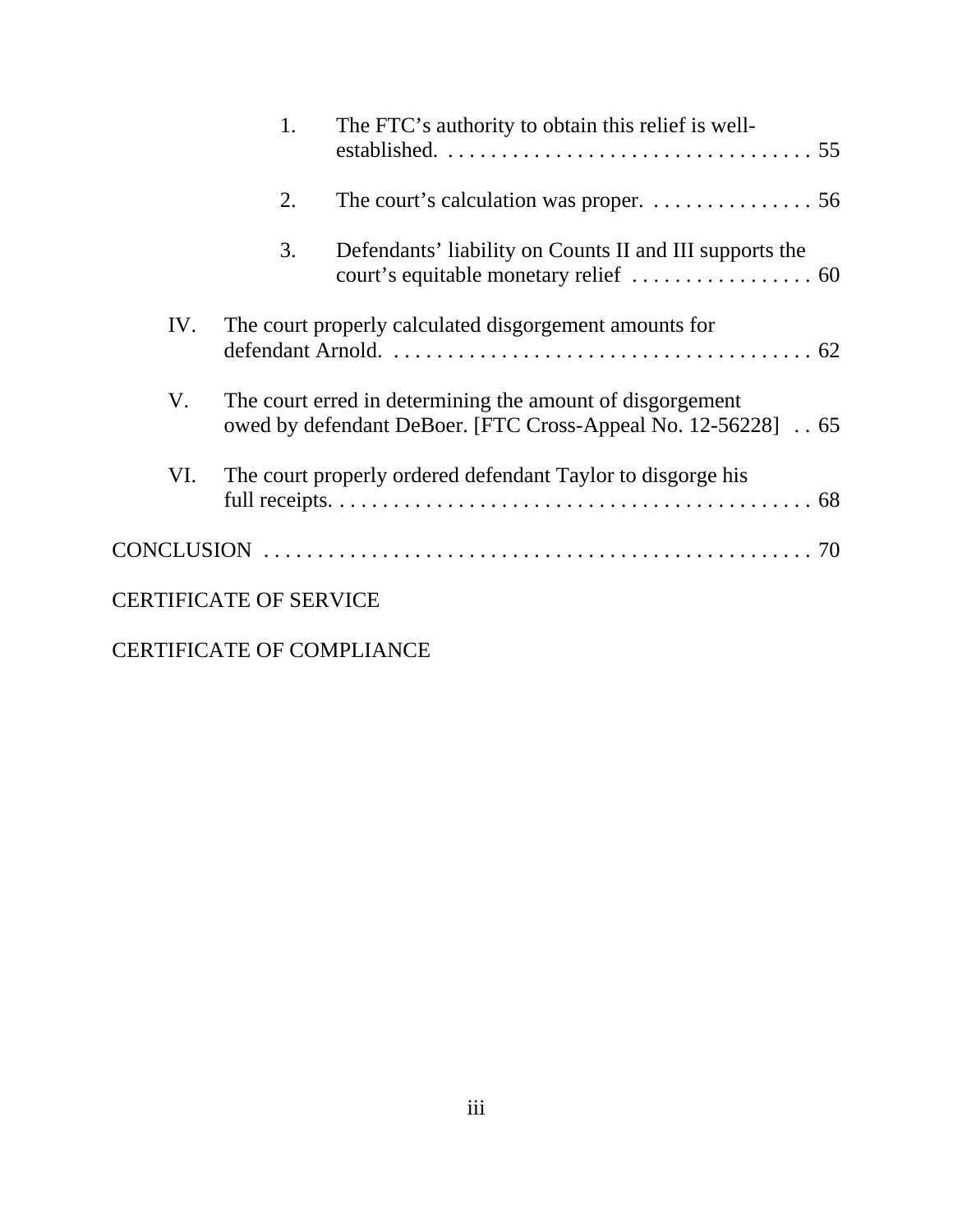# **TABLE OF AUTHORITIES**

| <b>CASES</b>                                                                  | <b>PAGE</b> |
|-------------------------------------------------------------------------------|-------------|
| In re Amway Corp.,<br>93 F.T.C. 618, 1979 WL 198944 (1979) 33, 34, 40, 42, 46 |             |
| <i>Brown v. United States,</i>                                                |             |
| Cigna Prop. & Cas. Ins. Co. v. Polaris Pictures Corp.,                        |             |
| Daubert v. Merrill Dow Pharm.,                                                |             |
| De Saracho v. Custom Food Mach., Inc.,                                        |             |
| FTC v. Affordable Media,                                                      |             |
| FTC v. American Standard Credit Sys., Inc.,                                   |             |
| FTC v. Amy Travel Serv., Inc.,                                                |             |
| FTC v. Bronson Partners. LLC,                                                 |             |
| FTC v. Cyberspace.com, LLC,                                                   |             |
| FTC v. Direct Mktg. Concepts, Inc.,                                           |             |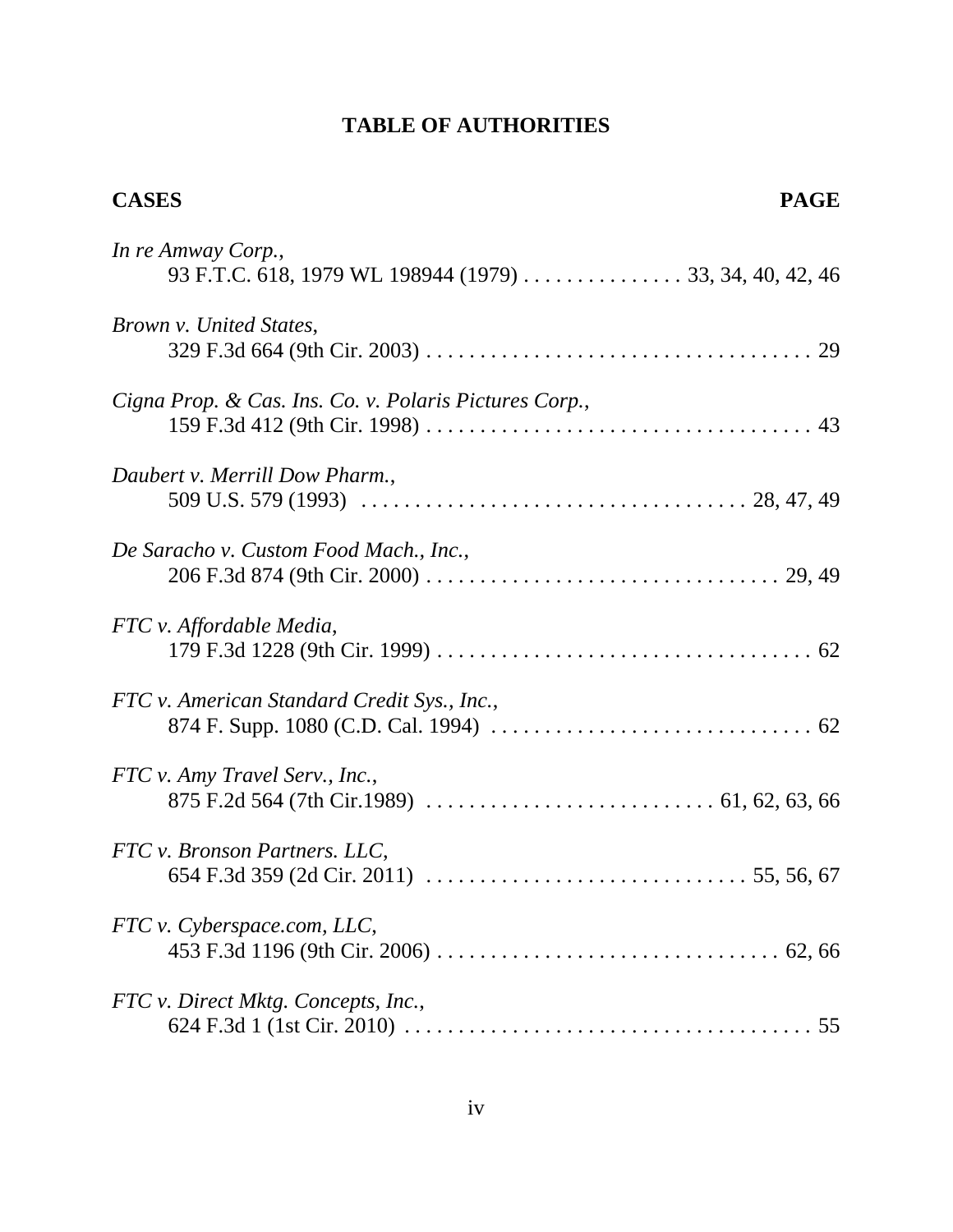| FTC v. Febre,                           |
|-----------------------------------------|
| $FTC v.$ Figgie Int'l, Inc.,            |
| FTC v. Five Star Auto Club, Inc.,       |
| FTC v. Freecom Comm'ns, Inc.,           |
| FTC v. Garvey,                          |
| FTC v. Gem Merch. Corp.,                |
| FTC v. H. N. Singer,                    |
| FTC v. Kitco of Nevada, Inc.,           |
| FTC v. Minuteman Press,                 |
| FTC v. Pantron I Corp.,                 |
| FTC v. Publishing Clearing House, Inc., |
| FTC v. QT. Inc.,                        |
| FTC v. Sec. Rare Coin & Bullion Corp.,  |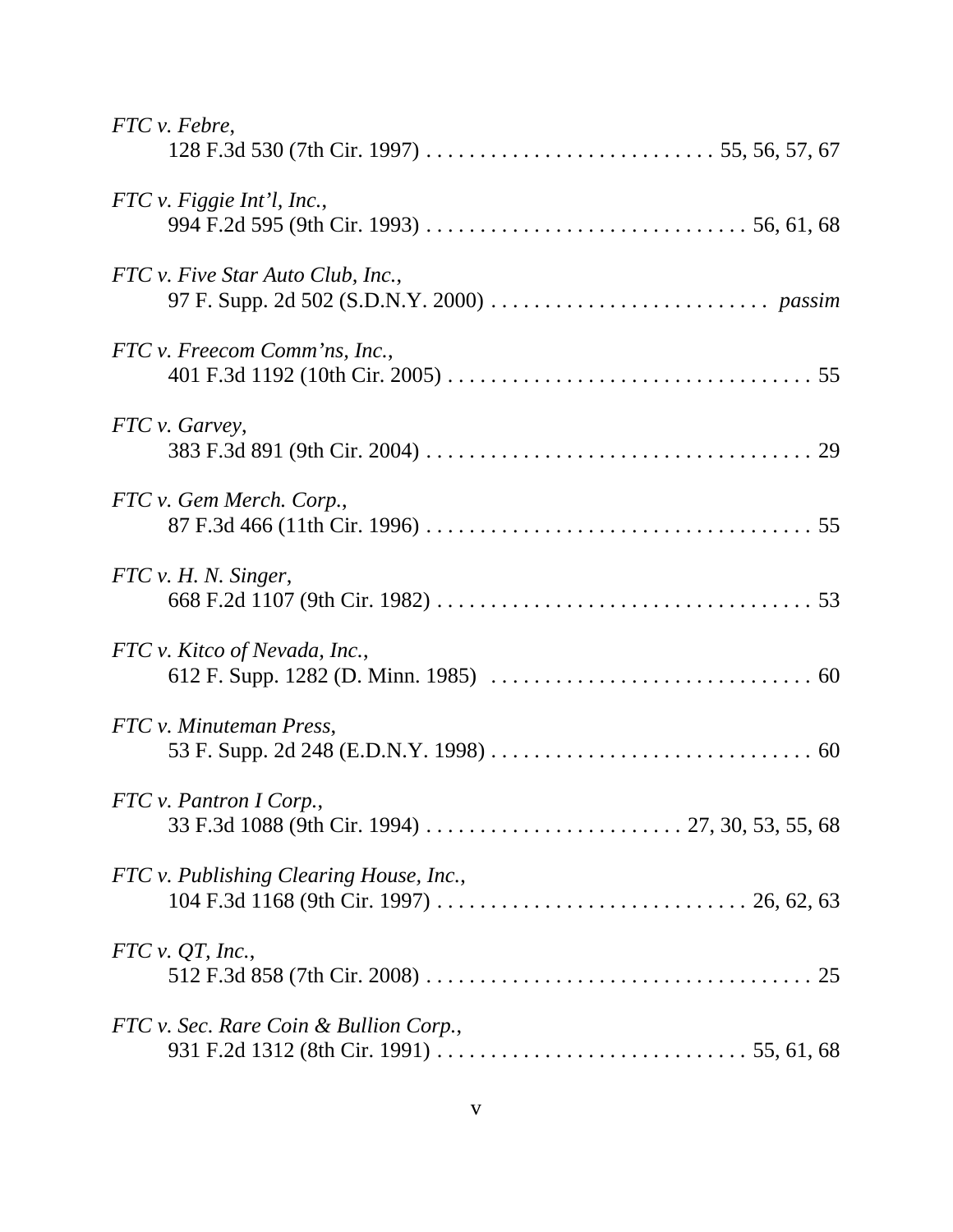| FTC v. Southwest Sunsites, Inc.,                                                                  |
|---------------------------------------------------------------------------------------------------|
| FTC v. Stefanchik,                                                                                |
| FTC v. Washington Data Resources,                                                                 |
| Gen. Elec. Co. v. Joiner,                                                                         |
| Ger-Ro-Mar, Inc. v. FTC,                                                                          |
| Goodman v. FTC,                                                                                   |
| Great-West Life & Annuity Co. v. Knudson,                                                         |
| Green Mountain Chrysler Plymouth Dodge Jeep v. Crombie,                                           |
| Grosz-Salomon v. Paul Revere Life Ins. Co.,                                                       |
| In re Holiday Magic,                                                                              |
| In re Koscot Interplanetary, Inc.,<br>86 F.T.C. 1106, 1975 WL 173318 (1975), aff'd mem. sub nom., |
| Kumho Tire Co., Ltd. v. Carmichael,                                                               |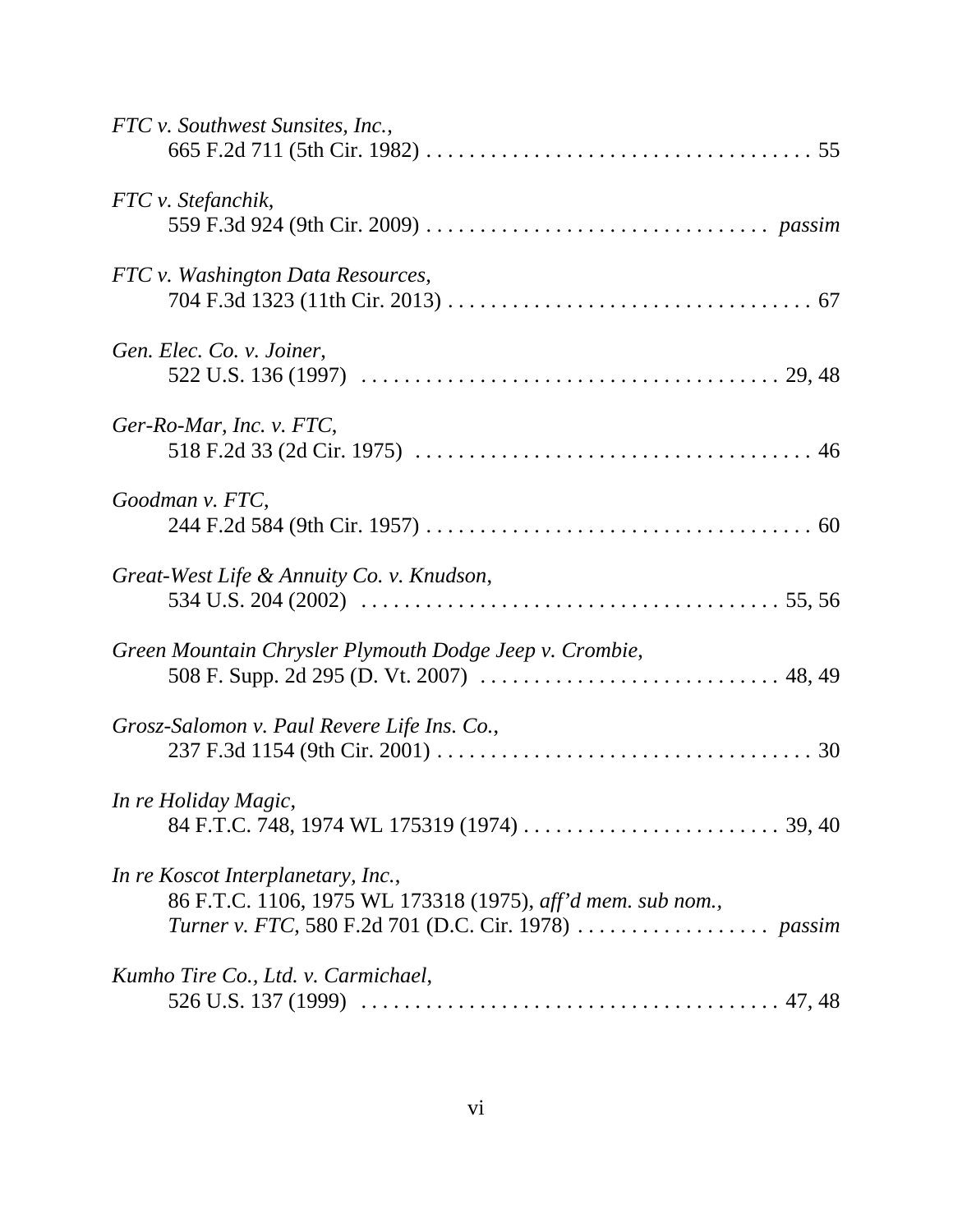| N. Queen Inc. v. Kinnear,                                                                    |
|----------------------------------------------------------------------------------------------|
| Perry v. Brown,                                                                              |
| SEC v. Int'l Loan Network, Inc.,                                                             |
| SEC v. JT Wallenbrock & Assocs.,                                                             |
| SEC v. Levine,                                                                               |
| SEC v. Platforms Wireless Int'l Corp.,                                                       |
| SEC v. TLC Invs. & Trade Co.,                                                                |
| Shore v. County of Mohave,                                                                   |
| Stull v. YTB Int'l,<br>Civ. No. 10-600-GPM, 2011 WL 4476419(S.D. Ill. Sept. 26, 2011) 33, 45 |
| United States v. Gold Unlimited, Inc.,                                                       |
| United States v. Hinkson,                                                                    |
| Webster v. Omnitrition Int'l,                                                                |
| Whole Living, Inc. v. Tolman,                                                                |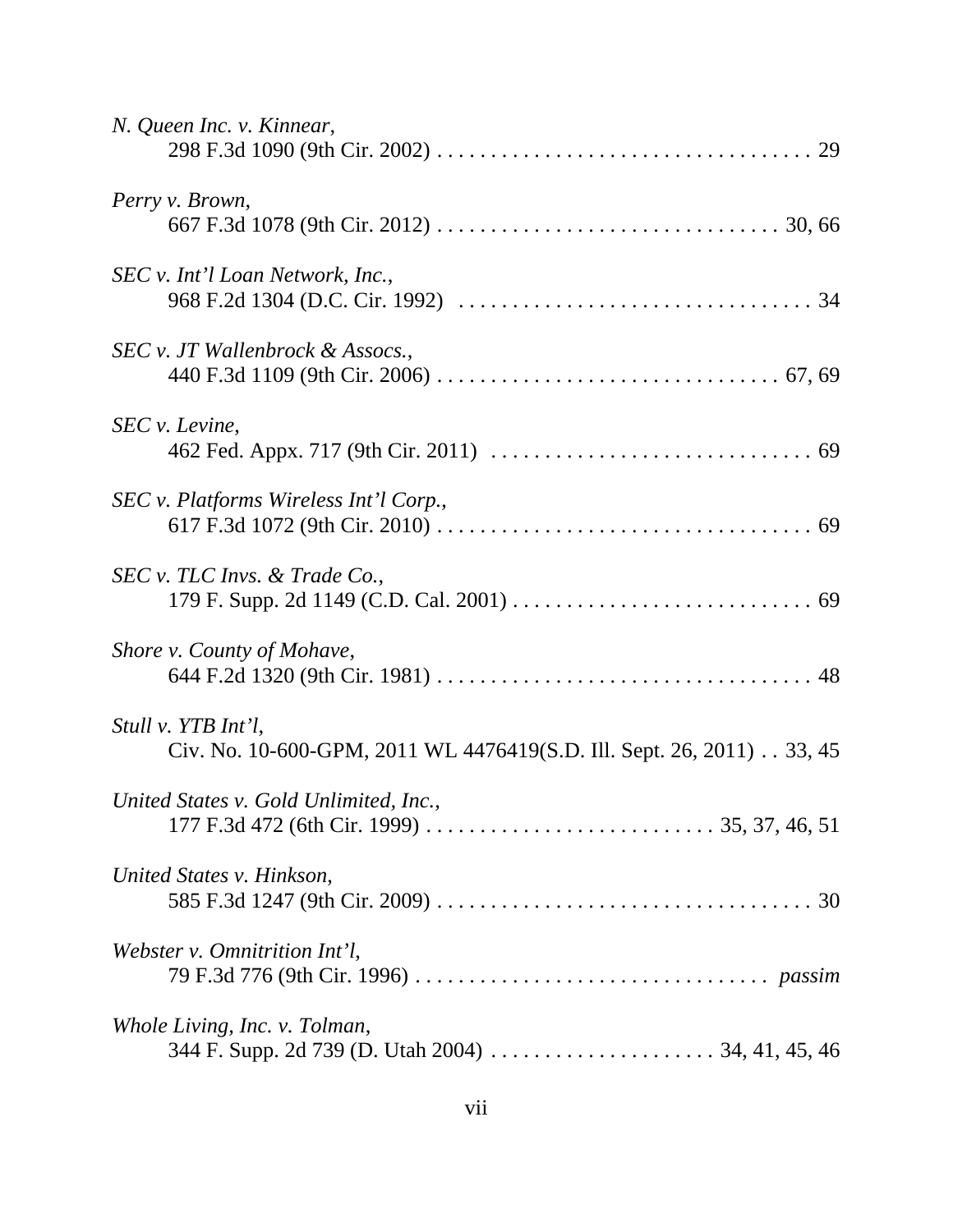| Zivkovic v. S. Cal. Edison Co., |  |
|---------------------------------|--|
|                                 |  |

# FEDERAL STATUTES

**Federal Trade Commission Act:** 

# **RULES AND REGULATIONS**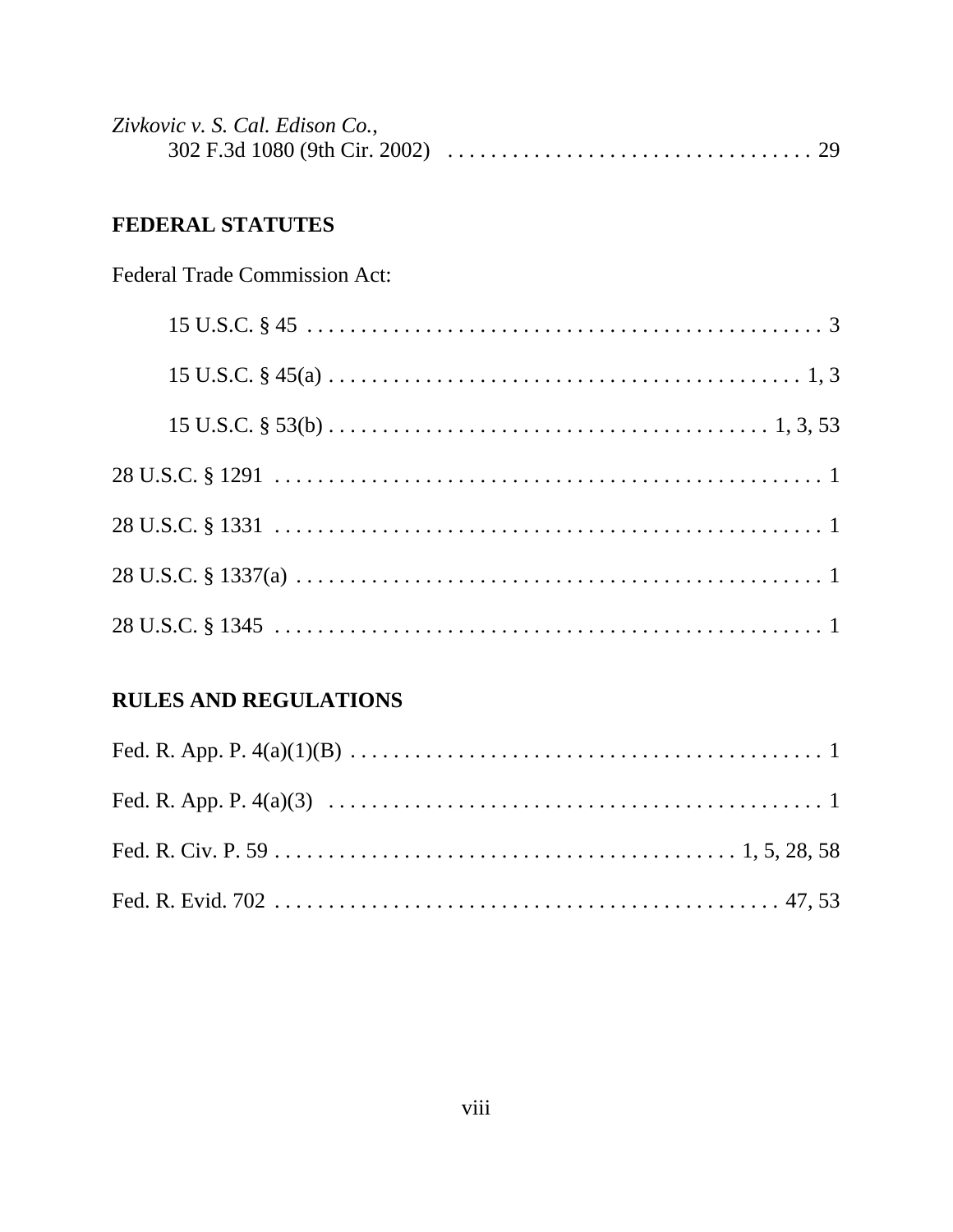#### **JURISDICTION**

The Federal Trade Commission ("Commission" or "FTC") initiated an action in the United States District Court for the Central District of California seeking relief under Section 13(b) of the Federal Trade Commission Act ("FTC Act"), 15 U.S.C. § 53(b), for deceptive acts and practices that violated Section 5(a) of the FTC Act, 15 U.S.C. § 45(a). The district court had jurisdiction under 28 U.S.C. §§ 1331, 1337(a), and 1345, and 15 U.S.C. §§ 45(a) and 53(b).

The district court entered a final judgment on all counts of the complaint on July 25, 2011, and an amended final judgment on March 1, 2012. Defendants BurnLounge, Inc. ("BurnLounge") and Juan Alexander Arnold filed a timely motion to alter or amend judgment pursuant to Fed. R. Civ. P. 59, which the district court denied on May 3, 2012.

Pursuant to Fed. R. App. P. 4(a)(1)(B), defendants BurnLounge and Arnold timely filed notices of appeal on May 17, 2012, and defendant John Taylor timely filed a notice of appeal on June  $27, 2012$ .<sup>1</sup> The Commission timely filed a crossappeal notice on June 29, 2012, pursuant to Fed. R. App. P. 4(a)(3). This court has jurisdiction pursuant to 28 U.S.C. § 1291.

<sup>&</sup>lt;sup>1</sup> Defendant Robert DeBoer did not appeal.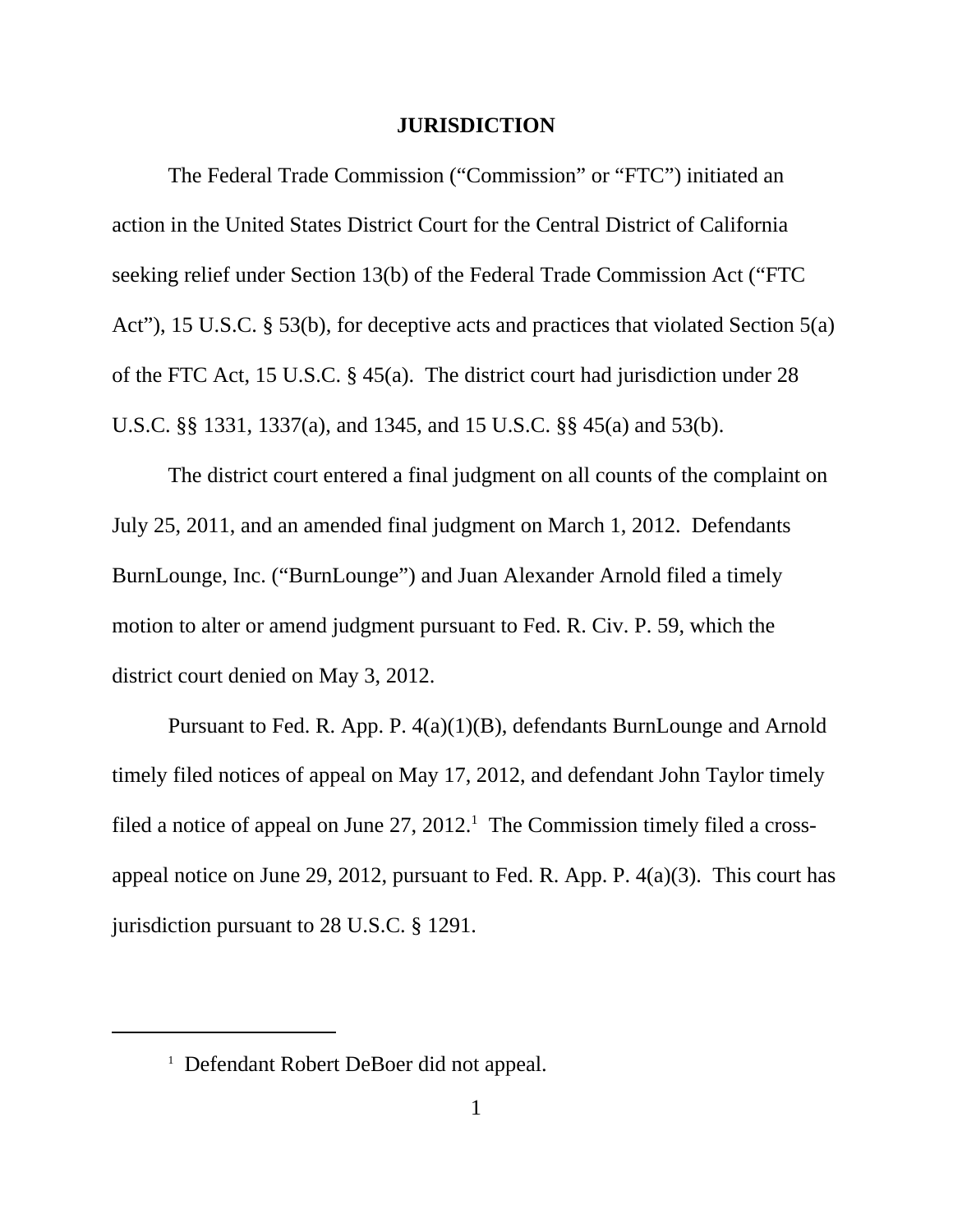#### **ISSUES PRESENTED**

1. Illegal pyramid scheme: Whether the district court correctly determined that BurnLounge was an illegal pyramid scheme, where the evidence showed that the company's revenue and commissions relating to recruitment far outweighed those relating to the sale of digital music – its ostensible product – and that 93.84% of those recruited did not recover even their initial investment.

2. Admission of expert testimony: Whether the district court abused its discretion in admitting during a bench trial the testimony of Dr. Peter Vander Nat, an FTC economist and mathematician with extensive experience in analyzing pyramid schemes.

3. Equitable monetary relief: Whether the district court abused its discretion in ordering BurnLounge to disgorge \$16 million of funds paid to it by consumers.

4. Individual liability: Arnold: Whether the district court abused its discretion in finding Juan Alexander Arnold liable for equitable monetary relief where the evidence showed that he had the requisite participation and knowledge.

5. Individual liability: DeBoer: (FTC Cross-Appeal No. 12-56228): Whether the district court abused its discretion in finding Robert DeBoer individually liable but allowing him credit for his expenses and sales of music connected with the illegal pyramid scheme.

2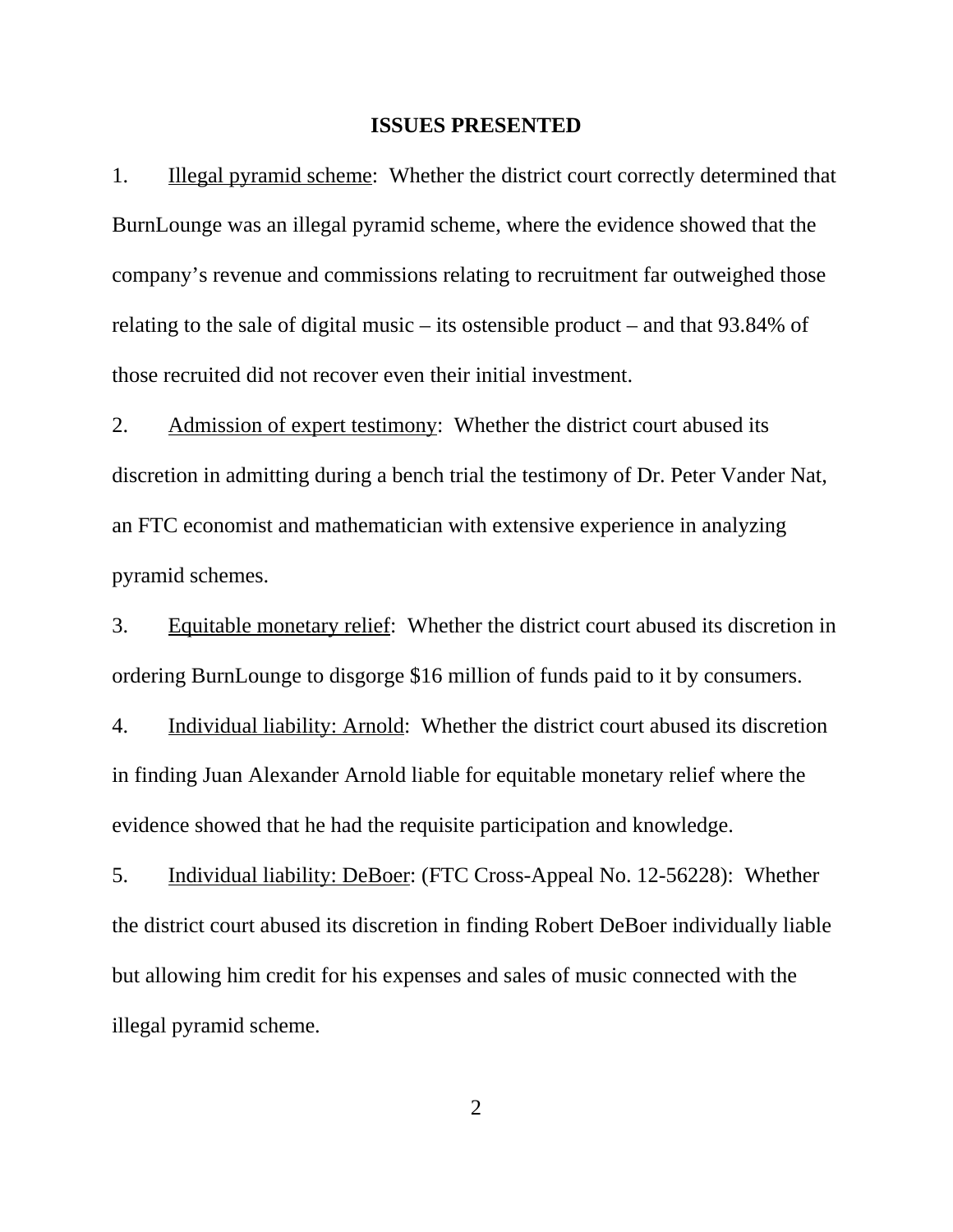6. Individual liability: Taylor: Whether the district court abused its discretion in finding John Taylor individually liable where the evidence showed he was directly and centrally involved in BurnLounge.

## **STATEMENT OF THE CASE**<sup>2</sup>

# **A. Nature of the case, the course of proceedings, and the disposition below.**

These cross-appeals arise from an action by the FTC, pursuant to Sections 5 and 13(b) of the FTC Act, 15 U.S.C. §§ 45 and 53(b), seeking preliminary and permanent injunctive relief, and equitable monetary relief, against defendants BurnLounge, Arnold, Taylor, and DeBoer for promoting an illegal pyramid scheme. $3$ 

On June 6, 2007, the FTC filed its complaint, alleging three violations of Section 5 of the FTC Act, 15 U.S.C. § 45(a): (1) defendants promoted an illegal pyramid scheme; (2) defendants misrepresented that participants were likely to

<sup>&</sup>lt;sup>2</sup> Citations to docket entries from the district court record are in the form "Dkt. \_\_\_." Citations to exhibits are in the form "Ex. \_\_." Citations to the Excerpts of Record are cited as "ER" and citations to the Supplemental Excerpts of Record are cited as "SER." Citations refer to Bates page numbers or ECF header page numbers where available. Finally, citations to the trial transcript will follow the district court's convention and identify the witness, volume, and page number. *See* Dkt. 385.

<sup>&</sup>lt;sup>3</sup> The complaint named a fourth defendant, Scott Elliott. Elliott entered into a separate stipulated order in June 2008. Dkt. 248.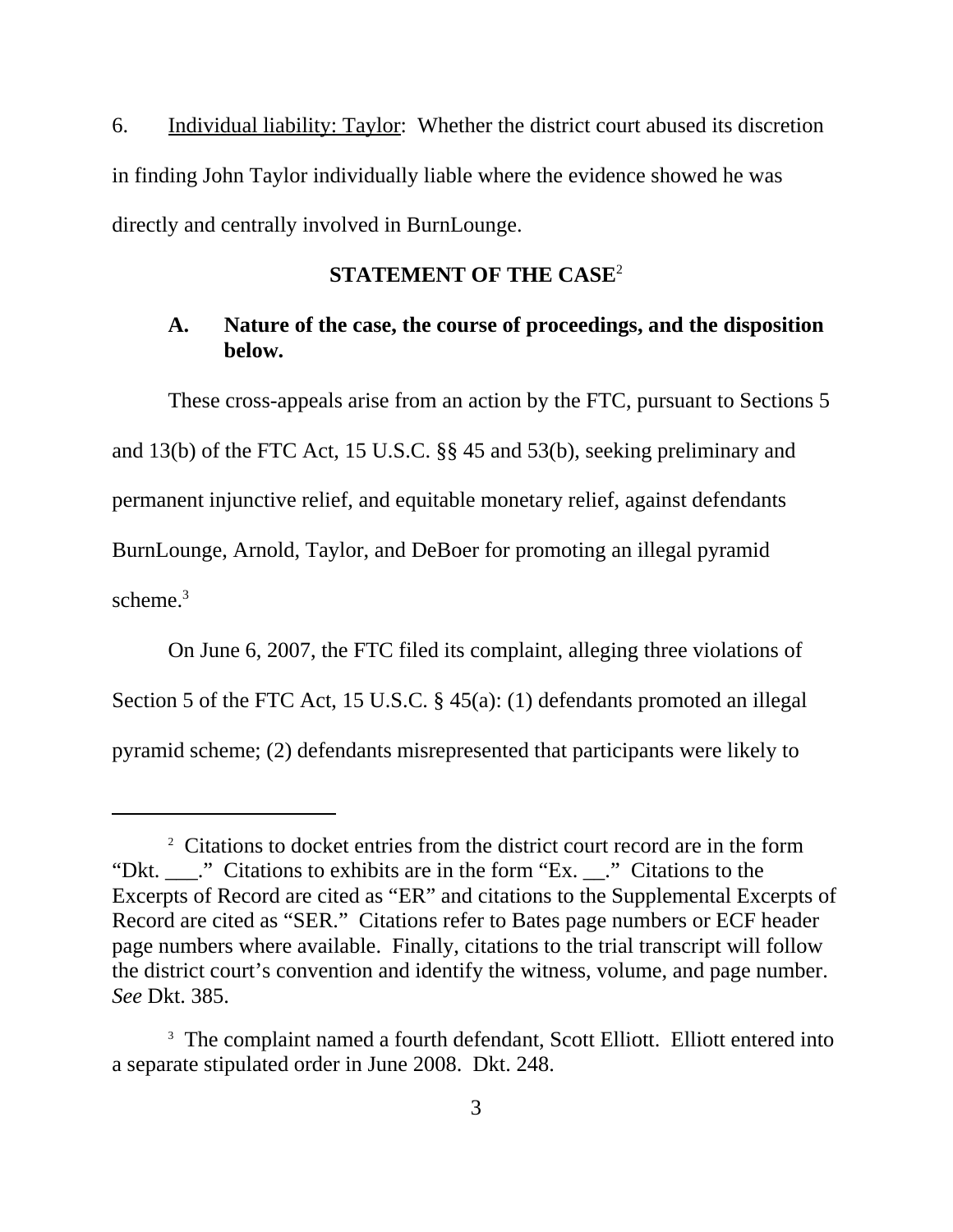make substantial income from BurnLounge; and (3) defendants failed to disclose that most participants were not likely to make substantial income. Dkt. 1. Defendants BurnLounge and Arnold filed motions for summary judgment which were denied on November 10, 2008. Dkt. 351 [83 ER]. The case proceeded to a nine-day bench trial from December 9 to 22, 2008, during which the court received testimony from 28 witnesses.

The court issued its Statement of Decision on July 1, 2011, finding for the FTC on all counts. Dkt. 431 [5 ER] ("Decision"). The court entered final judgment on July 25, 2011, ordering injunctive relief and equitable monetary relief in the following amounts: BurnLounge and Arnold, \$16,245,799.70; Taylor, \$620,139.64; DeBoer, \$150,000. Dkt. 437.

Defendants filed objections to the form of the judgment, challenging several specifications relating to the injunctive relief. Dkt. 438. After additional briefing and hearings, on March 1, 2012, the court entered an amended final judgment and order that affirmed the earlier relief with minor changes. Dkt. 473 [39 SER], 474 [3 ER]*.* The amended order provided that the amounts received from Arnold would contribute to a redress fund for consumers, and that, consistent with the Decision, Arnold would be responsible for a minimum of \$1,664,506.45. *See* Dkt. 474 at 10 [3 ER 0033] (citing Decision, 28 n.48 [5 ER 0071]).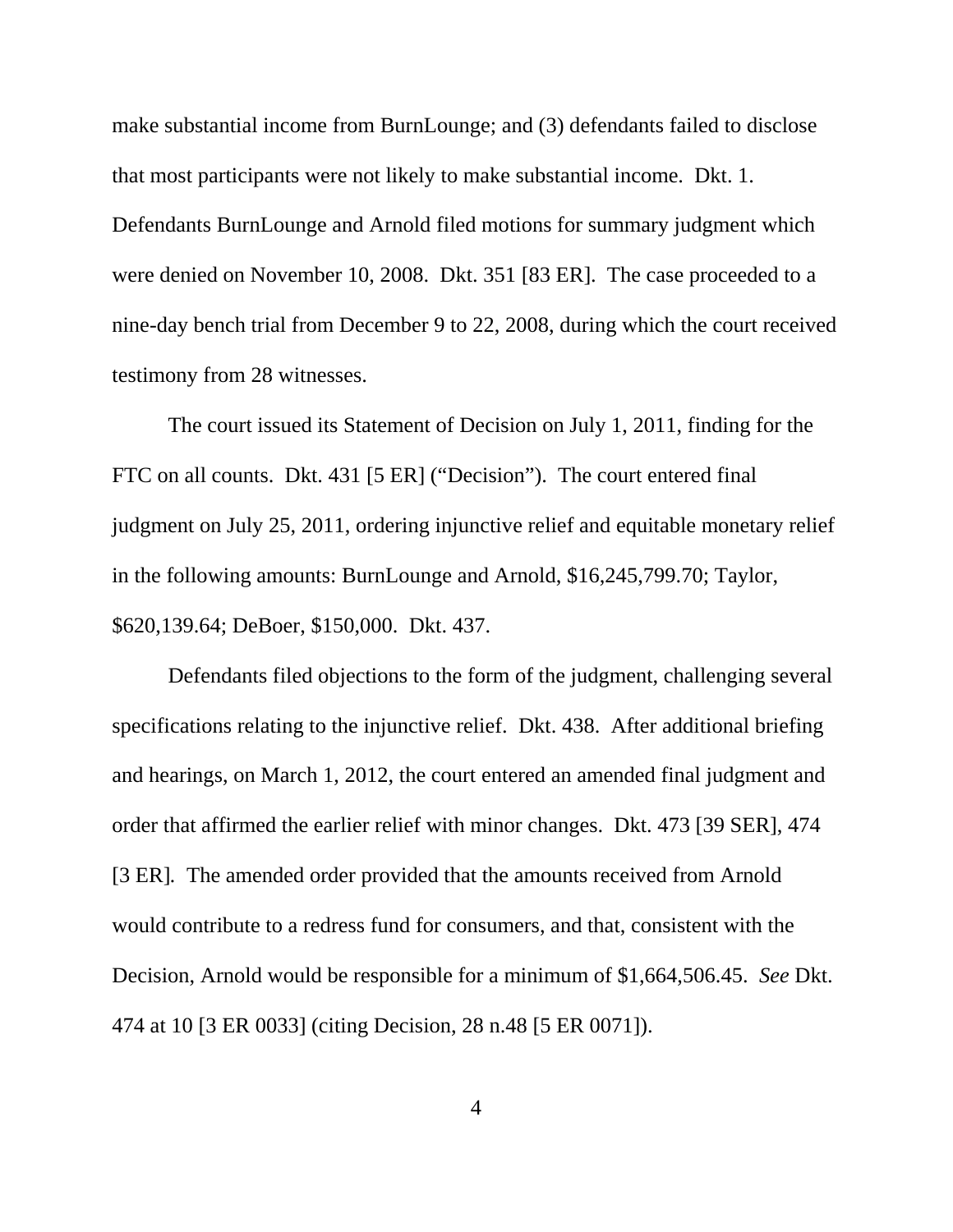On March 29, 2012, defendants BurnLounge and Arnold filed a motion to alter or amend judgment under Fed. R. Civ. P. 59, alleging that the court had erred in its calculations of equitable monetary relief. Dkt. 477 [10 ER]. The court denied the motion on May 3, 2012. Dkt. 488 [2 ER]. These appeals followed.

### **B. Facts and proceedings below**

#### **1. Introduction**

This case presents the old problem of pyramid schemes in the new context of online music sales. A pyramid scheme occurs where participants pay money for the right to sell a product and for the right to receive rewards for recruiting others that are unrelated to the retail product sales. *In re Koscot Interplanetary, Inc.*, 86 F.T.C. 1106, 1180, 1975 WL 173318, \*59 (1975), *aff'd mem. sub nom.*, *Turner v. FTC*, 580 F.2d 701 (D.C. Cir. 1978). The right to receive rewards for recruiting is inherently deceptive because it promises that participants can recoup their investment by persuading others to invest, a practice described as "nothing more than an elaborate chain letter . . . ." *Koscot*, 86 F.T.C. at 1180-81, 1975 WL 173318, \*59-\*60.

BurnLounge and its representatives told consumers that BurnLounge offered the opportunity to run an online music store. In reality, BurnLounge's business was predominantly a pyramid scheme that depended on the recruitment of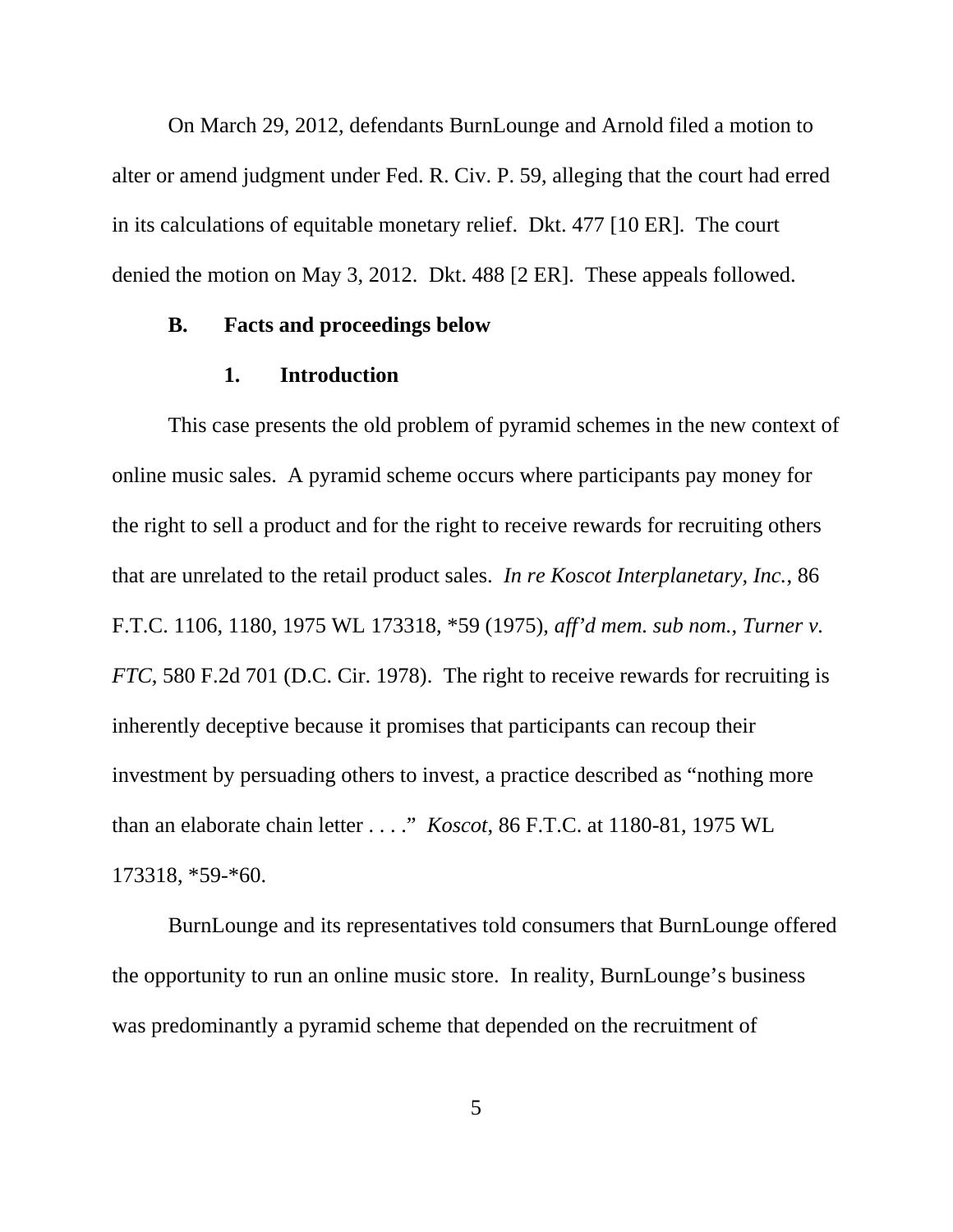additional salespeople through the sales of "packages." These packages were essentially fees for the opportunity to participate, although they were accompanied by different collections of ancillary items, such as music downloads, magazines, or DVDs. The FTC showed that, under the best of circumstances, at least 87.5% of BurnLounge participants would not recoup their initial investment, *i.e.*, the money they paid to BurnLounge primarily for the purchase price of these "packages." BurnLounge's own sales data corroborated this and showed the actual failure rate was closer to 94%. Defendants never disclosed this colossal failure rate to participants. Instead, they falsely claimed that participants could earn six- or seven-figure incomes. Ultimately, over 60,000 people accepted this vaunted opportunity, suffering losses of \$21.4 million.

#### **2. BurnLounge Background**

The defendants in the case are BurnLounge; Arnold, BurnLounge's founder and CEO; Taylor, Arnold's "right-hand man" and "Retailer 001" at the top of the pyramid; and DeBoer, one of BurnLounge's most prominent and successful salesmen. Taylor, 4 RT 124 [6 SER 020], 5 RT 22 [7 SER 026]; DeBoer, 6 RT 35- 37 [8 SER 032-34]; Arnold, 6 RT 142-43 [9 SER 054-55]; Dkt. 353-2 at 3 [82 ER 1090].

BurnLounge operated from late 2005 until June 2007, when the FTC

6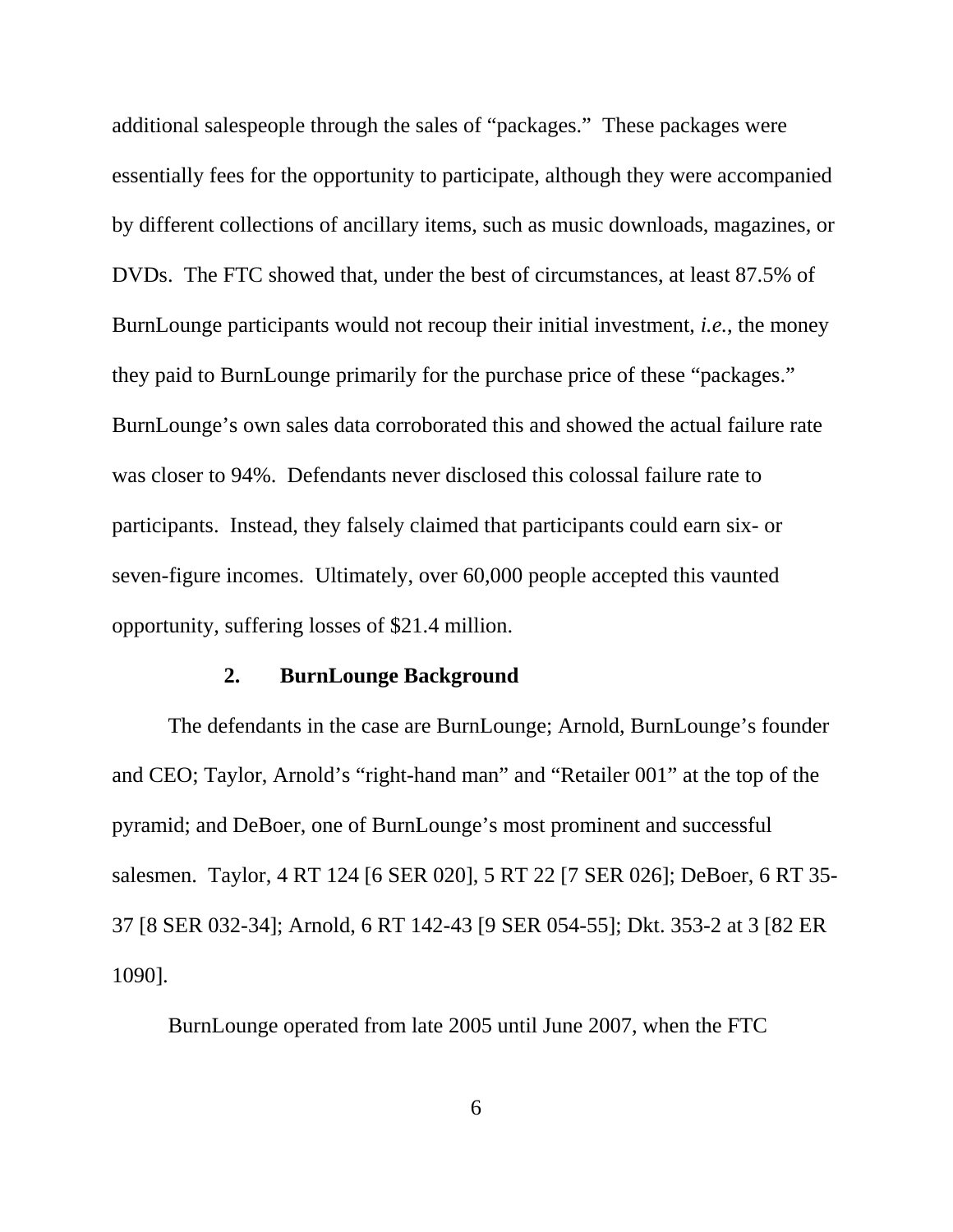commenced this lawsuit and the parties agreed to a stipulated preliminary injunction. Dkt. 49 [89 ER]; Ex. 353-2 at 3-4 [82 ER 1090-91]. Describing itself as a combination of MySpace, iTunes, and Amway, the company operated in two aspects.4 *See*, *e.g.*, Dkt. 417, at 3.

First, BurnLounge offered consumers the opportunity to become independent retailers selling digital music online. Consumers did so by purchasing a BurnLounge package at one of three price levels: Basic, for \$29.95; Exclusive, for \$129.95; or VIP, for \$429.95. Ex. 10 at 2-3 [55 ER 0686-87].<sup>5</sup> Each of these packages provided a webpage (or "BurnLounge") that served as an online store and software for retailers to market and sell digital music and other music-related paraphernalia licensed and provided by BurnLounge. *Id.* In doing so, retailers earned points, known as BurnRewards points, that they could redeem for their own music and merchandise. *Id.* at 4 [55 ER 0688]. Each package also included additional promotional items. The Basic package offered the fewest items, while

<sup>4</sup> This discussion of BurnLounge's operations is taken largely from Exhibit 8, "Statement of Policies and Procedures," Dec. 18, 2006 [56 ER], and Exhibit 10, "Shared Compensation Plan," Nov. 1, 2006 [55 ER]. These documents are described collectively as BurnLounge's "compensation plan."

Defendants claim the trial judge erroneously ignored earlier versions of the compensation plan. BurnLounge Br. 23-24 & n.10, 64; Taylor Br. 12. As discussed below, these claim are unavailing. *See* Argument, III.B.2., *infra*.

<sup>&</sup>lt;sup>5</sup> Participants paid additional monthly dues of \$8 for the Exclusive and VIP packages. Ex. 10 at 3 [55 ER 0687].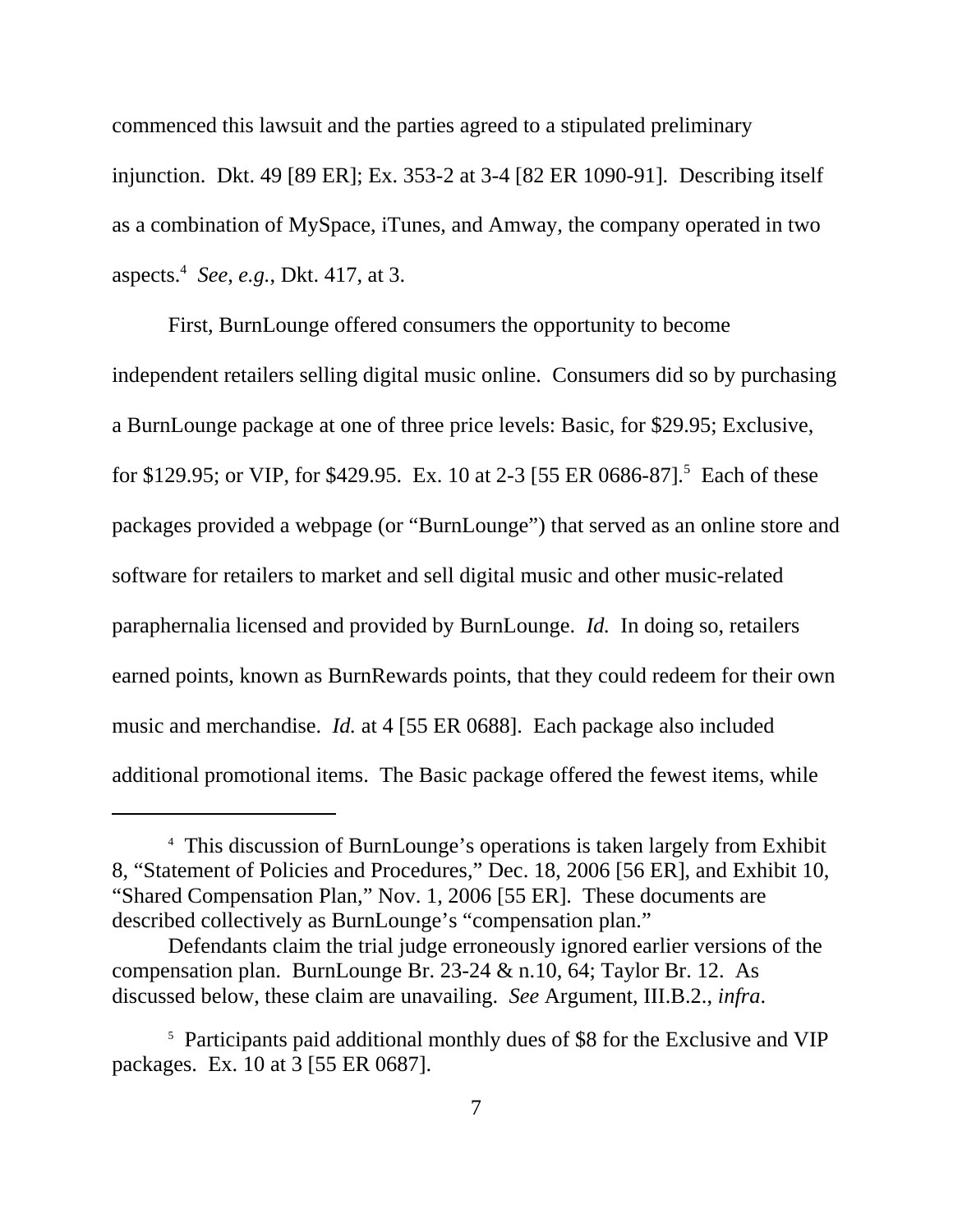the VIP package included, among other things, a magazine subscription, special event passes, music downloads called "BurnLounge Presents," and a DVD set called the "BurnLounge University."6 *Id.* at 2-3 [55 ER 0686-87]; Dkt. 353-2 at 4- 5 [82 ER 1091-92]. These items were developed by BurnLounge; none had ever been offered outside of the packages.

Second, BurnLounge offered retailers the business opportunity to become Moguls for an additional \$6.95 per month. Ex. 10 at 3-4 [55 ER 0687-88]. Retailers who became Moguls could redeem their BurnRewards points for cash, at the rate of \$1 for 1 BurnRewards point. Ex. 10 at 4 [55 ER 0688]. Critically, Moguls were also eligible to earn bonuses for selling packages to other consumers and thereby recruiting them to become retailers. The illegal pyramid scheme arises from the Mogul program and compensation plan.

## **3. Bonuses**

BurnLounge offered multiple types of bonuses and rewards. The structure of these bonuses steered participants to become Moguls and buy and sell the most expensive VIP package, thereby recruiting others and developing the pyramid. To be eligible to receive these bonuses or rewards in cash, a participant needed to

<sup>&</sup>lt;sup>6</sup> Though the items included with the packages changed during BurnLounge's operation, the prices of the packages did not change. Ex. 353-2 at 4-5 [82 ER 1091-92].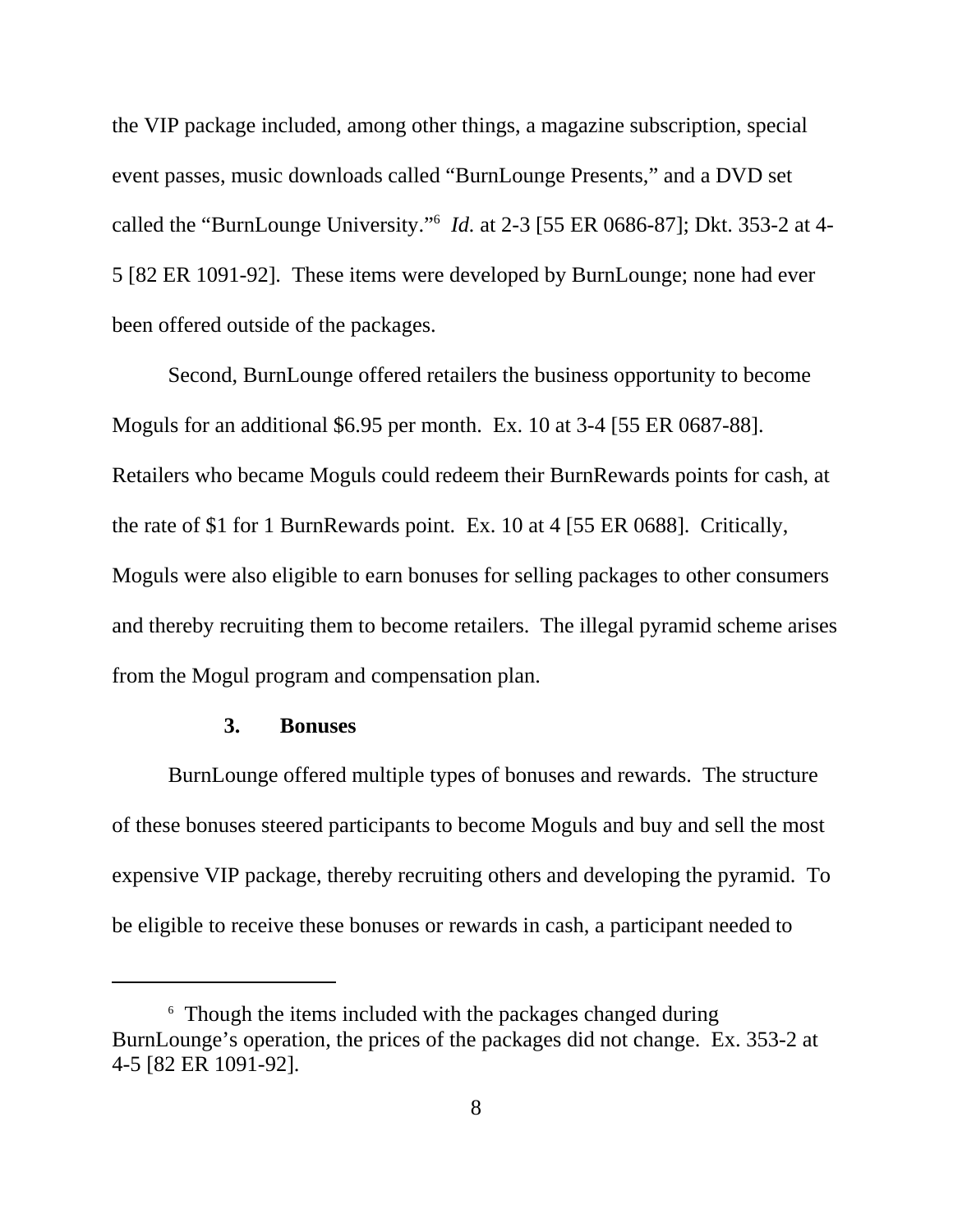become a qualified Mogul by: (1) purchasing one of the three types of packages; (2) recruiting two participants by selling them a premium, *i.e.*, Exclusive or VIP, package; (3) paying monthly Mogul dues of \$6.95; and (4) selling two albums per month. Ex. 10 at 3, 7-8 [55 ER 0687, 0691-92]; Ex. 8 at 5-6 [56 ER 0699-0700].

### **a. Mogul Team Bonuses**

 The Mogul Team Bonus is the most important for the pyramid analysis because it paid cash to Moguls for recruiting, and it constitutes the greater part of the bonuses paid by BurnLounge. Only Moguls could earn the Mogul Team Bonus. Ex. 10 at 7 [55 ER 0691].

The requirement that a Mogul sell packages to two other participants established two sales teams – an A-side and a B-side – beneath that Mogul. Ex. 10 at 9 [55 ER 0693]; Ex. 8 at 30 [56 ER 0724]; Ex. 43 at 1169-70 [21 SER 171-72]; Ex. 417 [44 ER]. In turn, each of these recruits could themselves become eligible for the Mogul Team Bonus by meeting the requirements above.

Each package sale by a Mogul or within her organization earned points for that Mogul.7 Sale of a VIP package earned 400 points, sale of an Exclusive package earned 100 points, but sales of a Basic package earned 0 points. Ex. 10 at

<sup>7</sup> These points are known as "Mogul Points" and are different from the BurnRewards points participants could earn through sales of music or merchandise. *See*, *e.g.*, Ex. 10 at 8 [55 ER 0692].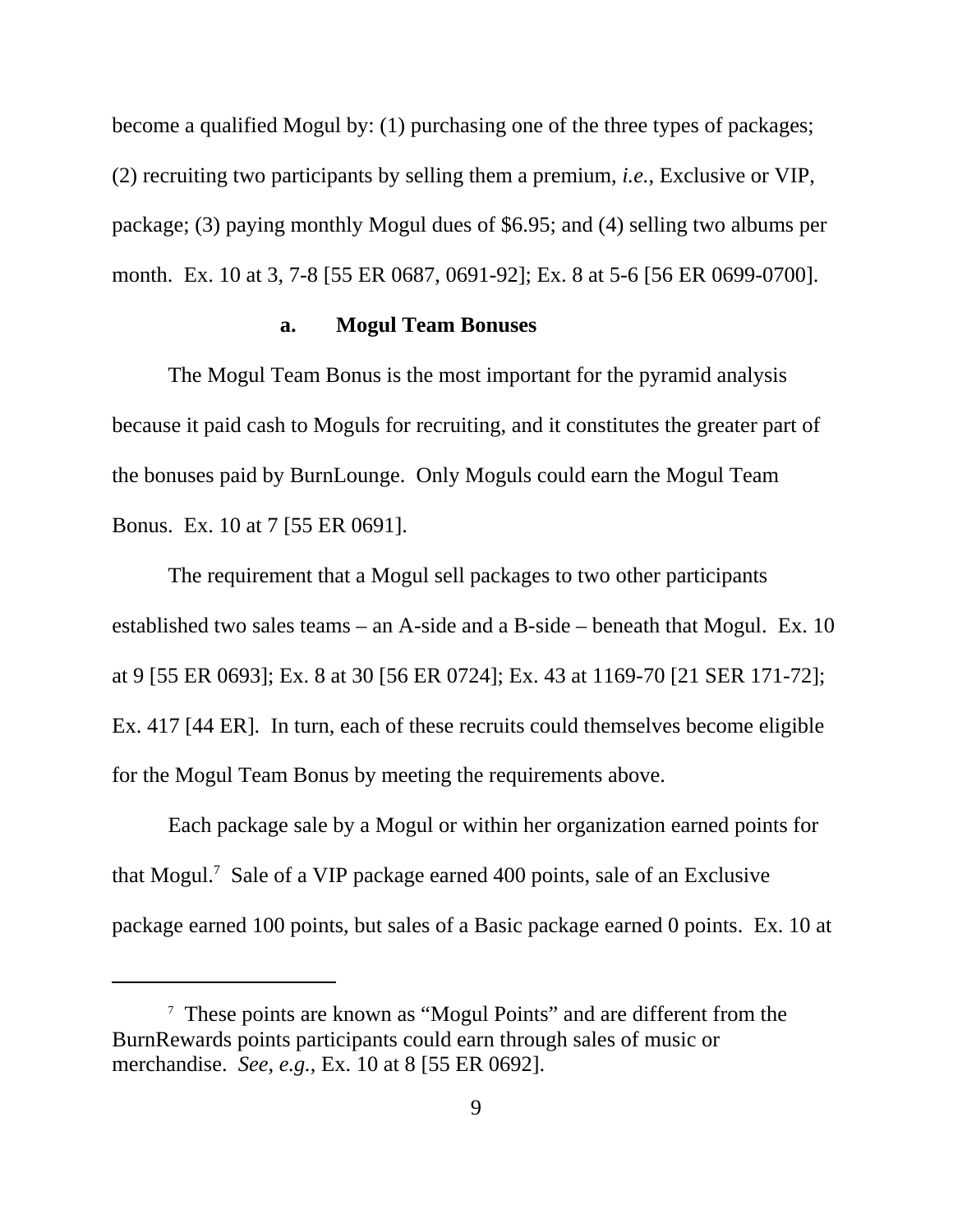8 [55 ER 0692]; Ex. 8 at 30-31 [56 ER 0724-25].

Whenever a Mogul balanced 300 points – meaning that she had 300 points or more on both her A-team and her B-team – the Mogul earned a cash bonus.<sup>8</sup> Ex. 10 at 9 [55 ER 0693]; Ex. 8 at 30-31 [56 ER 0724-25].

The calculation of these bonuses varied depending upon the type of package the Mogul herself had initially purchased. For Moguls who had invested over \$400 by buying a VIP package, the bonus amount for each 300-point balance was \$50. For Moguls who bought the less expensive Exclusive package, the bonus was only \$25, *unless* the Mogul also sold at least \$500 worth of music.<sup>9</sup> If so, then the bonus amount was \$50. Moguls who bought a Basic package were not eligible to earn bonuses at all, except in the (unlikely) event that they sold \$500 worth of music, in which case they could theoretically earn a \$25 bonus. If the Basic Mogul sold \$1000 worth of music, then the Mogul could earn a \$50 bonus. Ex. 10 at 7-8 [55 ER 0691-92]; Ex. 8 at 30-31 [56 ER 0724-25].

<sup>8</sup> This bonus was also known as a "cycle bonus," because it could be earned repeatedly as the Mogul and her organization sold packages and generated points. *See, e.g.*, Ex. 43 at 1169 [21 SER 171].

<sup>9</sup> There was no evidence showing that any Mogul sold at least \$500 in music sufficient to increase the Mogul Team Bonus. Decision, 23-24 & n.39 [5 ER 0066- 67]. In fact, the evidence showed that per capita music sales only totaled \$26.80. Ex. 176 [25 SER 185] (\$1,607,979.56 in music sales); Ex. 422 [42 ER] (60,270 Moguls).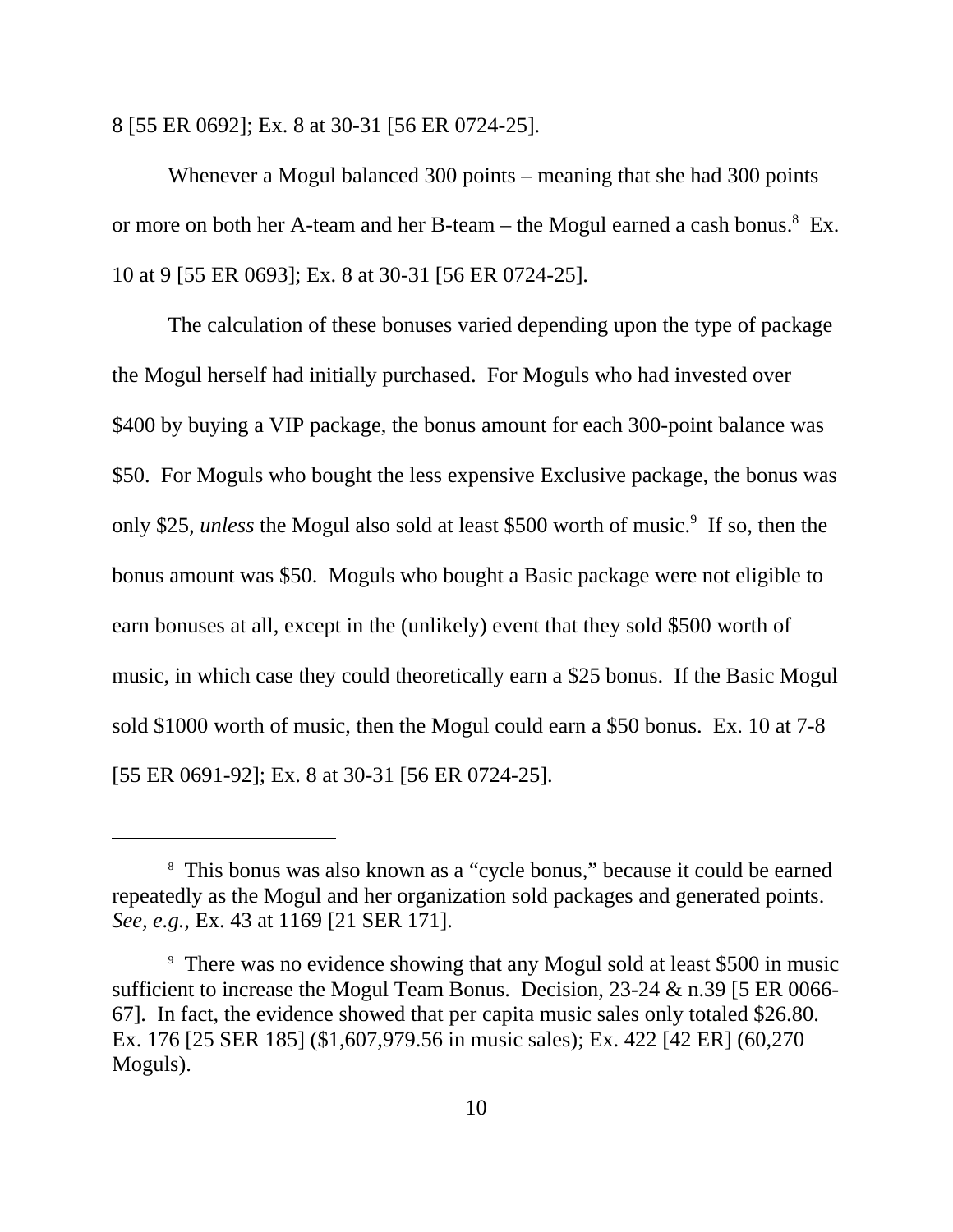This bonus structure encouraged Moguls to buy and sell the most expensive VIP packages. Moguls who bought the VIP package were automatically eligible for the highest bonus (\$50) with only minimal album sales required.<sup>10</sup> And Moguls who sold VIP packages would receive higher Mogul Team points and thus would earn bonuses more quickly.<sup>11</sup> *See*, *e.g.*, Ex. 43 at 1169-70 [21 SER 171-72]. Thus, ironically for a company that advertised itself as being in the music business, the highest bonuses were paid to the individuals who were required to sell the least amount of music.

The Mogul Team Bonus was the most lucrative of the bonuses, and BurnLounge paid out over \$11 million in Mogul Team Bonuses in 2006 and 2007. Ex. 258 at D0013677 [30 SER 196] (\$8,480,975 in FY 2006); Ex. 259 at D0013680 [31 SER 199] (\$2,660,850 in FY 2007); Vander Nat, 11 RT 72-74 [14 SER 135-37].

<sup>&</sup>lt;sup>10</sup> Indeed, retailers were advised to have their spouses buy albums as a painless way of meeting these requirements. Taylor, 4 RT 149-50 [6 SER 024-25]; Keranen, 14 RT 12-14 [16 SER 141-43].

<sup>&</sup>lt;sup>11</sup> Another incentive to sell VIP packages came from the Product Package Bonus, a different program that simply paid a one-time bonus for a direct sale of a package. A Mogul earned \$50 for selling a VIP package, \$25 for an Exclusive package, and \$10 for a Basic package. Ex. 10 at 6-7 [55 ER 0690-91]; Ex. 8 at 30 [56 ER 0724].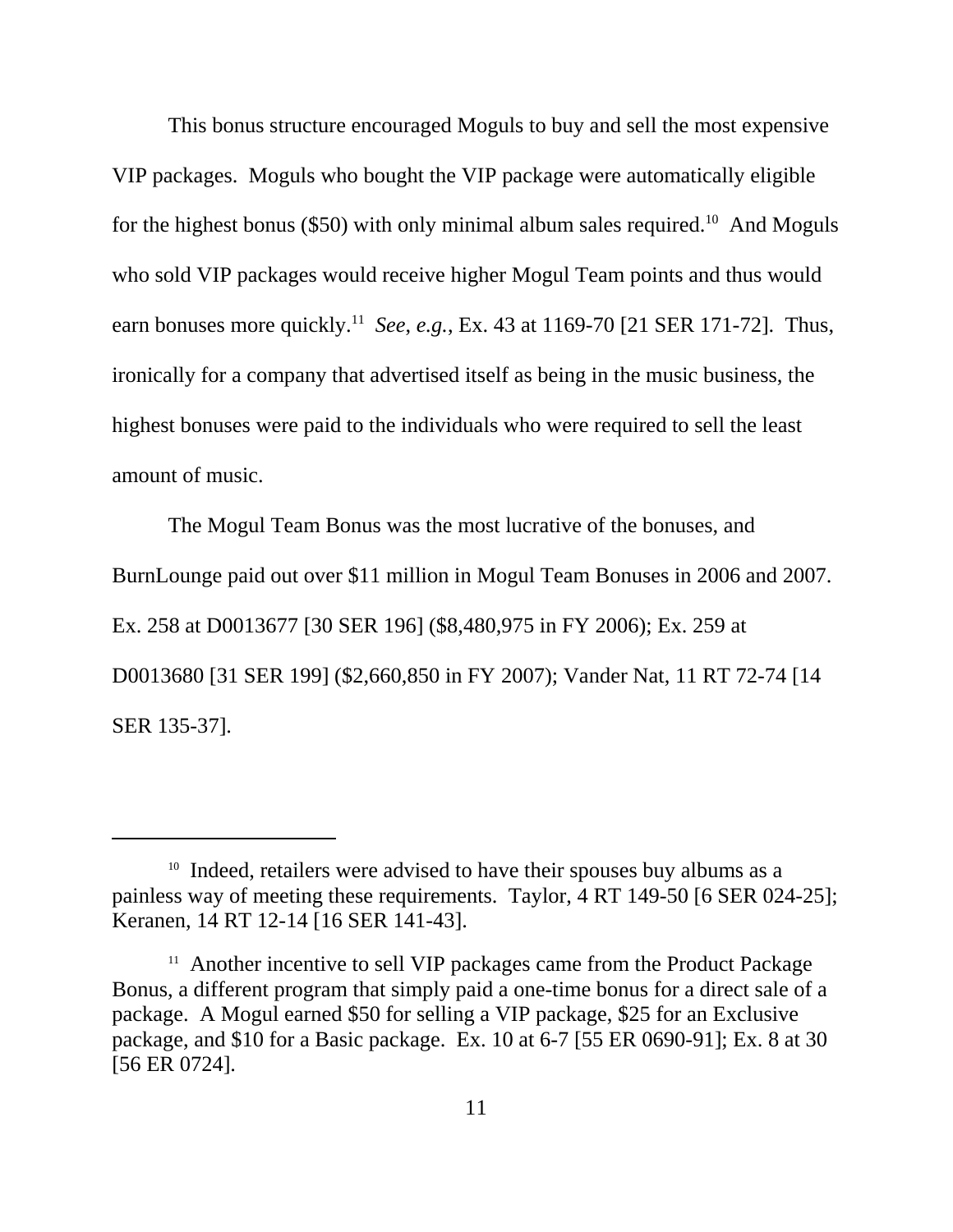#### **b. Concentric Retail Rewards**

The Concentric Retail rewards were the only compensation ostensibly related to music sales. Here, participants – retailers or Moguls – could earn BurnRewards points based on music or merchandise sales through their own BurnLounge store. The rewards were based on a calculation of BurnLounge's gross margin on that item. For each song sold, a Mogul could earn 2 or 5 cents, while a non-Mogul retailer could earn the fractional equivalent amount in BurnRewards points. For each album, a participant could earn 50 cents, or 20% of the gross margin on the album. Ex. 10 at 4-5 [55 ER 0688-89]; Ex. 8 at 29 [56 ER 0723]. The Concentric Retail program also paid rewards for the first \$30 of any package sold, and for the \$8 in monthly dues for the Exclusive and VIP packages. Ex. 10 at 6 [55 ER 0690] ("Product sales" definition); Ex. 8 at 28 [56 ER 0722] (same).

Like the Mogul Team Bonus, Concentric Retail offered another opportunity to earn rewards from sales by recruits. Unlike the Mogul Team Bonus, however, Concentric Retail operated in "rings." Ex. 10 at 5-6 [55 ER 0689-90]; Ex. 8 at 28- 29 [56 ER 0722-23]. To earn rewards from these rings, a retailer or Mogul had to maintain her own monthly album sales, generate album sales through her sales team, and sell additional packages (or "stores"). Ex. 10 at 5-6 [55 ER 0689-90].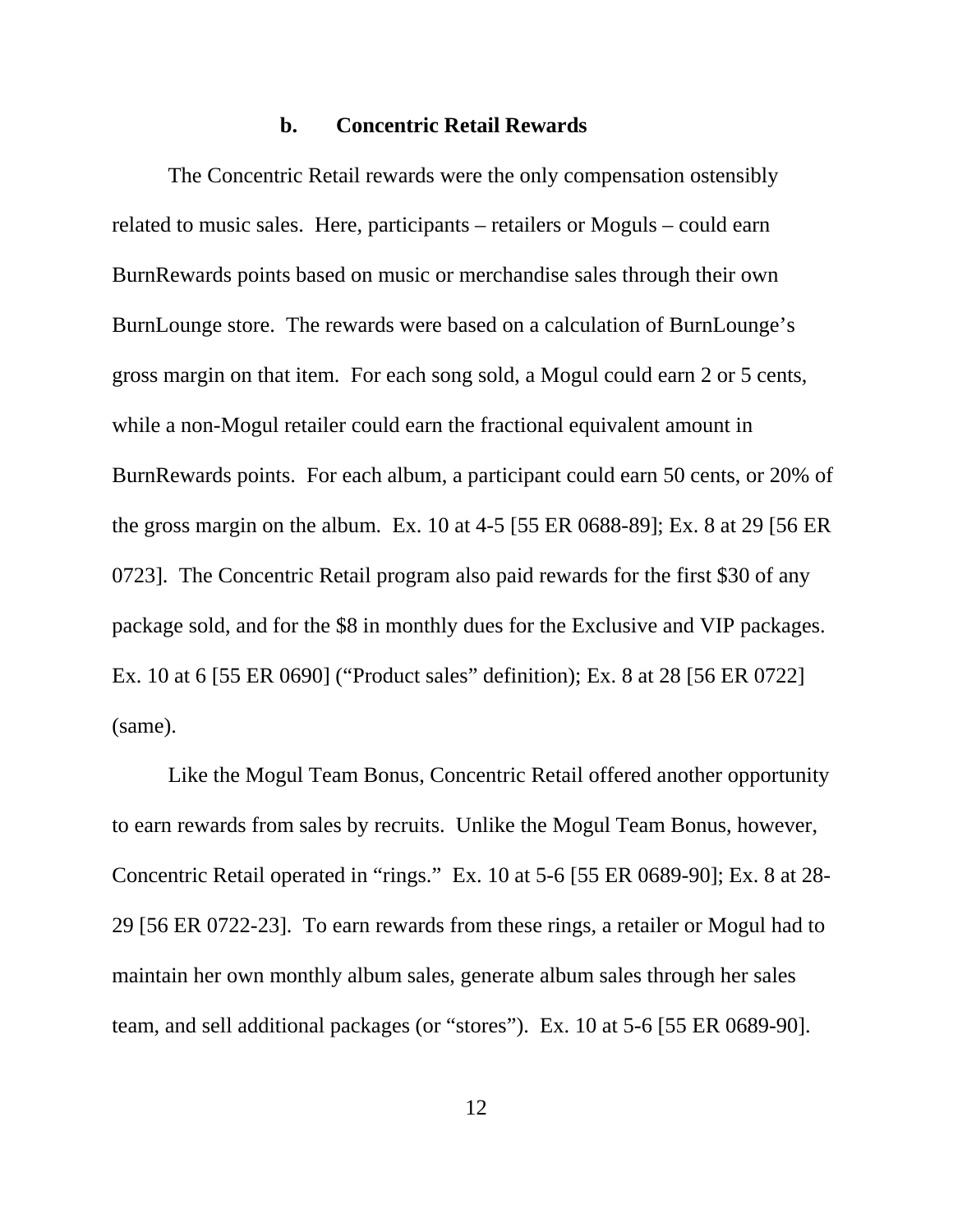As structured, the Concentric Retail program was opaque, onerous, and not nearly as lucrative as the Mogul Team Bonus. *See*, *e.g.*, Vander Nat, 8 RT 93-94 [11 SER 091-92]; Ex. 369 [34 SER]. For these reasons, Concentric Retail rewards were dwarfed by Mogul Team Bonuses. For example, in 2006, BurnLounge paid over \$9 million in Mogul Team and Product Package Bonuses, but only \$2.7 million in Concentric Retail rewards. Ex. 258 at D0013677 [30 SER 196].

And, because Moguls could earn Concentric Retail rewards for package sales, the overwhelming amount of the rewards paid related to packages, not music. During its operation, BurnLounge paid over \$3.7 million in Concentric Retail rewards for package sales, but only paid \$161,500 in Concentric Retail rewards for music sales. Vander Nat, 11 RT 86 [14 SER 139]; Ex. 247 [27 SER].

Thus, the Concentric Retail program to promote the sale of music actually reinforced package sales and recruitment.<sup>12</sup> The FTC's expert testified that, in the time a Mogul could earn \$277,006 in Concentric Retail rewards, she would have earned over \$1.86 million in Mogul Team Bonuses. Vander Nat, 8 RT 123-27 [11 SER 093-97]; Vander Nat Decl., 46-47 [90 ER 1286-87]; Ex. 371 [35 SER]. And of this \$277,006 reward, only \$25,217, or less than 10%, actually related to the sale

 $12$  The program also reinforced recruitment because a Mogul had to be qualified to earn rewards and qualification required the Mogul to sell at least two premium packages. Ex. 10 at 4, 7-8 [55 ER 0688, 0691-92].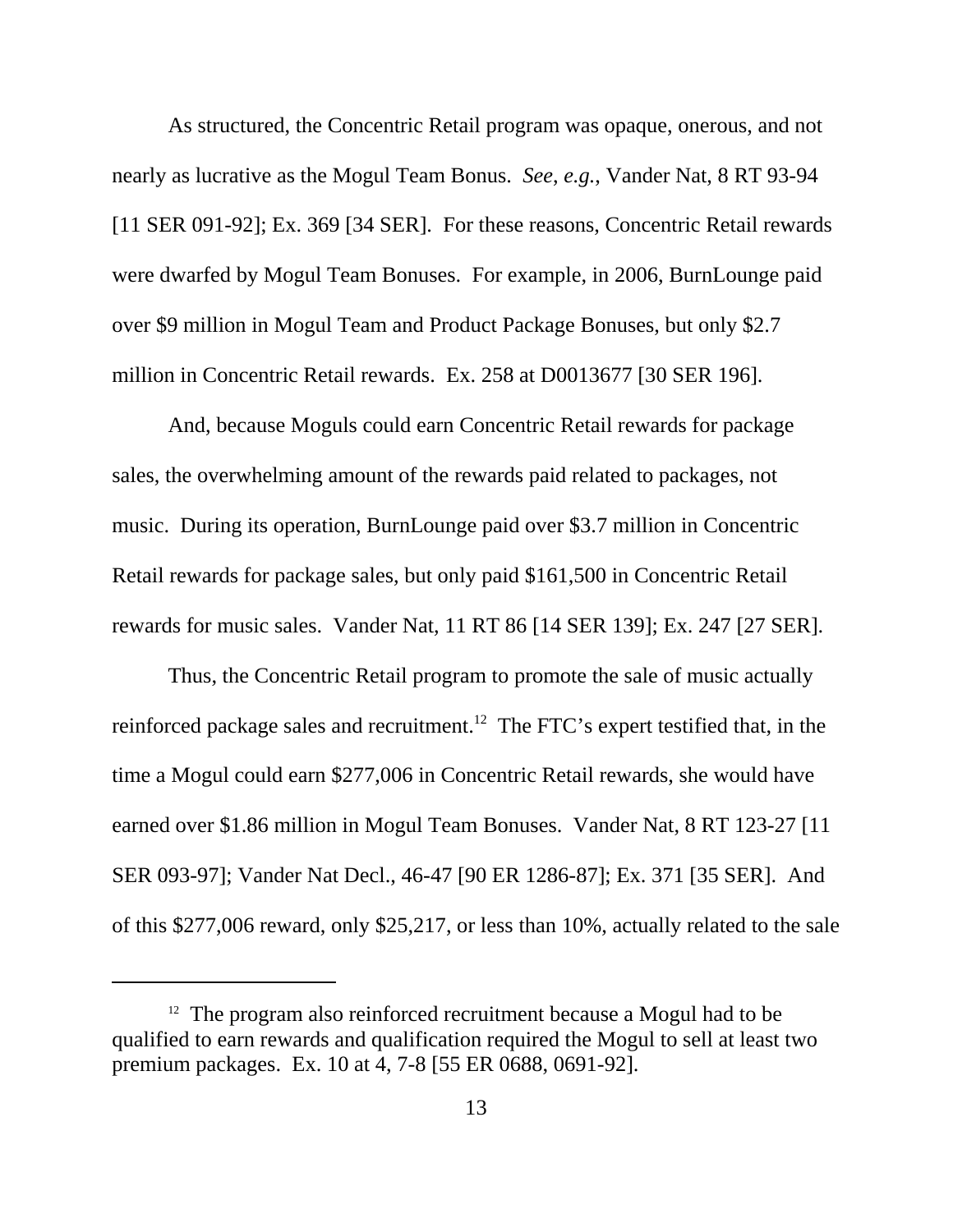of music. Vander Nat, 8 RT 126-27 [11 SER 096-97]; Vander Nat Decl., 46 [90 ER 1286].

## **4. BurnLounge's Promotion and Marketing**

BurnLounge promoted its offerings through a variety of means, but relied heavily on sales meetings and conference calls. All of the individual defendants participated in these presentations and, in doing so, they made false claims about the potential income from BurnLounge. Decision, 17-19 [5 ER 0060-62]. Defendants made these claims despite the fact that doing so contravened BurnLounge's policies and procedures. Ex. 8 at 13 [56 ER 0707]. And defendants never disclosed that these claims were false, or that, in truth, most Moguls would not earn any profit at all.

In this appeal, defendants concede that these claims were false, and have raised no challenge to the district court's findings. *See* Appellants' Opening Brief by BurnLounge, Inc. and Juan Alexander Arnold ("BurnLounge Br."), 12-13, 25; Appellant's Opening Brief by John Taylor ("Taylor Br."), 8.

BurnLounge's marketing was disseminated nationally. The FTC introduced transcripts from meetings in six different locations, and from conference calls or pre-recorded calls available online. Ex. 1163 [19 ER]. In addition, all of the individual defendants testified that they regularly traveled and presented at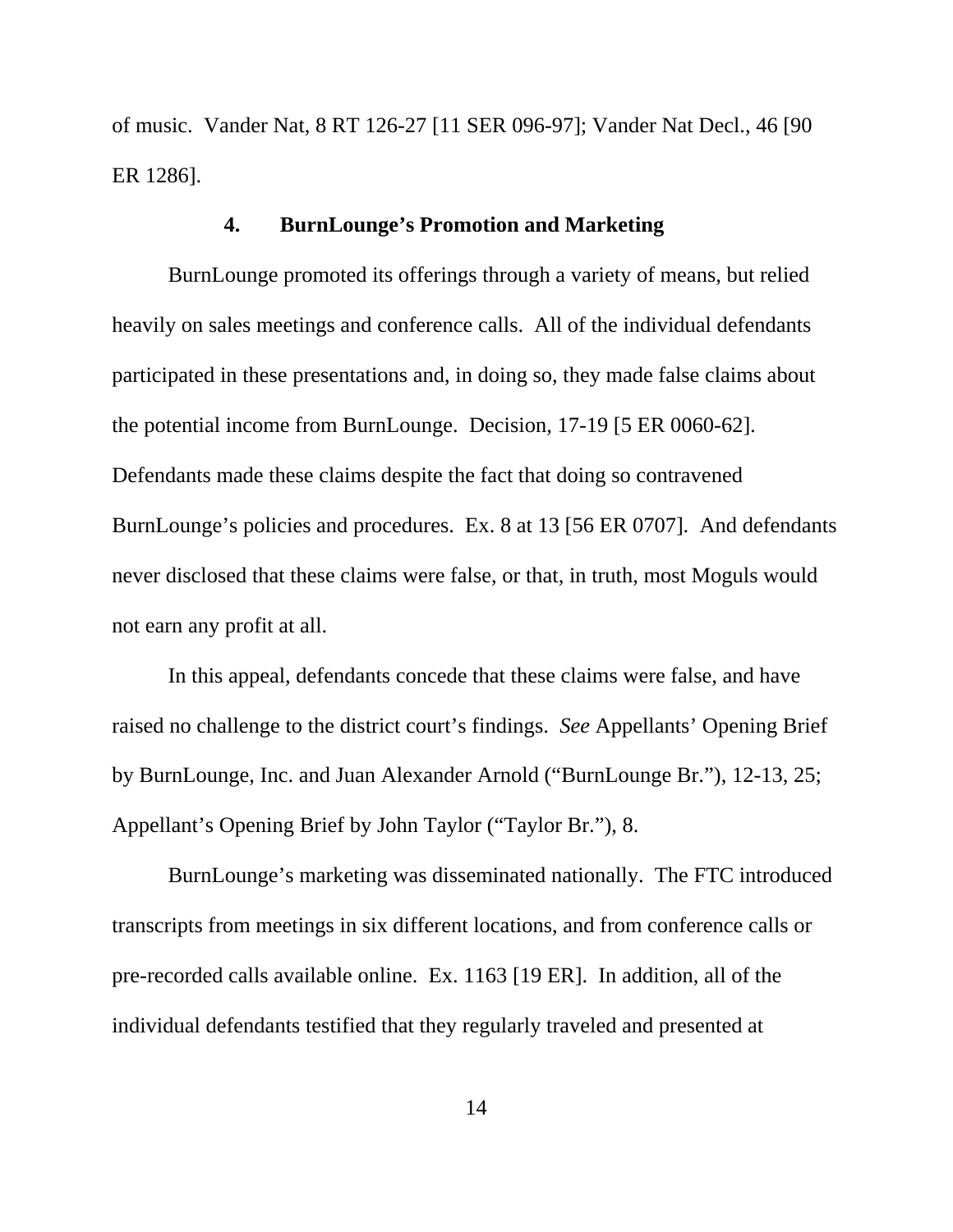meetings around the country.<sup>13</sup> Decision, 17-19 & n.32 [5 ER 0060-62]; Taylor, 4 RT 126 [6 SER 021], 5 RT 46-47 [7 SER 027-28]; DeBoer, 6 RT 35 [8 SER 032]; Arnold, 7 RT 62 [10 SER 062].

Another aspect of this promotion and marketing was a marked focus on the VIP package. Moguls were encouraged to sell it, and interested participants were encouraged to buy it, to generate lucrative rewards. *See*, *e.g.*, Ex. 43, at 1169-70 [21 SER 171-72]; Vander Nat Decl., 13-18 [90 ER 1253-58] (reviewing various marketing materials). This promotion served to reinforce the bonus structure, and through it, the pyramid.

## **5. Results and Harms to Consumers**

BurnLounge's structure and marketing resulted in sharp contrasts between Moguls and non-Moguls. BurnLounge's sales data showed that Moguls– those retailers who wanted to convert BurnRewards points to cash and who paid the monthly \$6.95 Mogul fee – overwhelmingly preferred to buy the premium Exclusive and VIP packages. Out of 60,270 Moguls, 67% (or 40,393) bought VIP packages, 28.8% (or 17,359) bought Exclusive packages, while only 4.2% (or 2,518) bought Basic packages. Ex. 422 [42 ER]. The data showed the opposite for

<sup>&</sup>lt;sup>13</sup> Contrary to his assertion that false income claims were only presented to a total of 590 people, Taylor Br. 21, Taylor admitted at trial that he made earnings claims all over the country, including at a single event in Las Vegas with 2,500 attendees. Taylor, 4 RT 126-28 [6 SER 021-23], 5 RT 46 [7 SER 027].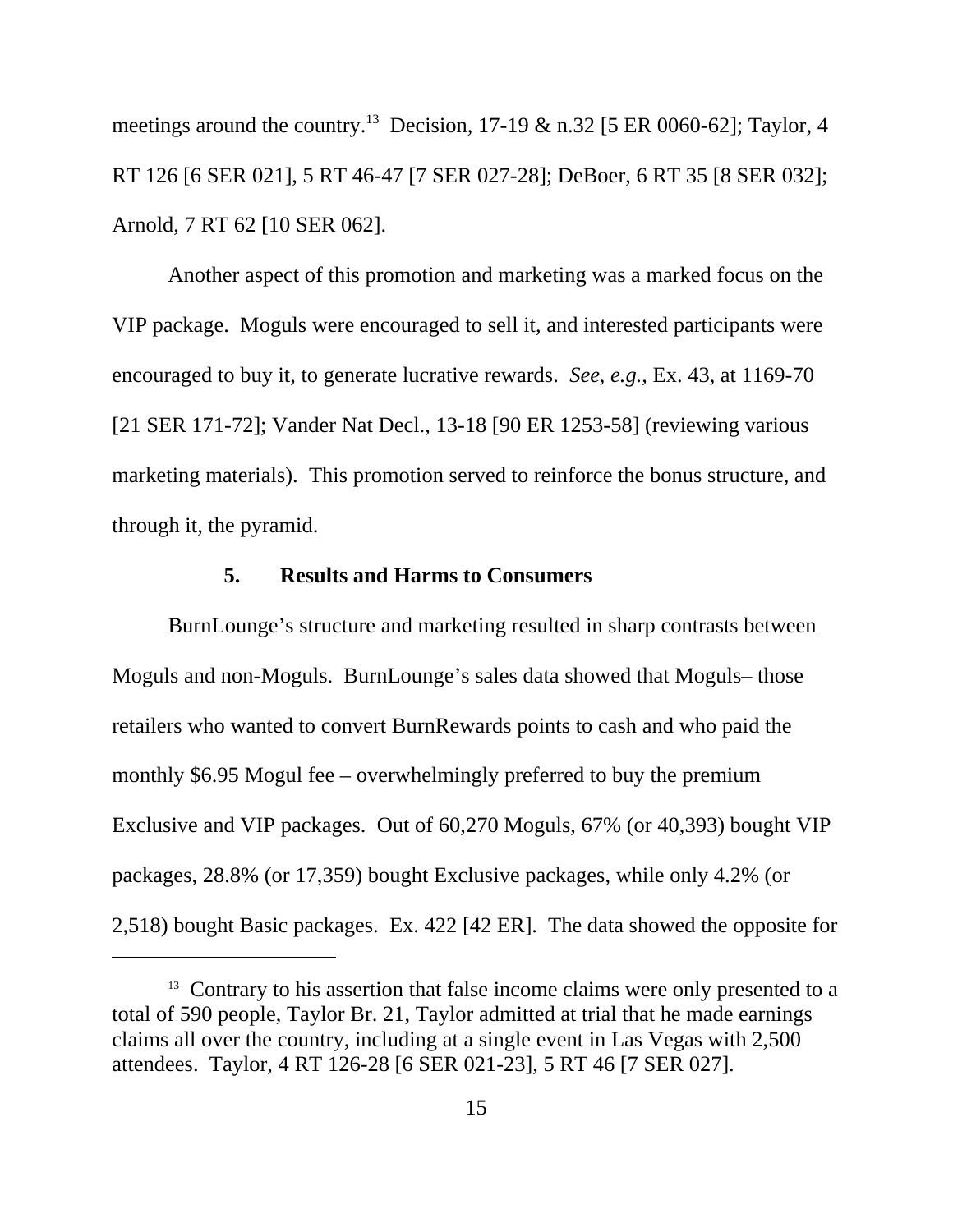non-Moguls – those customers who purchased music or packages, but did not opt to become a Mogul. Ex. 422 [42 ER]. Of the 57,997 non-Moguls, only 3.4% (or 1,980) even purchased a package, and of those, 65.5% (or 1,297) purchased the cheapest Basic package.<sup>14</sup> *Id.* In sum, 95.8% of Moguls – those individuals who wanted cash for their sales – purchased one of the premium packages that offered bonuses with only minimal music sales required, while 96.6% of non-Moguls purchased no package at all. *Id.*

As a further result, packages sales drove 92.6% of BurnLounge's revenue in 2006, its one full year of operation, while music sales during the same year only amounted to 4.9% of revenue. Ex. 242 at 52 [26 SER 188]. During BurnLounge's entire operation, the company earned \$19,686,327 from sales of packages to Moguls, compared to \$1,503,240 in music sales. Ex. 1051 [40 ER].

Through its expert, Dr. Peter Vander Nat, the FTC showed these results and why they demonstrated BurnLounge was a pyramid. Dr. Vander Nat's analysis looked at four types of evidence: (1) the terms and conditions for earning compensation; (2) the variety of materials for marketing the program; (3) an optimal scenario in which every participant in the scenario attempts to achieve the

<sup>&</sup>lt;sup>14</sup> A non-Mogul who purchased a package could earn BurnRewards points that he could exchange for music or merchandise, but could not convert these points to cash without becoming a Mogul. Ex. 10, at 4 [55 ER 0688].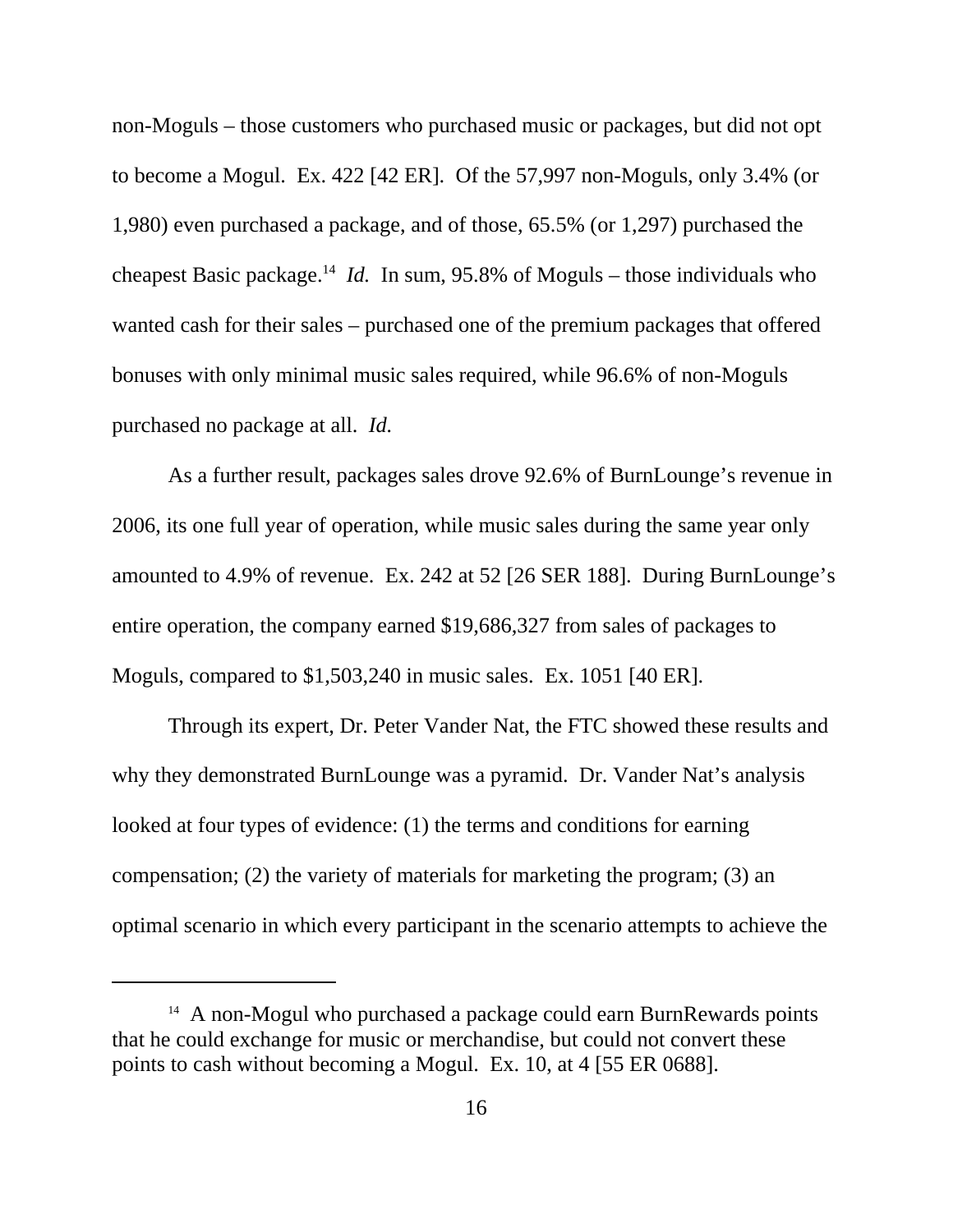highest rewards possible within the scope of the plan; and (4) the company's sales data, to compare actual performance to the optimal model. Vander Nat, 8 RT 44- 45, 53-54 [11 SER 074-77]; *see generally* Vander Nat Decl. [90 ER].

Dr. Vander Nat's optimal scenario demonstrated that a Mogul needed a sales organization with at least three levels below her in order to recoup her initial investment. Under an optimal scenario, Dr. Vander Nat assumed the Mogul would purchase a VIP package since this offered the fastest and easiest way to generate bonuses, and thus would invest \$450 (the basic cost of the VIP package plus dues and taxes). A Mogul with three levels below her would receive bonuses totaling \$550 and recoup this \$450. But Moguls with fewer than three levels below them would not. And, mathematically, the lowest three levels in a binary sales organization comprise 87.5% of the sales force, meaning that, under the best of circumstances, at least 87.5% of BurnLounge's Moguls would not recoup their initial investment. Moreover, this optimal failure rate did not change regardless of the number of Moguls. As Dr. Vander Nat demonstrated, no matter how large the organization, or how many levels, the bottom three always comprise at least 87.5% of the participants.<sup>15</sup> Vander Nat, 8 RT 60-69 [11 SER 078-87]; Vander Nat Decl.,

<sup>&</sup>lt;sup>15</sup> This 87.5% figure assumes that the pyramid has at least 10 levels, which BurnLounge did. For pyramids with fewer than 10, the optimal failure rates are actually higher. Vander Nat Decl., 27 n.19, 50 [90 ER 1267, 1290].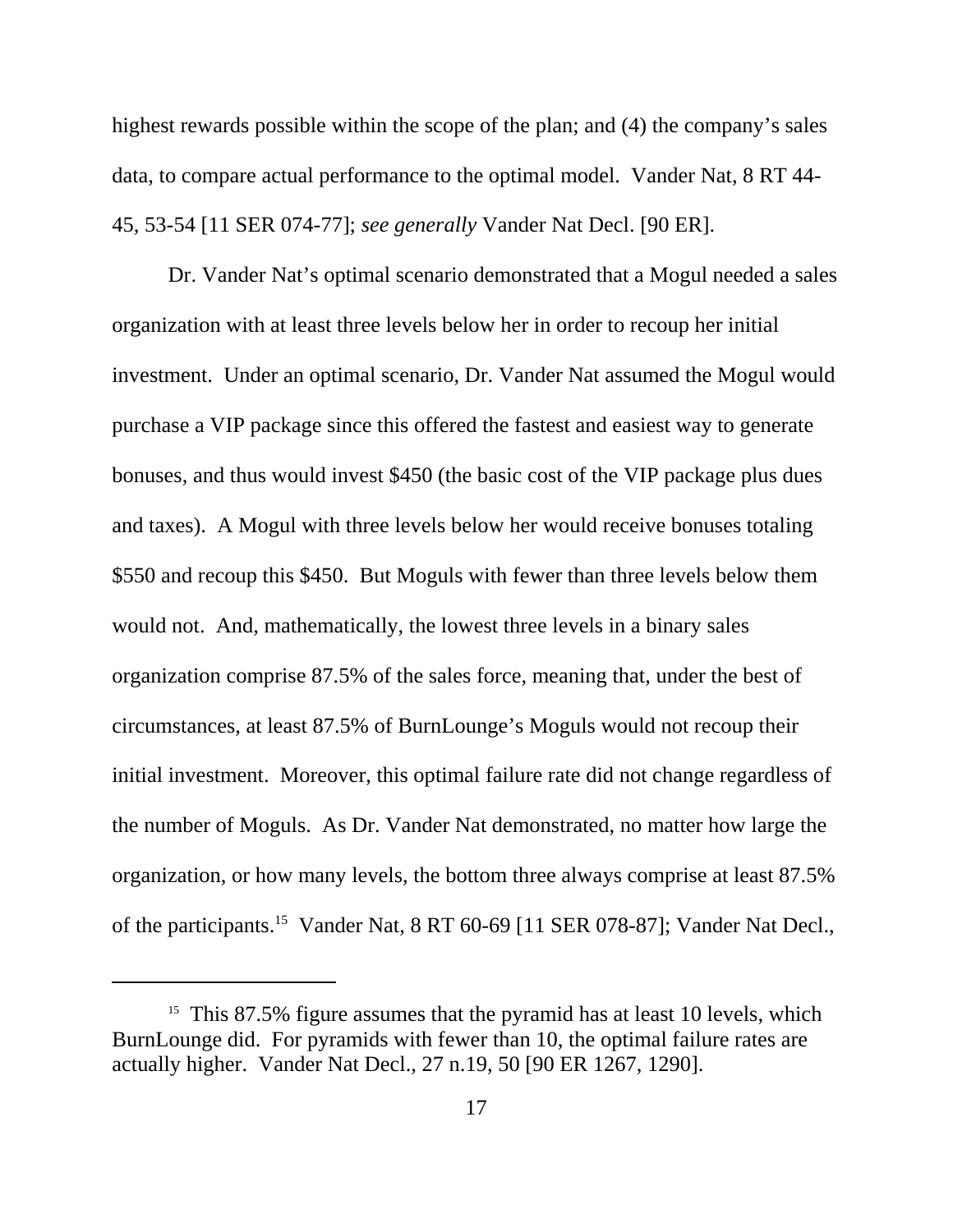24-27 [90 ER 1264-67]; Ex. 365 [32 SER]; Ex. 418 [37 SER].

Comparing the optimal scenario to BurnLounge's sales data showed that the actual failure rate was even worse. Dr. Vander Nat calculated each Mogul's net position by simply comparing the total payments made by the Mogul to BurnLounge against the total commissions and bonuses paid by BurnLounge to the Mogul. He found that, of the 60,270 moguls, 56,557 – or *93.84%* – had a net return of \$0 or less. The data further showed that the rewards payments skewed heavily towards the top levels of the organization, with the top 6% of earners taking 85% of the rewards and bonus payments, while the top 1% earned 66%. Vander Nat, 9 RT 6-21 [12 SER 098-113]; Ex. 421 [38 SER].

Moreover, Dr. Vander Nat's optimal scenario also demonstrated that the BurnLounge rewards program was unsustainable. Assuming that the sales force was limited to ten layers and that every participant maximized their return, the sales force would generate \$40,720 in album sales revenue. Vander Nat, 8 RT 71- 72 [11 SER 089-90]; Ex. 366 [33 SER]. But, at the same time, the Moguls would receive rewards and bonuses in the amount of \$705,400, a 17-to-1 ratio of bonuses to revenue that showed that BurnLounge could not sustainably fund rewards through album sales. Vander Nat, 8 RT 71-72 [11 SER 89-90]; Vander Nat Decl.,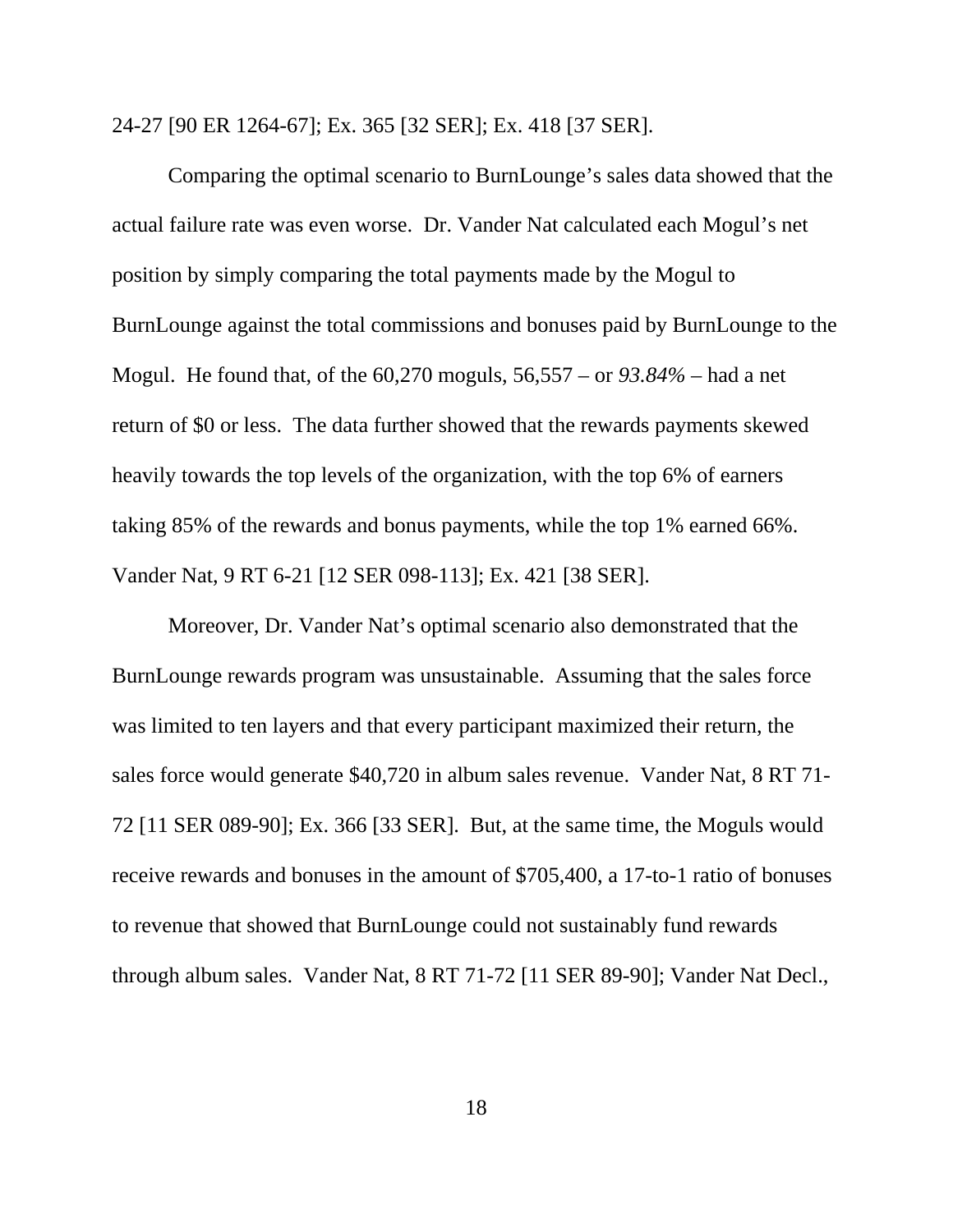28-30 [90 ER 1268-70]; Ex. 365 [32 SER].<sup>16</sup>

Dr. Vander Nat calculated the extent of the consumer harm caused by BurnLounge. By adding the net payments made by all those Moguls whose lost money and subtracting out the bonuses and other rewards they received, he concluded that Moguls lost nearly \$21.4 million to BurnLounge. Vander Nat, 9 RT 31 [12 SER 115].

As Dr. Vander Nat testified, this harm calculation did not include any value from the items included with the packages because it was impossible to value separately items that were bundled and that had never been sold independently. Vander Nat, 9 RT 30 [12 SER 114]. More importantly, he testified that he used the decision to become a Mogul as an indicator of a given individual's motivation to buy a BurnLounge package for the business opportunity. Vander Nat, 9 RT 30-32 [12 SER 114-16].

Dr. Vander Nat's assessment of the items' value was confirmed by BurnLounge's decision in June 2007 to abandon multilevel marketing and offer the packages without the Mogul business opportunity. Dkt. 353-2 at 4 [82 ER 1091].

<sup>&</sup>lt;sup>16</sup> BurnLounge claims that its revenues were sufficient to sustain the commissions paid and it points to supporting testimony from its CFO and its statements of operations from 2005 to 2007. BurnLounge Br. 25. But as that testimony and those statements show, BurnLounge always lost millions when all of the company's expenses were included. Piemonte, 14 RT 154-57 [17 SER]; Ex. 66 [53 ER]; Ex. 64 [54 ER].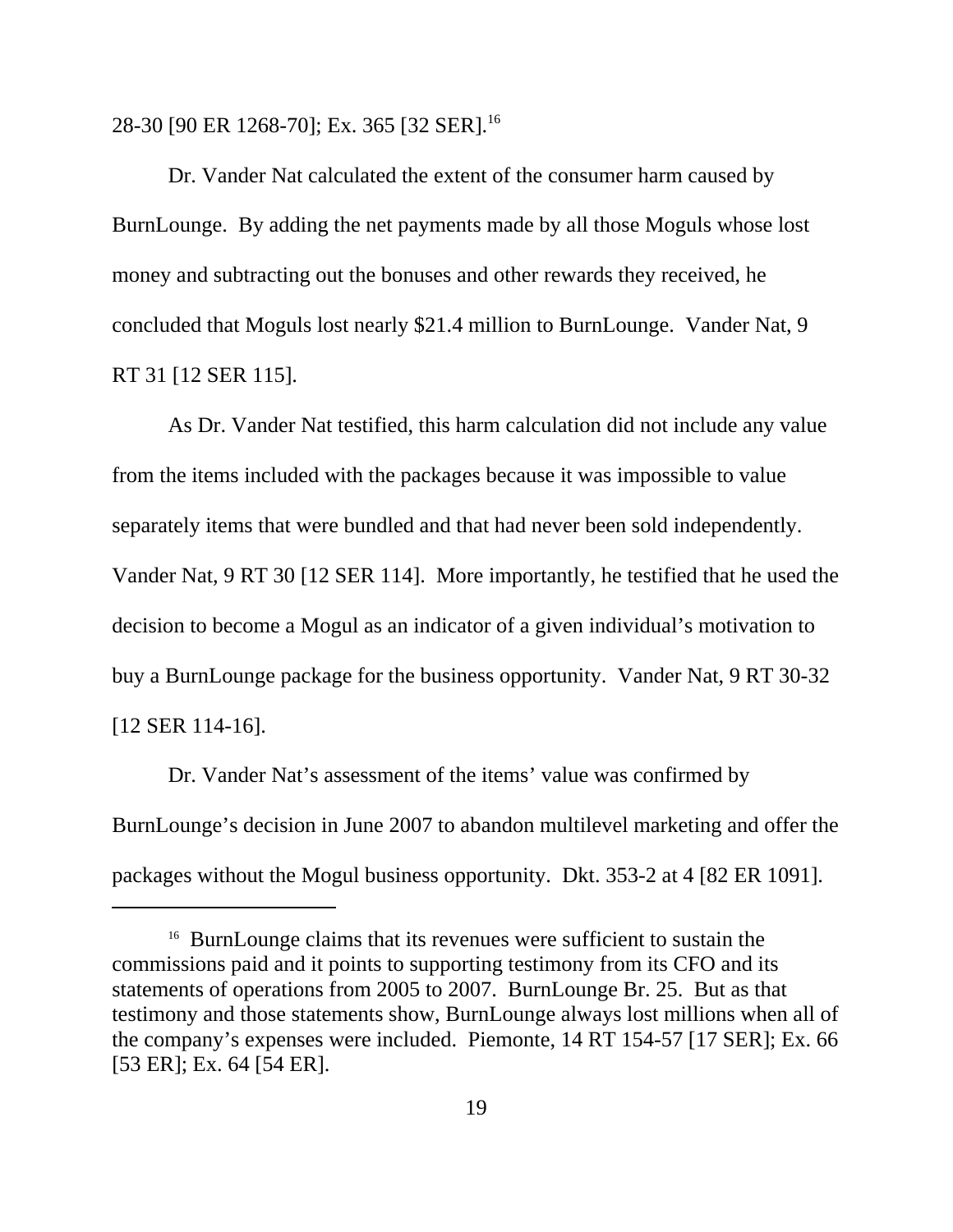Revenues plummeted, from \$476,516 in June 2007 to \$15,270 in July 2007 and to \$10,880 in August 2007. Decision, 9, 16 [5 ER 0052, 0059] (citing Ex. 67 [23 SER] (June); Ex. 65 [22 SER] (July); Ex. 68 [24 SER] (August)). This collapse showed that consumers were not interested in the packages or their items without the business opportunity.

## **6. Trial**

The case proceeded to trial in December 2008. The FTC presented 16 witnesses, including consumers who had been Moguls, and 6 FTC employees who had observed and recorded various BurnLounge presentations. The FTC also called defendants, Arnold, Taylor, and DeBoer. Finally, the FTC called Dr. Vander Nat as its expert witness. Dkts. 367-73.

In turn, the defendants called 12 witnesses. These witnesses included several BurnLounge executives and retailers. Defendants provided testimony from two expert witnesses: David Nolte, who addressed the valuation of the items included with the various packages, and Alan Luce, who testified on multilevel marketing companies. Dkts. 373 [68 ER], 375 [64 ER], 377 [62 ER], 381 [59 ER].

Nolte, a professional appraiser and accountant, testified that the items included in the packages had value that exceeded the prices of the packages. Nolte, 14 RT 177-79 [18 SER]. Nolte reached this conclusion by comparing each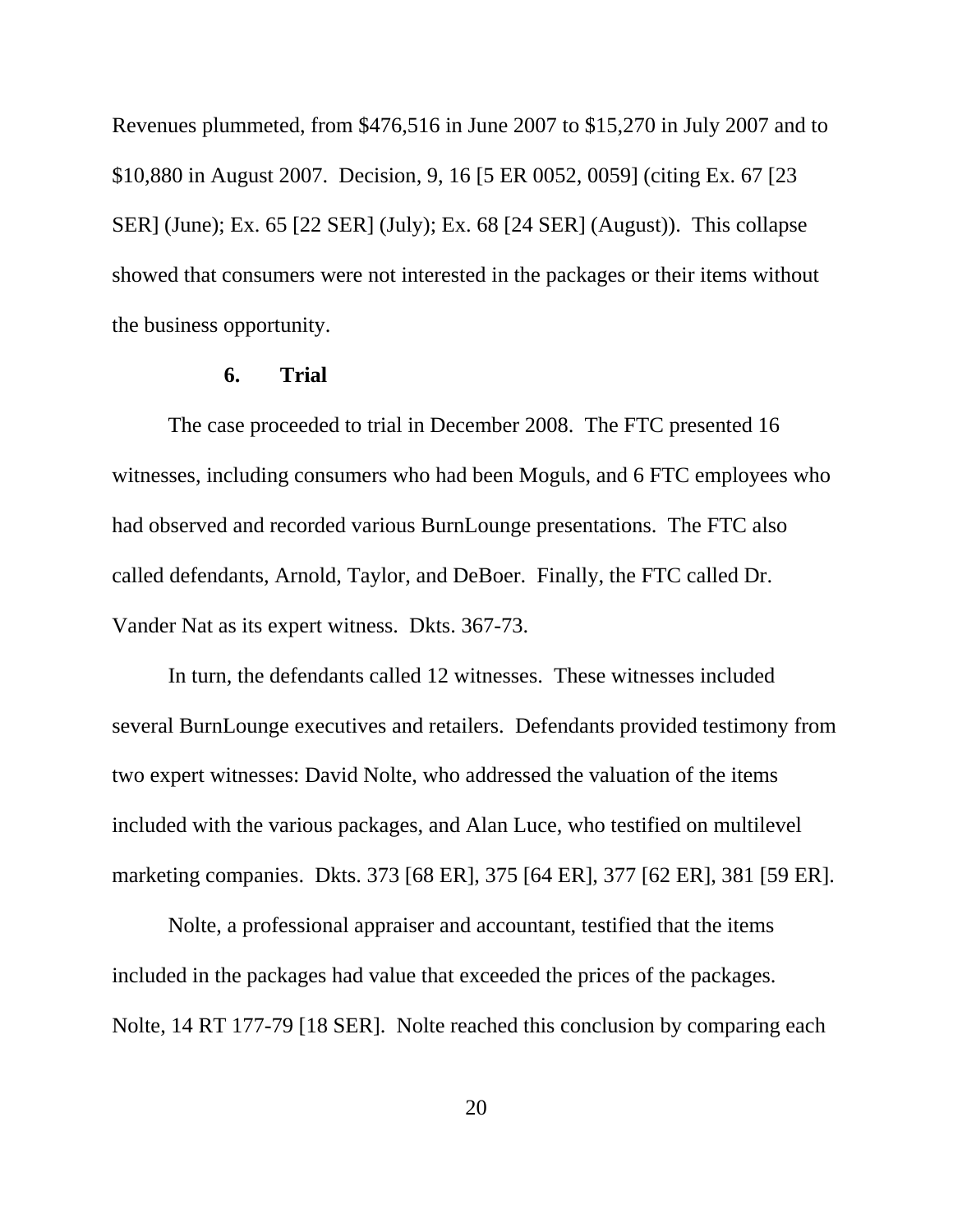item to supposedly similar items available for sale. Nolte, 14 RT 179-81 [61 ER 0872-74]. On cross-examination, however, Nolte admitted that he had never valued an Internet store like BurnLounge before. Nolte, 16 RT 9-10 [19 SER 153- 54]. He admitted that he had never valued individual issues of magazines. Nolte, 16 RT 24-27 [57 ER 0752-55]. With respect to the DVD set included with the VIP package, Nolte admitted he had not watched either BurnLounge's DVDs or the disc sets he compared it to, but instead relied on outlines prepared by others. Nolte, 16 RT 16-23 [19 SER 155-62]. And he admitted that viewing the objects to be valued, as well as the objects of comparison, was part of a typical assessment. Nolte, 16 RT 20-23 [19 SER 159-62].

In turn, Luce, a lawyer and former President of the Direct Sales Association ("DSA"), the trade association for multilevel marketing ("MLM") companies, testified about MLMs and compensation plans, his interpretations of pyramid law, and the application of this law to BurnLounge. *See generally* Luce, 16 RT 49-128. Luce testified, for instance, that he believed the percentage of individuals who join MLMs for reasons other than income ranged as high as 40-60%. Luce, 16 RT 73- 75 [57 ER 0770-72].

## **7. The Court's Decision**

The district court issued its Statement of Decision on July 1, 2011.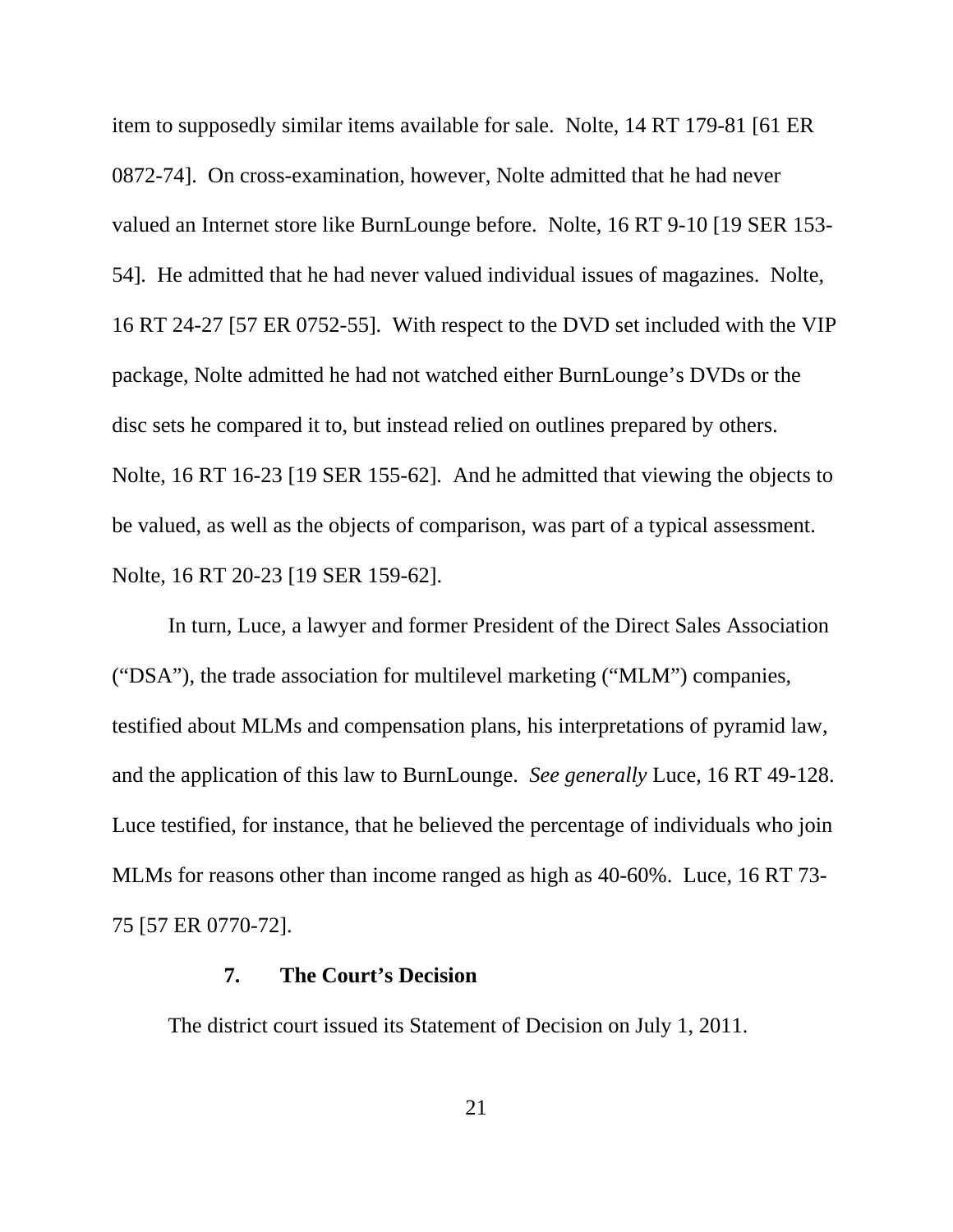Describing BurnLounge's compensation plan as more of a "labyrinth of

obfuscation rather than a readily understood compensation system[,]" Decision, 10

[5 ER 0053], the court discussed in detail BurnLounge's compensation plan, sales

data and statistics, and marketing and promotional activities. Decision, 4-20 [5 ER

0047-63].

### **a. Count I: Pyramid Scheme**

On the first count alleging that BurnLounge was an illegal pyramid scheme, the court agreed, stating:

Both as designed and in execution, the BurnLounge enterprise resulted in a large return for a small percentage of the Moguls which was funded by the substantial losses (*i.e.* the failure to recoup their initial investments) of the vast majority of recruited participants.

Decision, 21-22 [5 ER 0064-65].

In reaching this conclusion, the court identified those aspects of the BurnLounge business opportunity that encouraged recruitment. The court quoted this Court for the principle that rewards for recruitment unrelated to retail sales was "the *sine qua non*" of a pyramid scheme. Decision, 20-21 [5 ER 0063-64] (citing *Webster v. Omnitrition Int'l*, 79 F.3d 776, 781 (9th Cir. 1996)). Applying this principle, the court found that BurnLounge's promotional materials, presentations, and data showed that all of the packages were tools for recruitment, and the more lucrative the rewards, the greater the incentive to recruit. Decision, 22-23 [5 ER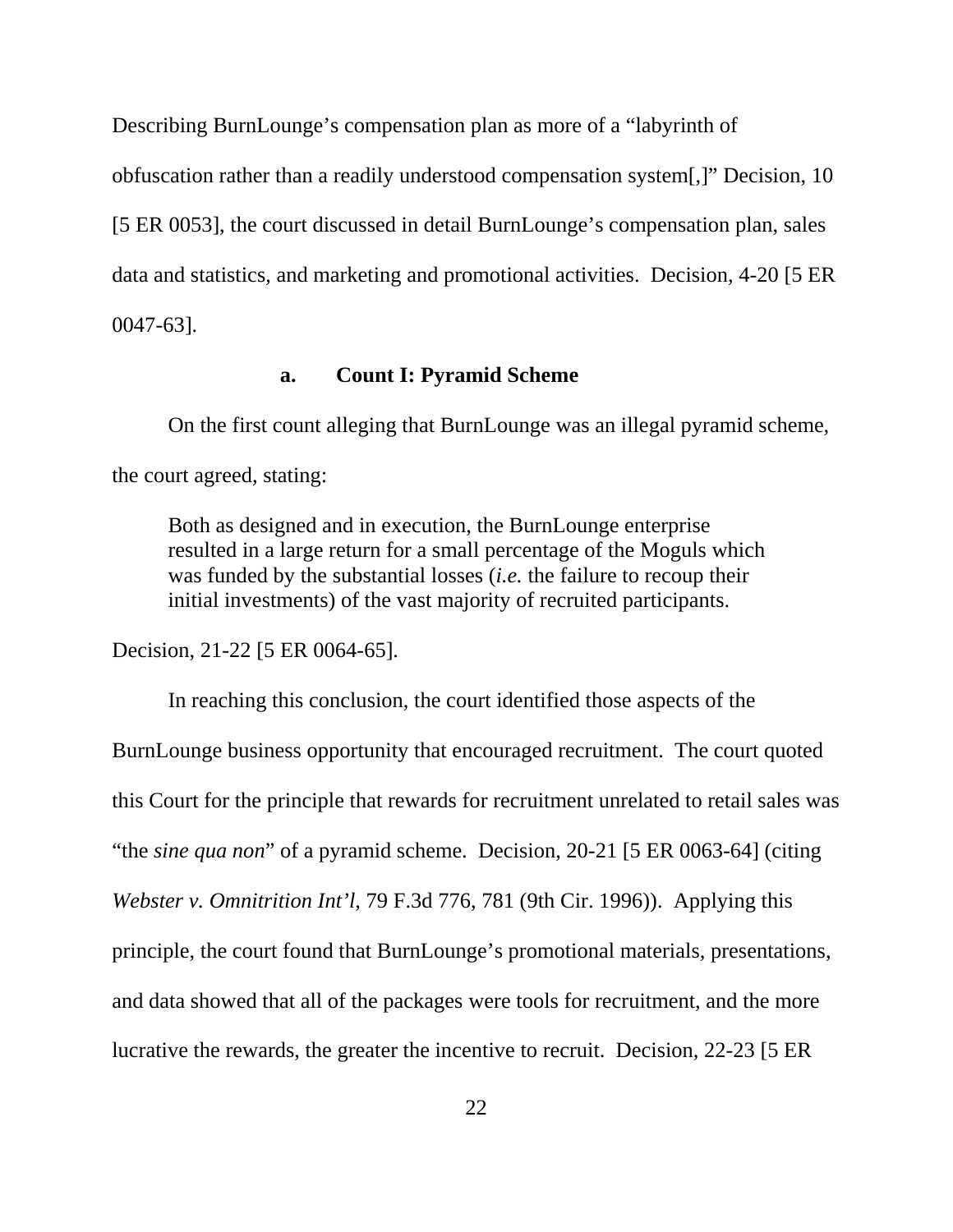0065-66].

The court accepted Dr. Vander Nat's analysis of the impact on consumers, finding that this emphasis on recruitment meant that, at a minimum, 87.5% of recruits would not recoup their investment, and in fact, 93.84% did not. Decision, 16-17 [5 ER 0059-60]. The court further found that while BurnLounge did generate some revenue from music sales – its ostensible product – these sales "could never (and in fact never did) fund any substantial portion of the rewards for the Mogul program." Decision, 17 [5 ER 0060].

The court squarely rejected defendants' argument that the items included with the packages had independent value, and thus that rewards from the sales of these packages were related to "sales to ultimate users." The court found "clearly that was not the case." Decision, 23 [5 ER 0066]. The court reviewed Nolte's valuations of the items in each package and found each valuation not credible and factually unsupported.<sup>17</sup> Decision, 6-10 [5 ER 0049-53]. Ultimately, the court rejected defendants' valuation evidence as not "even remotely persuasive." Decision, 8 [5 ER 0051].

<sup>&</sup>lt;sup>17</sup> The court also did not accept Nolte's alternative harm calculation and in fact plainly rejected his premises. *Compare* Nolte, 15 RT 20-23 [58 ER 0786-89] *with* Decision, 11 n.19, 26-27 [5 ER 0054, 0069-70]. With respect to defendants' other expert, the court never mentioned Luce and apparently did not credit his testimony at all.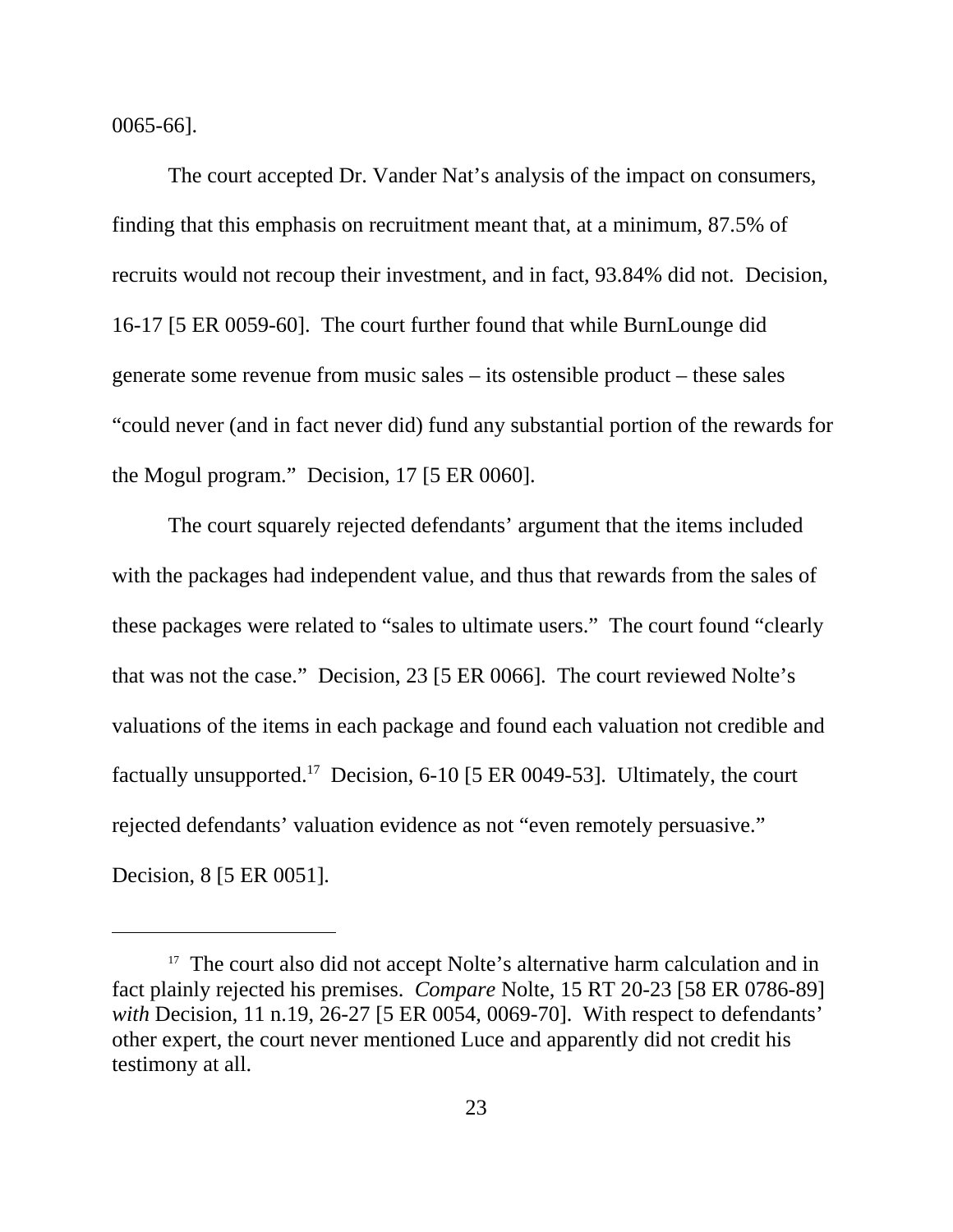As the court determined, the major problem was that Nolte performed a comparative valuation. But, as Dr. Vander Nat explained, and as the court accepted, it is impossible to value items that were never separately available to consumers. Decision, 6 n.9 [5 ER 0049] (citing Vander Nat, 9 RT 30-31 [12 SER 114-15]). Moreover, the court found that many of Nolte's comparisons "ma[de] no sense," such as when Nolte compared the 6-disc "BurnLounge University" DVD set with the 10-disc documentary film on jazz by acclaimed director Ken Burns. Decision, 9 [5 ER 0052].

The court nonetheless concluded that the items included with the packages were not completely worthless because value is subjective. Decision, 10 [5 ER 0053]. After reviewing the evidence, the court concluded that the items had "*extremely* limited value to some consumers . . . ." Decision, 23 [5 ER 0066] (emphasis in original); *see also id.* at 10 & n.16 [5 ER 0053] (describing this as "giving the benefit of the doubt to BurnLounge"). But, "[t]o individuals who considered the bundled products as merely incidental to the business opportunity, the Court finds the products were *of no relevant value*." Decision*,* 10 [5 ER 0053] (emphasis added).

### **b. Counts II and III: Misrepresentations and Omissions**

On the second and third counts, the court found that BurnLounge and the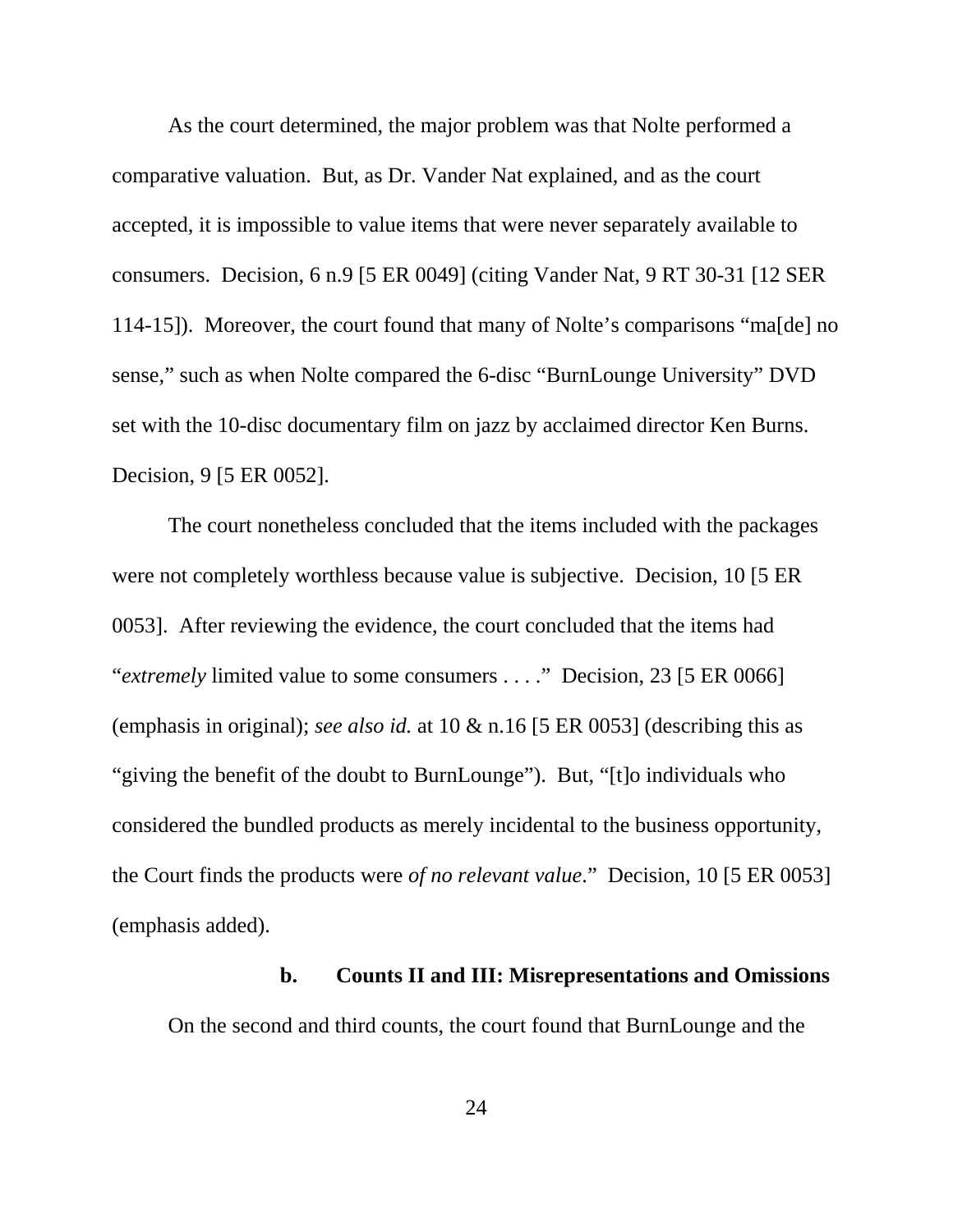individual defendants made "misleading affirmative representations . . . and also failed to disclose material information . . . ." Decision*,* 24-25 [5 ER 0067-68].

The court also recognized that the statements were widely disseminated. It quoted statements made by Arnold, Taylor, and DeBoer in live and pre-recorded calls and presentations available nationwide. Decision, 17-19 & n.32 [5 ER 0060- 62].

## **c. Consumer Harm**

Having found for the FTC on all counts, the court then calculated the harm defendants inflicted on consumers. The court undertook a detailed analysis using BurnLounge's sales data (Ex. 330 [45 ER]) and Dr. Vander Nat's calculations (Ex. 422 [42 ER]). Decision, 26 [5 ER 0069] (citing *FTC v. QT, Inc.*, 512 F.3d 858, 864 (7th Cir. 2008)). First, the court limited the population of consumers harmed, by excluding Moguls who made a profit. *Id.* Then, using the company's data and Dr. Vander Nat's analysis, the court determined that 10.8% of Moguls found enough value in the Basic package to buy it without the business opportunity, meaning that 89.2% of Moguls would not have bought it but for the business opportunity. Decision, 26-27 [5 ER 0069-70]. The court multiplied this 89.2% rate against the number of Moguls who bought the Basic package and its cost to calculate the consumer harm from the Basic package. *Id.* The court performed the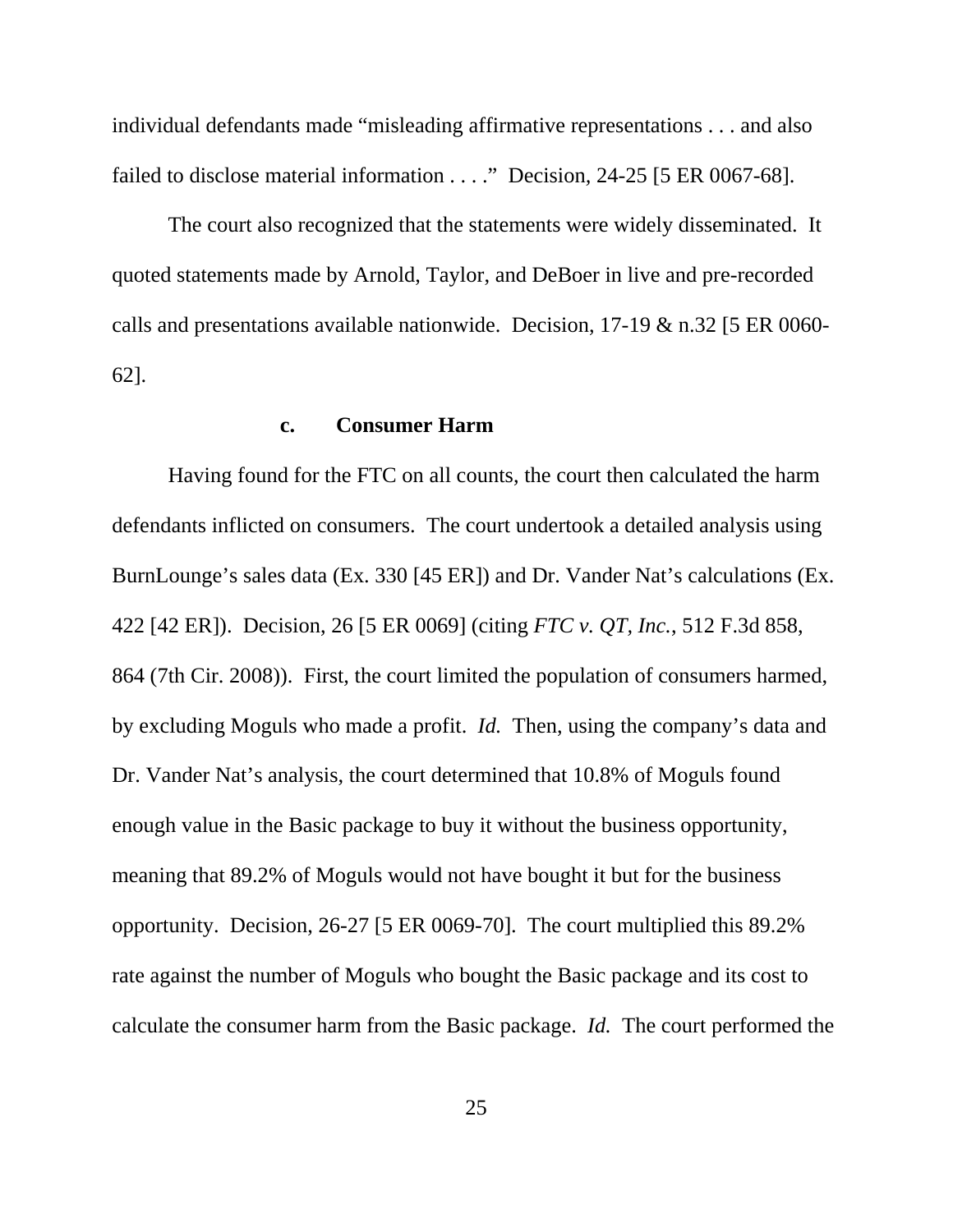same calculation for each of the premium package levels. The court found that 65.5% of Exclusive Moguls, and 82.7% of VIP Moguls would not have bought their packages but for the business opportunity and thus were harmed. Decision, 27 [5 ER 0070]. The court multiplied these rates against the Mogul populations for each package and the incremental cost for the package level and then added these figures together to reach a total consumer harm of \$16,245,799.70. *Id.*

#### **d. Individual Liability**

The court ruled that Arnold should be jointly and severally liable for this amount. Applying *FTC v. Publishing Clearing House, Inc.*, 104 F.3d 1168, 1170- 71 (9th Cir. 1997), the court found that he had the requisite participation and knowledge because he created the BurnLounge concept, served as a primary investor and shareholder, developed the compensation plan, and was the "boss" and the "ultimate authority." Decision, 28 [5 ER 0071]. The court's imposition of joint and several liability on Arnold was premised on the understanding that the FTC intended to use the funds it received to reimburse consumers. In the event the FTC did not undertake to repay consumers, the court alternatively ordered Arnold to disgorge his receipts in the amount of \$1,664,566.45. Decision, 28 n.48 [5 ER 0071].

For Taylor, the court found that while he was not an officer or employee, he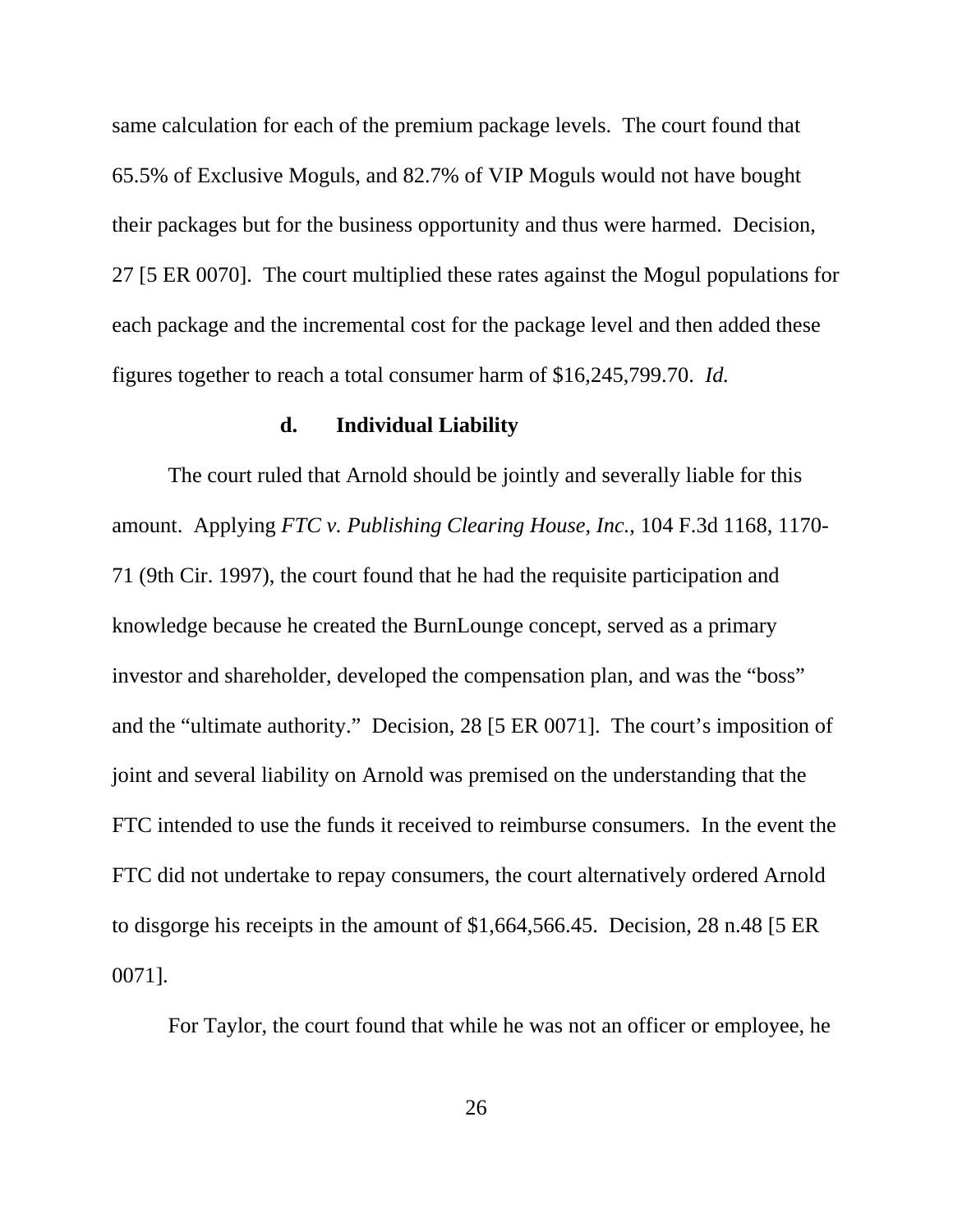was nonetheless deeply involved: Taylor helped raise capital, he was a shareholder, he was placed at the top of the pyramid as "Retailer 001," and he made material misrepresentations at BurnLounge events where he was introduced as Arnold's "right-hand man." Decision, 28 [5 ER 0071].Based on this involvement, the court concluded that Taylor should be liable for \$620,139.64, the amount he received from the scheme. Decision, 28-29 [5 ER 0071-72] (citing *FTC v. Pantron I Corp.*, 33 F.3d 1088, 1102 (9th Cir. 1994)).

For DeBoer, the court acknowledged that he had participated in the scheme and had made misrepresentations, but it also found that he had been an "effective . . . salesman," who could have been one of the victims. Decision, 29 [5 ER 0072]. The court also found that the FTC had not established the number of consumers who relied on DeBoer's statements or the amount of their losses. *Id.* Moreover, though it was "not disputed" that DeBoer received \$908,293.69, the court allowed DeBoer credit for his expenses and for income from music sales he made outside of the pyramid scheme. Decision, 30 [5 ER 0073]. However, the court found that the FTC had not established what these figures were. *Id.* The court then set DeBoer's disgorgement at \$150,000.

#### **8. Post-trial Proceedings**

After the Statement of Decision and Order in July 2011, the court addressed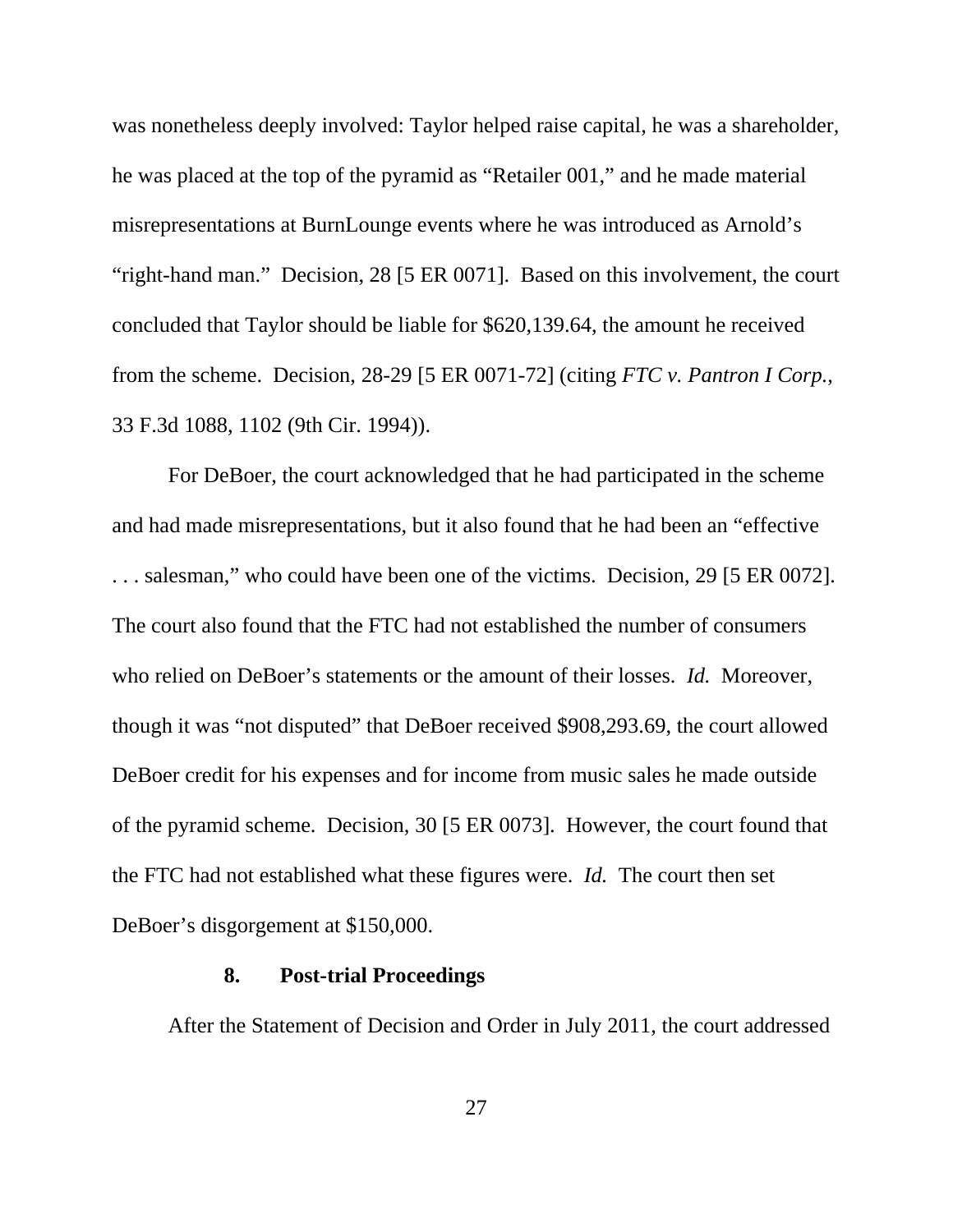three separate post-trial motions from defendants. First, the court denied defendants' motion to strike Dr. Vander Nat's testimony, Dkt. 374 [65 ER], finding "no basis" to do so under *Daubert v. Merrill Dow Pharm.*, 509 U.S. 579, 592-93 (1993). Dkt. 450 at 1 [4 ER 0042]. Second, following defendants' objections, the court issued an amended final judgment that made minor changes to the final order and corrected clerical errors, but did not alter the court's conclusions. Dkts. 438, 473 [39 SER], 474 [3 ER]. The amended order did, however, alter the terms of Arnold's financial liability. To ensure that the FTC would implement any consumer redress program promptly, the amended judgment provides that funds provided by Arnold as part of his joint and several liability for such redress are to be returned to him periodically, if not used for that purpose. Dkt. 473 at 2 [39 SER 217]; Dkt. 474 at 10 [3 ER 0033]. However, in keeping with its earlier merits ruling, the amended order makes clear that Arnold remains liable, in any event, for \$1,664,506.45, representing disgorgement of his own income from the scheme. Dkt. 474 at 10 [3 ER 0033] (citing Decision, 28 n.48 [5 ER 0071]). Third, the court denied defendants' Motion to Alter or Amend Judgment under Fed. R. Civ. P. 59. Dkt. 477 [10 ER], 488 [2 ER].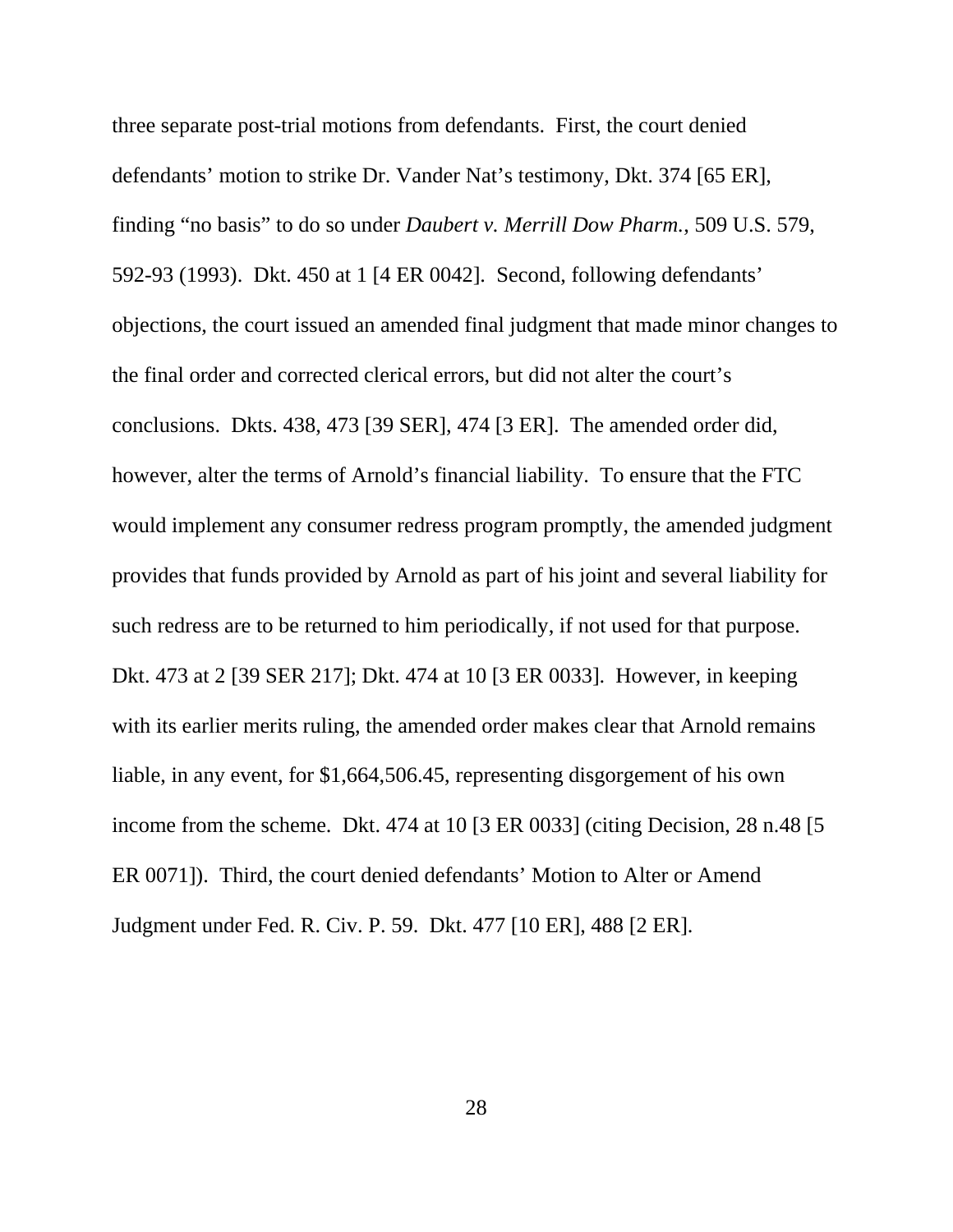#### **STANDARD OF REVIEW**

1. Findings of fact and conclusions of law: Following a bench trial, the trial judge's findings of fact are reviewed for clear error. *FTC v. Garvey*, 383 F.3d 891, 900 (9th Cir. 2004) (citing *Zivkovic v. S. Cal. Edison Co.*, 302 F.3d 1080, 1088, (9th Cir. 2002)). The standard is "significantly deferential" and the trial court's findings should be accepted unless there is a "definite and firm conviction that a mistake has been committed." *Garvey*, 383 F.3d at 900 (citing *N. Queen Inc. v. Kinnear*, 298 F.3d 1090, 1095 (9th Cir. 2002)).

The trial court's conclusions of law following a bench trial are reviewed *de novo*. *Garvey*, 383 F.3d at 900 (citing *Brown v. United States*, 329 F.3d 664, 671 (9th Cir. 2003)).

2. Admission of expert testimony: A trial court's decision to admit expert testimony is reviewed for abuse of discretion; an appellate court should give "deference" to a trial court and may only reverse if the trial court's determination was "manifestly erroneous." *Gen. Elec. Co. v. Joiner*, 522 U.S. 136, 141-43 (1997); *De Saracho v. Custom Food Mach., Inc.*, 206 F.3d 874, 879 (9th Cir. 2000).

3. Equitable monetary and injunctive relief: The district court has broad authority under the FTC Act to "grant any ancillary relief necessary to accomplish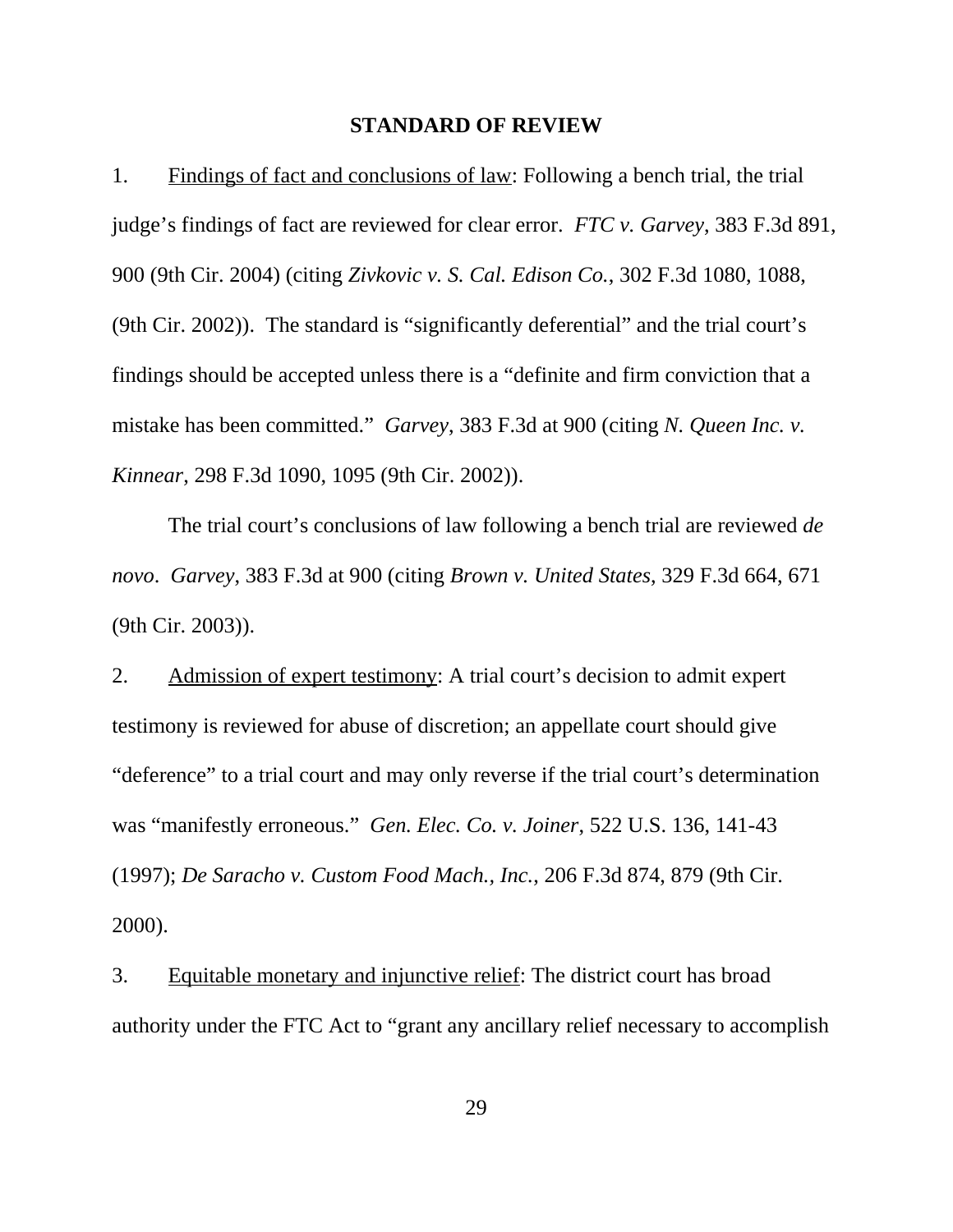complete justice[.]" *FTC v. Stefanchik*, 559 F.3d 924, 931 (9th Cir. 2009) (citing *Pantron I Corp.*, 33 F.3d at 1102). A district court's decision to award equitable monetary or injunctive relief is a matter of discretion. *Id.* (citing *Grosz-Salomon v. Paul Revere Life Ins. Co.*, 237 F.3d 1154, 1163 (9th Cir. 2001).

However, it is an abuse of discretion for a court to make an error of law; a court must identify and apply the correct legal rule and not overlook or misconstrue binding precedent. *Perry v. Brown*, 667 F.3d 1078, 1084 (9th Cir. 2012); *United States v. Hinkson*, 585 F.3d 1247, 1261-62 (9th Cir. 2009).

#### **SUMMARY OF ARGUMENT**

BurnLounge was an illegal pyramid scheme that caused losses of \$21.4 million to over 56,000 consumers. After conducting a bench trial and receiving evidence that included expert testimony and BurnLounge's own compensation plan and sales data, the district court properly concluded that BurnLounge fits squarely within the definition of an unlawful pyramid applied by this Court and other tribunals. In both its marketing strategy and its compensation scheme, Burnlounge evinced the "recruitment focus" that this Court has recognized as the hallmark of a pyramid scheme. BurnLounge earned the great bulk of its income not from music sales, but from the sales of packages – particularly the expensive premium packages – that were essentially fees to participate in the money-making business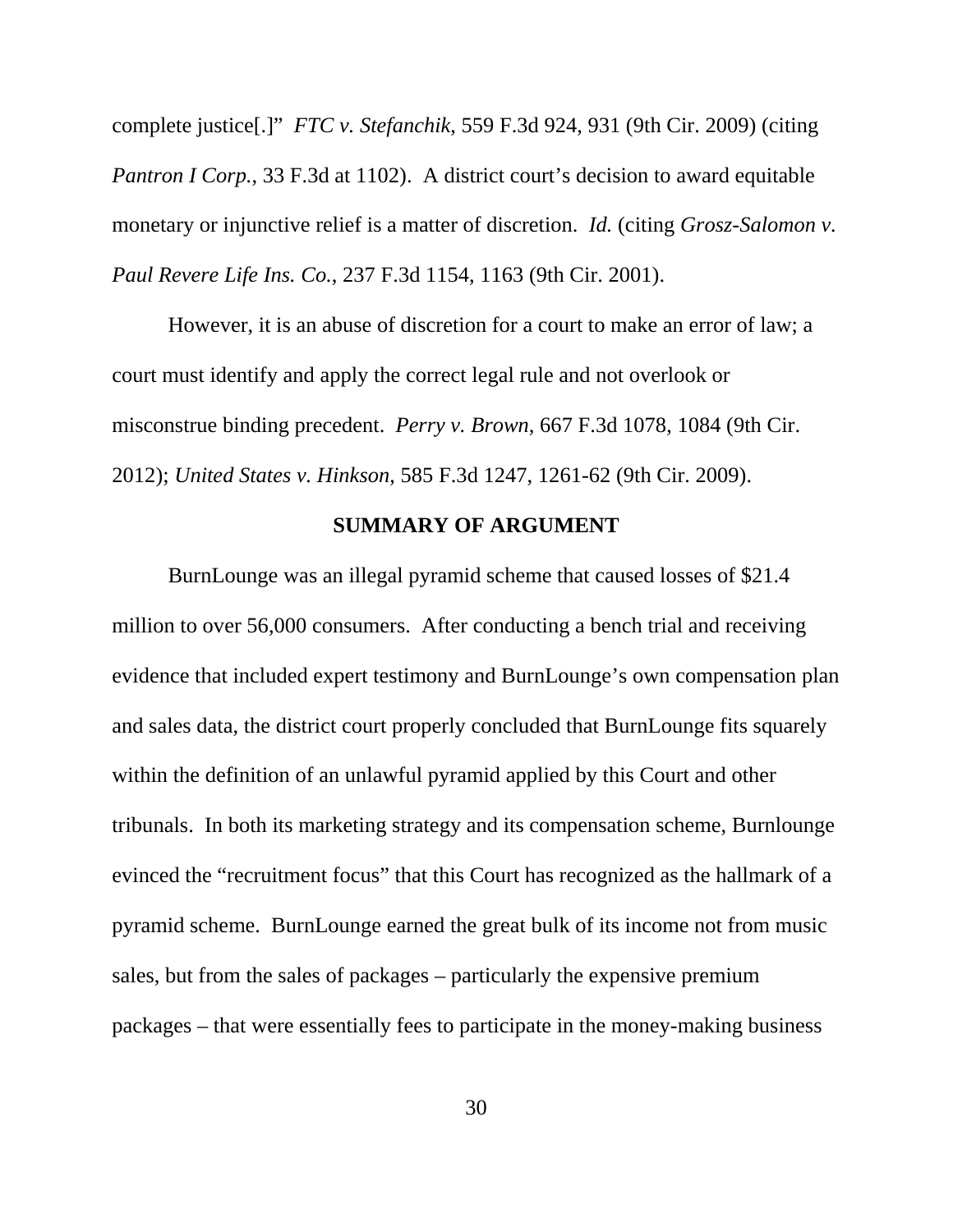opportunity. Likewise, the primary rewards went not for music sales, but for the sale of yet more packages to more levels of participants. The inevitable result was that the vast majority of participants – nearly 94% – suffered substantial losses.

Defendants attempt to defend their program by characterizing the sales of packages to BurnLounge Moguls – including the expensive premium packages – as sales to "ultimate users" that take the program out of the pyramid mold. But this Court has held definitively that such internal sales do not exempt a business from the legal definition of a pyramid, and this Court may affirm on that ground alone. In any event, defendants' argument is also belied by the district court's detailed factual findings. The court conclusively rejected defendants' evidence for value in the packages, determined that their purchase patterns showed they were bought predominantly for the business opportunity, and found that the included items had "no relevant value" to Moguls who sought to earn cash for their recruiting efforts.

The district court properly admitted the testimony of Dr. Peter Vander Nat, an FTC economist and mathematician who is also one of the foremost experts on pyramid schemes. Dr. Vander Nat's testimony was highly relevant to the issue of whether BurnLounge was a pyramid. The testimony was also reliable, surviving vigorous cross-examination and opposing testimony from two other experts. Defendants' argument rests on a misunderstanding of pertinent law and on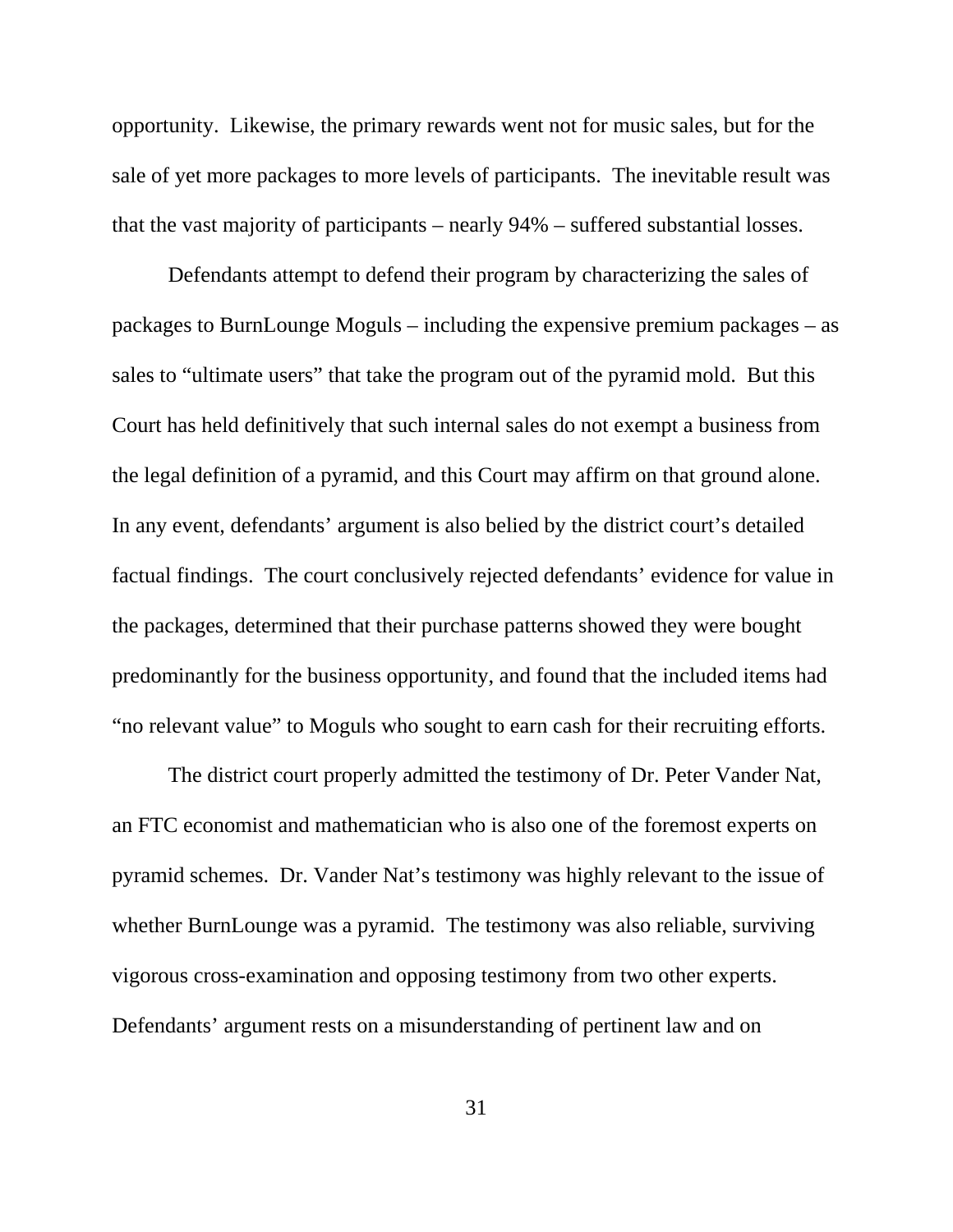mischaracterizations and distortions of Dr. Vander Nat's testimony.

The district court properly awarded injunctive and equitable monetary relief. Both the injunctive relief and equitable monetary relief were consistent with governing law. In calculating monetary relief, the court did not accept the FTC's proposed relief of \$21.4 million, but developed its own figure from BurnLounge's sales data in order to give defendants "a generous benefit of the doubt." This calculation was proper and consistent with the broad discretion afforded a district court in fashioning an equitable remedy.

The district court properly determined that both Arnold and Taylor played central roles in the BurnLounge scheme. Arnold was the creator, manager, and ultimate authority, with knowledge that BurnLounge was a pyramid, while Taylor was deeply involved as his "right-hand man." The court's disgorgement orders for both of these defendants properly reflect the evidence at trial.

But for DeBoer, the court erred in allowing him credit for his expenses and music sales and ordering him to disgorge only \$150,000 of the \$908,293.69 he earned from the scheme. This aspect of the court's decision and order should be reversed and DeBoer ordered to disgorge all of his receipts.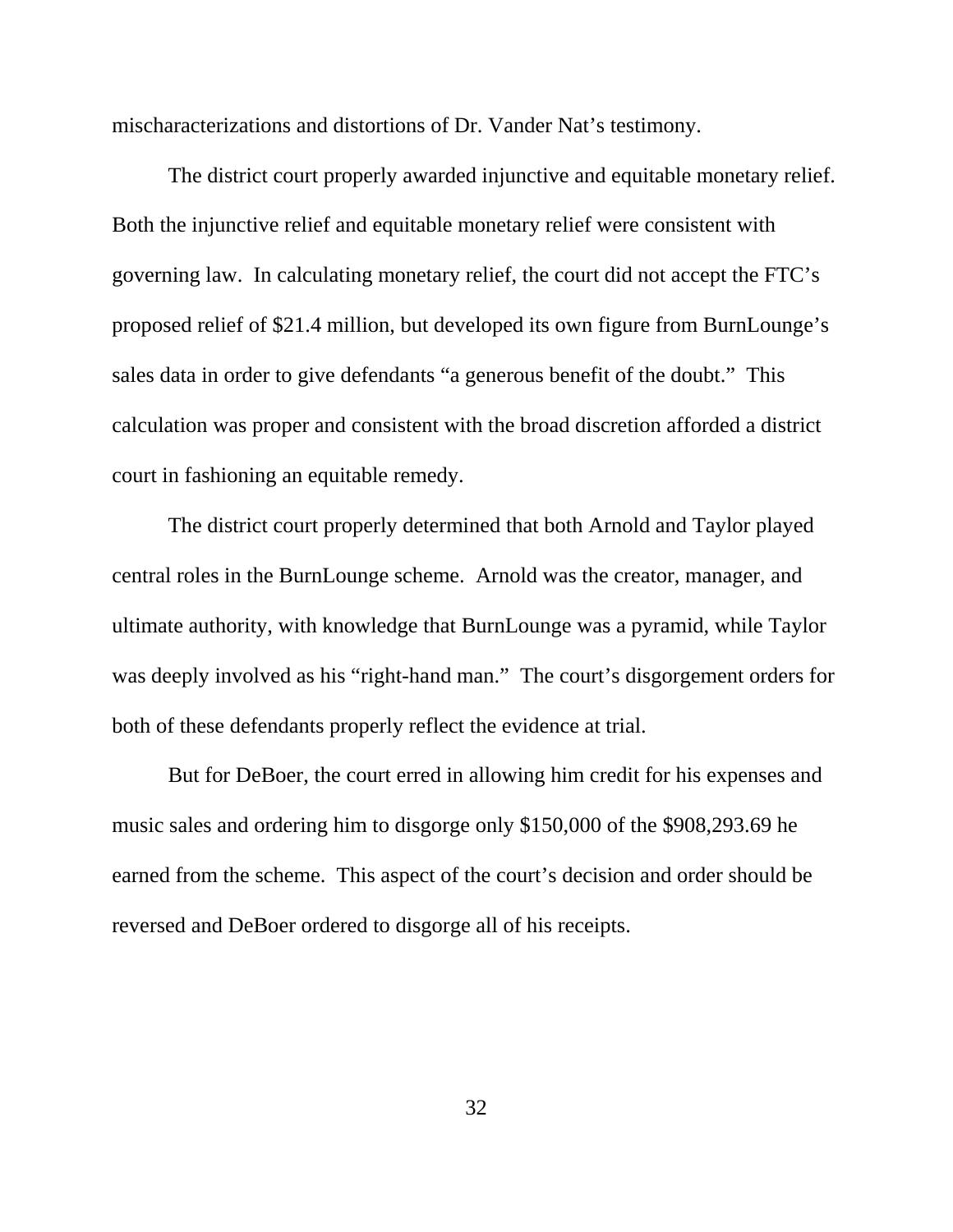#### **ARGUMENT**

# **I. The court correctly determined that BurnLounge was an illegal pyramid scheme.**

### **A. BurnLounge's structure and operations match precisely those of an illegal pyramid scheme as defined by this Court and others.**

A pyramid scheme arises where individuals pay money to a business "in return for which they receive (1) the right to sell a product *and* (2) the right to receive in return for recruiting other participants into the program rewards which are unrelated to sale of the product to ultimate users." *Koscot*, 86 F.T.C. at 1180, 1975 WL 173318, \*59 (emphasis in original); *accord Omnitrition*, 79 F.3d at 781.

Pyramid schemes differ from legitimate multilevel marketing, or MLM, businesses because the primary purpose of pyramid schemes is to reward associates for the recruitment of others, while the purpose of legitimate MLMs is to encourage retail sales to end-consumers. *In re Amway Corp.*, 93 F.T.C. 618, 716- 17, 1979 WL 198944, \*70 (1979); *see also Stull v. YTB Int'l*, Civ. No. 10-600- GPM, 2011 WL 4476419, \*5 (S.D. Ill. Sept. 26, 2011); *FTC v. Five Star Auto Club, Inc.*, 97 F. Supp. 2d 502, 531 (S.D.N.Y. 2000). As this Court has held, it is this "recruitment focus" that distinguishes a true pyramid scheme. *Omnitrition*, 79 F.3d at 781-82 (citing *Koscot*, 86 F.T.C. at 1181). Pyramid schemes typically require participating individuals to pay large sums of money for this recruitment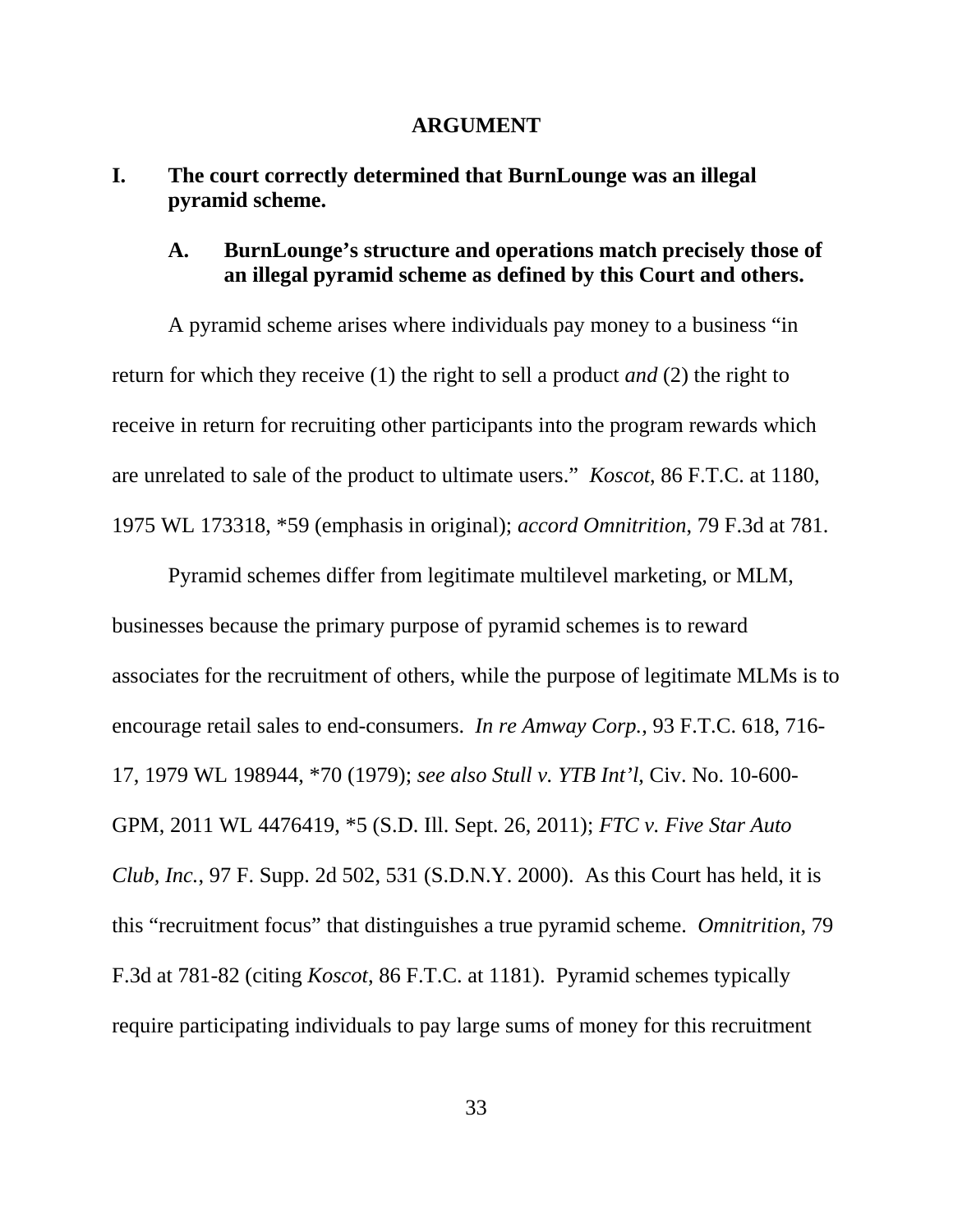right, either by conditioning rewards on purchases of inventory or by requiring an "entry" or "headhunting" fee. *Amway*, 93 F.T.C. at 715-16, 1979 WL 198944, \*69.

Pyramid schemes are inherently deceptive in violation of Section 5 because they represent that any individual can recoup his or her investment by means of inducing others to invest. *Koscot*, 86 F.T.C. at 1181, 1975 WL 173318, \*60. This is deceptive because "the presence . . . of recruitment with rewards unrelated to product sales[] is nothing more than an elaborate chain letter device in which individuals who pay a valuable consideration with the expectation of recouping it to some degree via recruitment are bound to be disappointed." *Omnitrition*, 79 F.3d at 781-82 (quoting *Koscot*, 86 F.T.C. at 1180, 1975 WL 173318, \*59). This recruitment focus ultimately leads to collapse because it cannot be sustained in the long term. 79 F.3d at 781 (citing *SEC v. Int'l Loan Network, Inc.*, 968 F.2d 1304, 1309 (D.C. Cir. 1992)).

To distinguish an illegal pyramid scheme from a legitimate MLM, a court must look at how the business functions in practice. *Whole Living, Inc. v. Tolman*, 344 F. Supp. 2d 739, 745 (D. Utah 2004) (citing *Omnitrition*, 79 F.3d at 783; *Amway*, 93 F.T.C. at 715-17, 1979 WL 198944, \*68 -\*70). In particular, a court should look at "the marketing strategy (*e.g.*, emphasis on recruitment versus sales)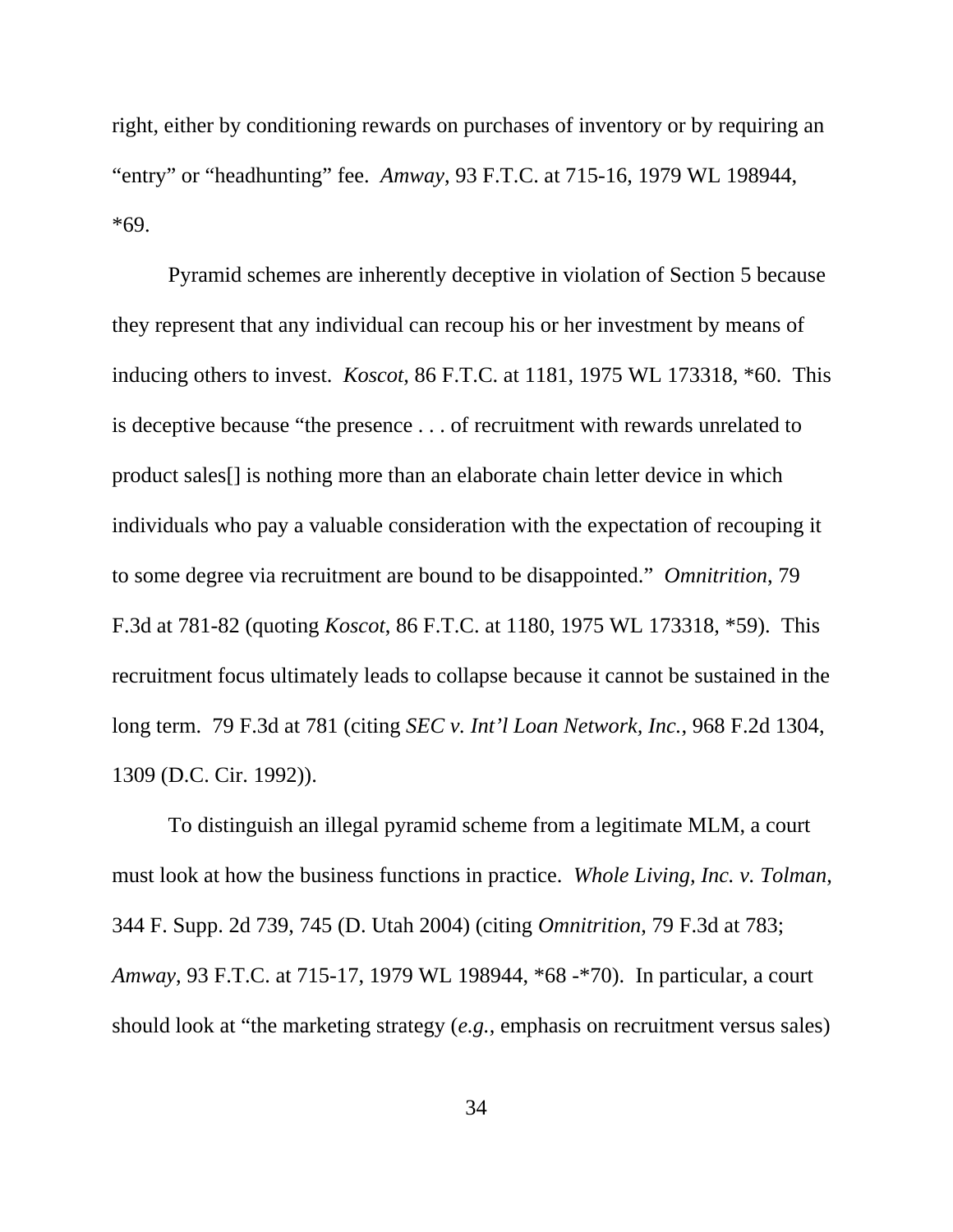and the percent of product sold compared with the percent of commissions granted." *United States v. Gold Unlimited, Inc.*, 177 F.3d 472, 475 (6th Cir. 1999).

 The court below correctly applied the facts it found to these cases to find that in practice BurnLounge was an illegal pyramid scheme. BurnLounge meets the *Koscot* definition precisely. *See Koscot*, 86 F.T.C. at 1180, 1975 WL 173318, \*59. Through the packages, the company offered consumers "the right to sell a product," here, music and related merchandise. Through the Mogul program and its bonuses, BurnLounge offered "the right to receive in return for recruiting other participants into the program rewards which are unrelated to sale of the product to ultimate users." Moguls recruit by selling packages to others and encouraging them to become Moguls, too. The "rewards" for doing so are the cash payouts through the bonuses, the greatest of which were paid to those who bought and sold VIP packages – at a \$400 premium over the Basic package. Decision, 21-24 [5 ER 0064-67]. And, as the court found, these rewards were "clearly" unrelated to sales to ultimate users because the included items had "no relevant value " to those who were instead buying the package for the opportunity to get cash through downline sales. Decision, 10, 23-24 [5 ER 0053, 0066-67].

As a result, BurnLounge created exactly the type of "recruitment focus" – with the same detrimental results – warned of in *Omnitrition* and the other pyramid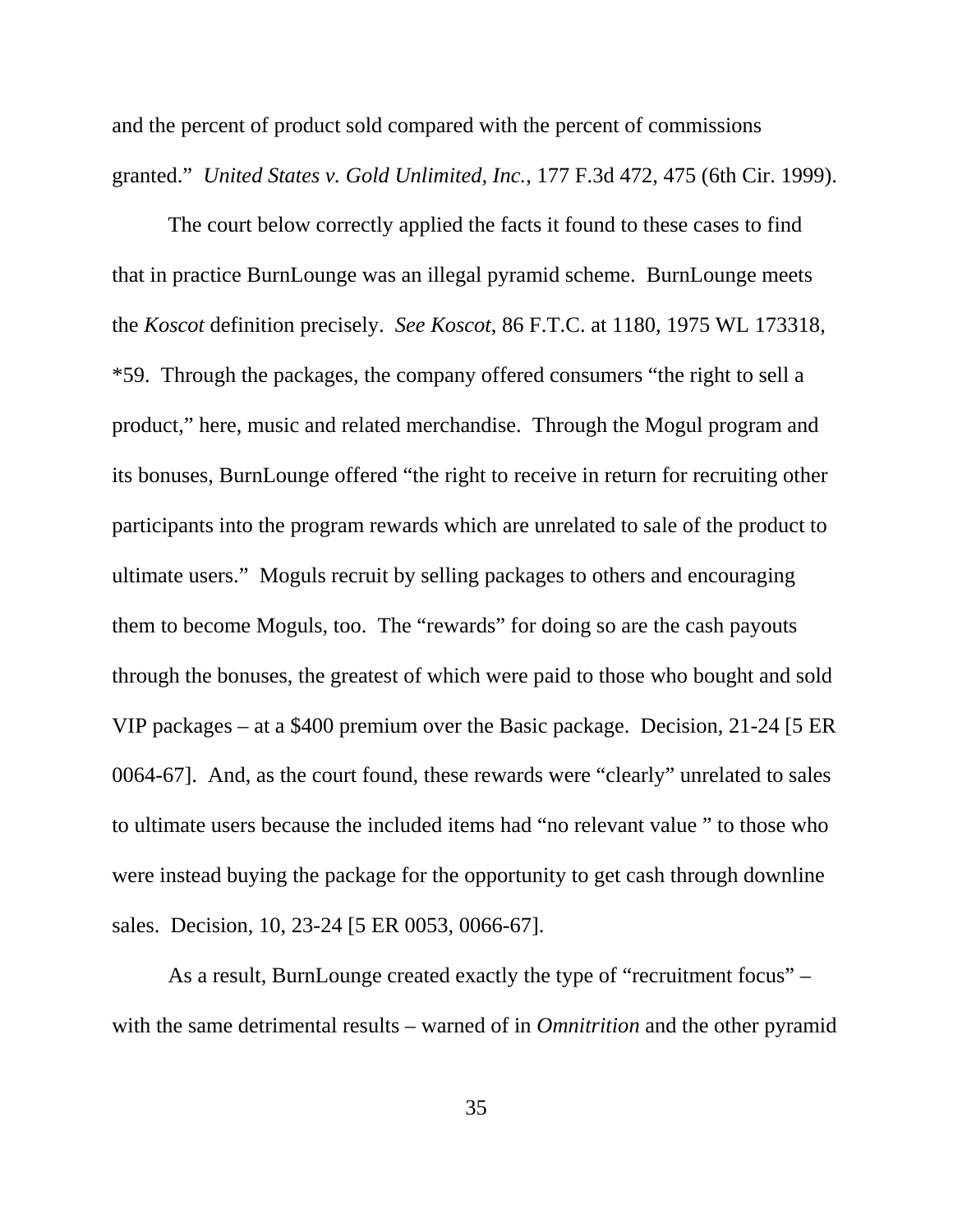cases. For one, BurnLounge received over \$2.3 million in revenue from sales of music and merchandise, its ostensible products, but it received approximately \$25 million – or more than 90% of its total revenue – from recruiting through sales of packages and related dues and fees. Decision, 16 [5 ER 0059] (citing Ex. 330 [45 ER]). Indeed, BurnLounge made \$2.8 million in monthly \$6.95 Mogul fees alone, more than in all music and merchandise sales combined. *Id.* Too, the rewards paid by BurnLounge were overwhelmingly related to sales of packages, not sales of music. As Dr. Vander Nat explained, in 2006, BurnLounge paid \$8,480,975 in Mogul team bonuses and \$680,458 in product package bonuses, both of which are based on package sales. In the same period, the company paid \$2,726,965 in Concentric Retail rewards, but the vast majority of this was related to package sales as well. Vander Nat, 8 RT 126-27 [11 SER 096-97], 11 RT 72-74 [14 SER 135-37]; Ex. 258 at D0013677 [30 SER 196]. In sum, BurnLounge paid more than \$17 million in commissions to its Moguls, a figure that dwarfs either revenues from or rewards paid for music sales. Decision, 16 [5 ER 0059] (citing Ex. 330 [45 ER]).

The stark contrasts in the purchase patterns of Moguls and non-Moguls further confirm that the participants understood that BurnLounge was primarily offering a business opportunity. Over 95% of Moguls – those interested in making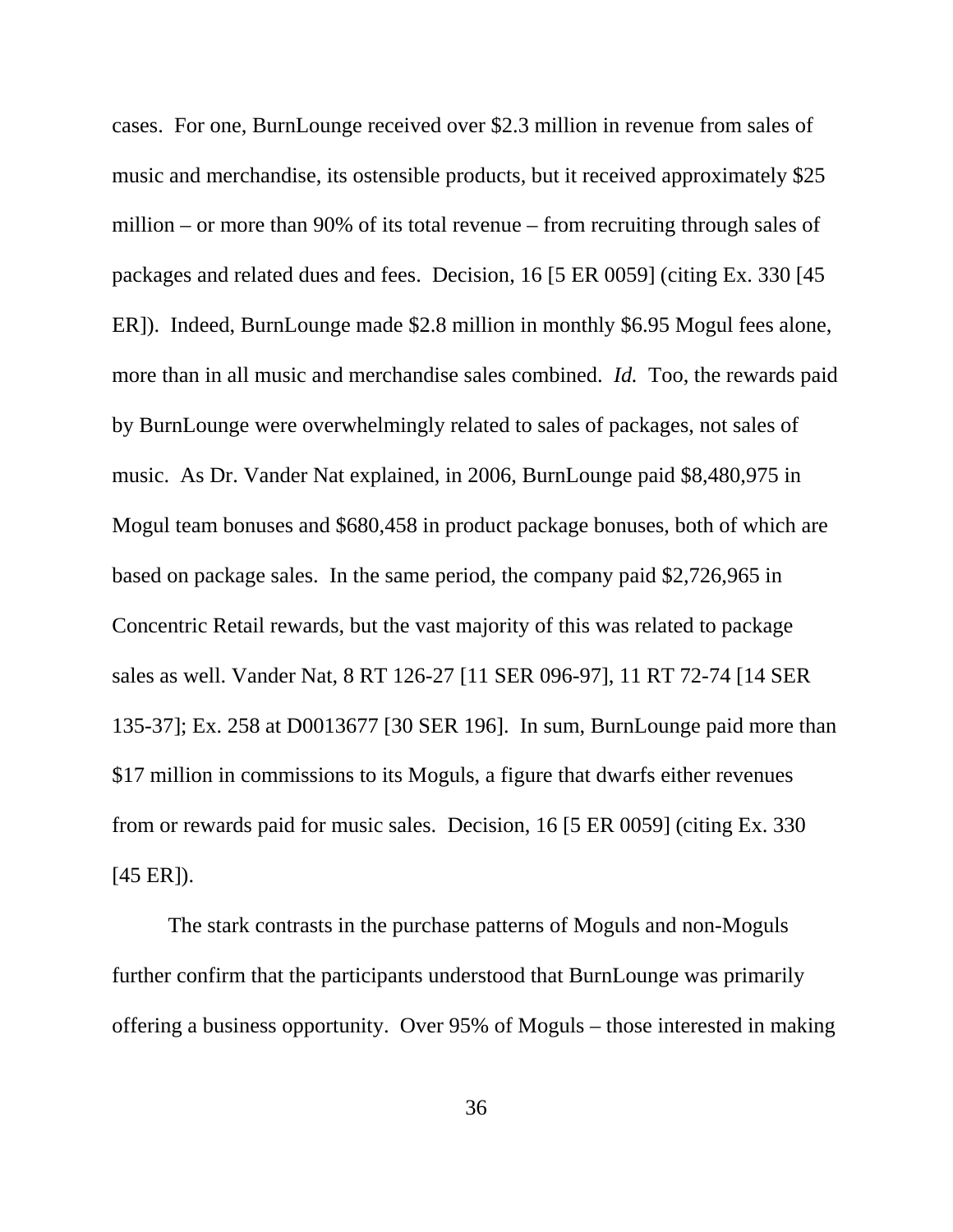money – purchased one of the premium packages that offered faster and larger bonuses, while over 96% of non-Moguls – those uninterested in the business – purchased no package at all. Decision, 16 [5 ER 0059] (citing Ex. 422 [42 ER]). These distinct patterns led the court to conclude, "[I]t was the business opportunity and not the products that drove sales of product packages." Decision, 17 [5 ER 0060] (citing Ex. 422 [42 ER]).<sup>18</sup> This was further confirmed when BurnLounge began to offer packages without the business opportunity and sales plummeted, confirming that participants only wanted the packages for the business opportunity. Decision, 16 [5 ER 0059] (citing Exs. 65 [22 SER], 67 [23 SER], 68 [24 SER]).

BurnLounge also mirrored *Koscot* and *Omnitrition* in another aspect: those at the bottom of the pyramid were unable to recoup their initial investment. Decision, 21-22 [5 ER 0064-65]. As the court found, nearly 94% of BurnLounge participants were unable to earn their money back, a figure even larger than that predicted by Dr. Vander Nat in his optimal scenario. Decision, 16-17 [5 ER 0059- 60].

<sup>&</sup>lt;sup>18</sup> This is why defendants' claim about the FTC's burden to prove buyer motivation fails. BurnLounge Br. 50-51. For one, there is no such burden. *See Gold Unlimited*, 177 F.3d at 482 (finding government had "to do no more" than satisfy *Koscot*, while defendant had burden to prove that anti-pyramid policies were effective). But even if it existed, the FTC more than met it with this sales data and the testimony of four former Moguls. Ex. 422 [42 ER]; Baccus, 2 RT 13- 15 [2 SER]; Becker, 2 RT 72-76 [3 SER]; Sharp, 2 RT 127, 149-50 [4 SER]; Bowers, 3 RT 8-9, 16-17 [5 SER].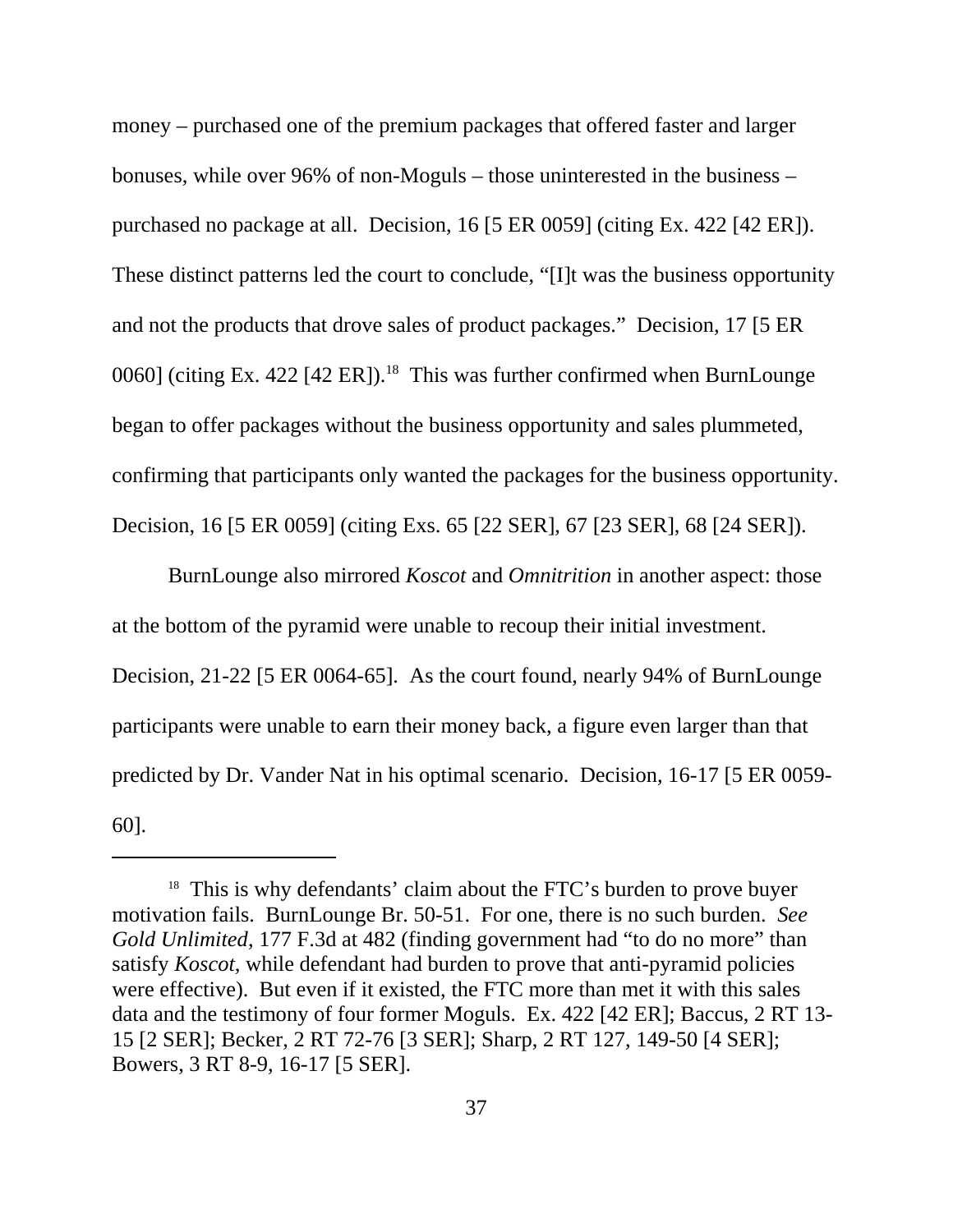For these reasons, the court's decision is consistent with other pyramid scheme cases. For instance, BurnLounge parallels *Omnitrition* because neither scheme provided sufficient incentives for participants to engage in retail sales. As this Court held, Omnitrition was not entitled to summary judgment on the pyramid claim because it could not show that its program tied recruitment to actual retail sales. 79 F.3d at 783-84. Similarly, BurnLounge's own sales data confirms that recruitment, not retail sales, was primary. Notably, the district court rejected defendants' claim that *Omnitrition* was different from BurnLounge because it involved "inventory-loading" – the practice of requiring participants to purchase quantities of merchandise to receive commissions. As the court found, this was a "distinction without a difference." Decision, 24 [5 ER 0067]. As the court recognized, the inventory-loading pyramid schemes condemned in prior cases were not illegal simply because of the purchasing requirements, but because the purchases were spurred by commissions that result from recruiting others to join the scheme, just like BurnLounge. *Id.*

The similarities between BurnLounge and *Five Star Auto Club* are even more striking.<sup>19</sup> Like BurnLounge, Five Star Auto Club offered participants the

<sup>19</sup> Contrary to defendants' claim, *Five Star Auto Club* involved the sale of memberships and was not an inventory-loading case. BurnLounge Br. 46-48; *Five Star Auto Club*, 97 F. Supp. 2d at 509-12.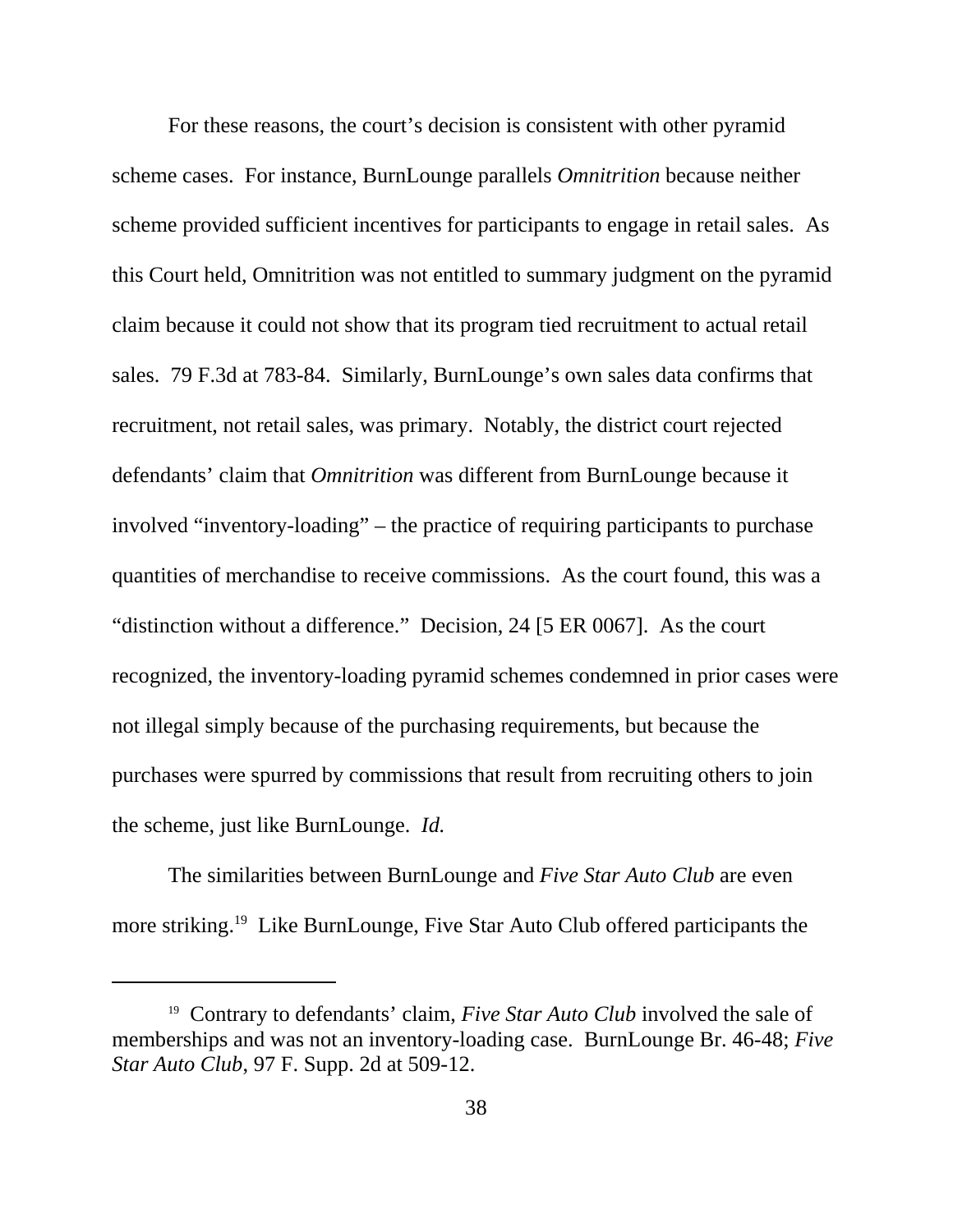chance to enter at one of three levels, with the most expensive level – "memberconsultant" – offering the greatest opportunity to earn commissions and rewards from the sale of memberships to others. *Five Star Auto Club, Inc.*, 97 F. Supp. 2d at 509-10. Like BurnLounge, Five Star Auto Club included some ancillary services with the memberships – including roadside towing, specially-priced insurance, and even a dental plan – but few participants were interested in these and the court found they were included "solely to stave off regulators." *Id.* at 509. Dr. Vander Nat also testified as an expert in *Five Star Auto Club*, and determined there, as here, that participants predominantly joined at the highest levels. *Id.* at 517. That court found that this purchase pattern demonstrated the motivations of the customers involved: "For those participants who joined as consultants, the only lure offered was the opportunity to earn commissions by recruiting others. The fact that virtually no one joined Five Star as just a member [a level that did not offer commissions] indicates that the services purportedly available to members . . . were neither the focus nor the appeal of the Five Star program." *Id.* at 530. Finally, as in the present case, participants were virtually guaranteed not to recoup their payments. Dr. Vander Nat calculated that 95% of all participants lost money on the scheme. *Id.* at 518, 532.

The pyramid scheme found illegal in *In re Holiday Magic, Inc.*, 84 F.T.C.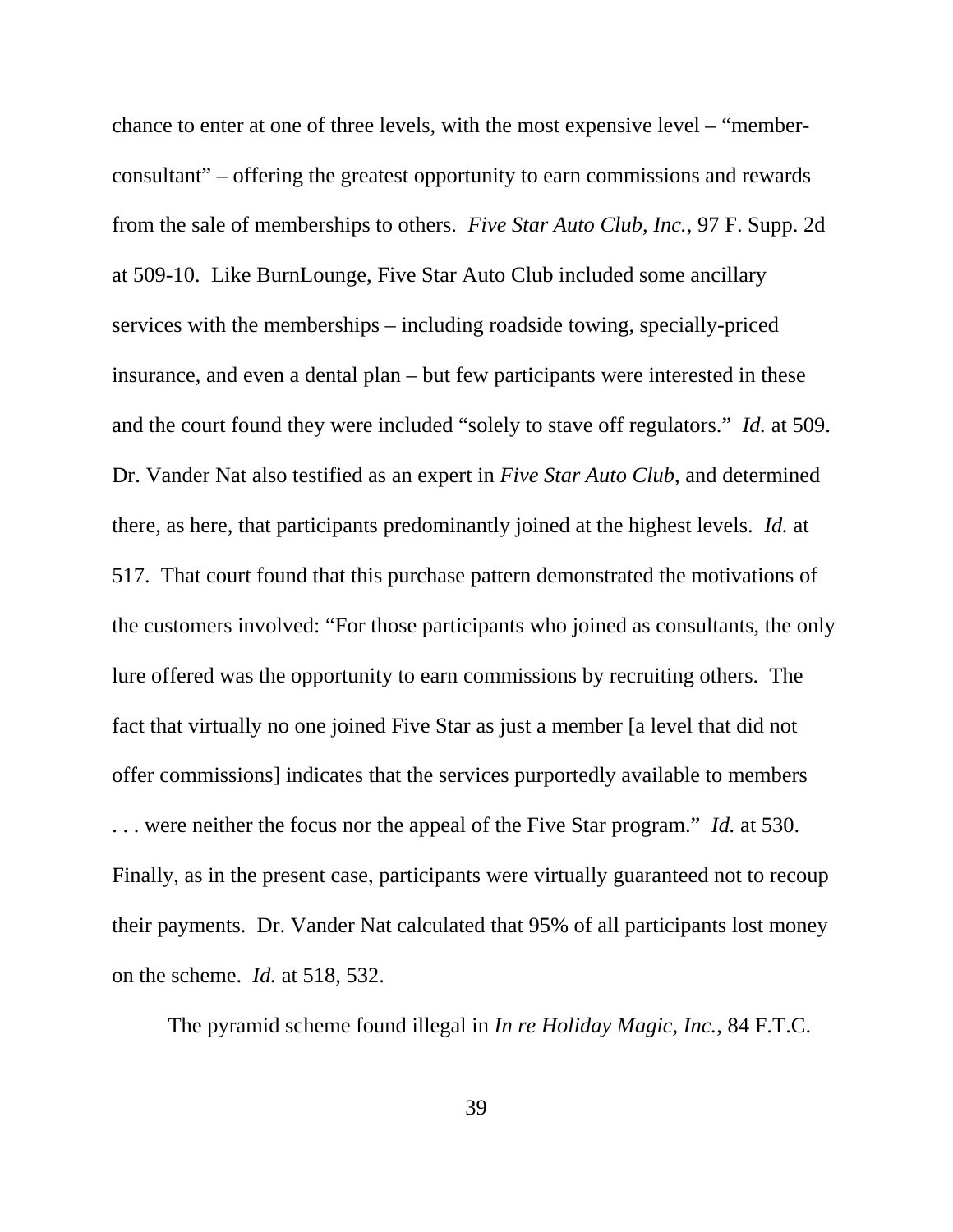748, 1974 WL 175319 (1974), is also similar to BurnLounge. Defendants claim that the FTC found Holiday Magic to be an illegal pyramid because it involved "exorbitant" inventory purchases with no regard for retail sales. BurnLounge Br. 48. But this mistakes the Commission's reasoning: "While some attention was certainly paid by the organization to the retail sales of its products, it is clear from the record that the major emphasis in promoting the program, and the major attraction for many participants, was the prospect of the profits to be made through recruitment of others." 84 F.T.C. at 1035, 1974 WL 175319, \*206. This description could be applied to BurnLounge without alteration.

Conversely, *Amway* is clearly distinguishable. The FTC found Amway not to be a pyramid scheme because of its policies to deter inventory-loading and to promote retail sales. 93 F.T.C. at 716-17, 1979 WL 198944, \*69-\*70. But BurnLounge had no such policies. Instead, the company paid the highest bonuses for the sales of packages, and only rewarded sales of music – its ostensible product – through the Concentric Rewards portion of the compensation plan, which was so convoluted that even BurnLounge did not try to illustrate fully how it worked. Vander Nat, 8 RT 93-94 [11 SER 091-92]. Because BurnLounge did not encourage outside retail sales of music as Amway did, BurnLounge is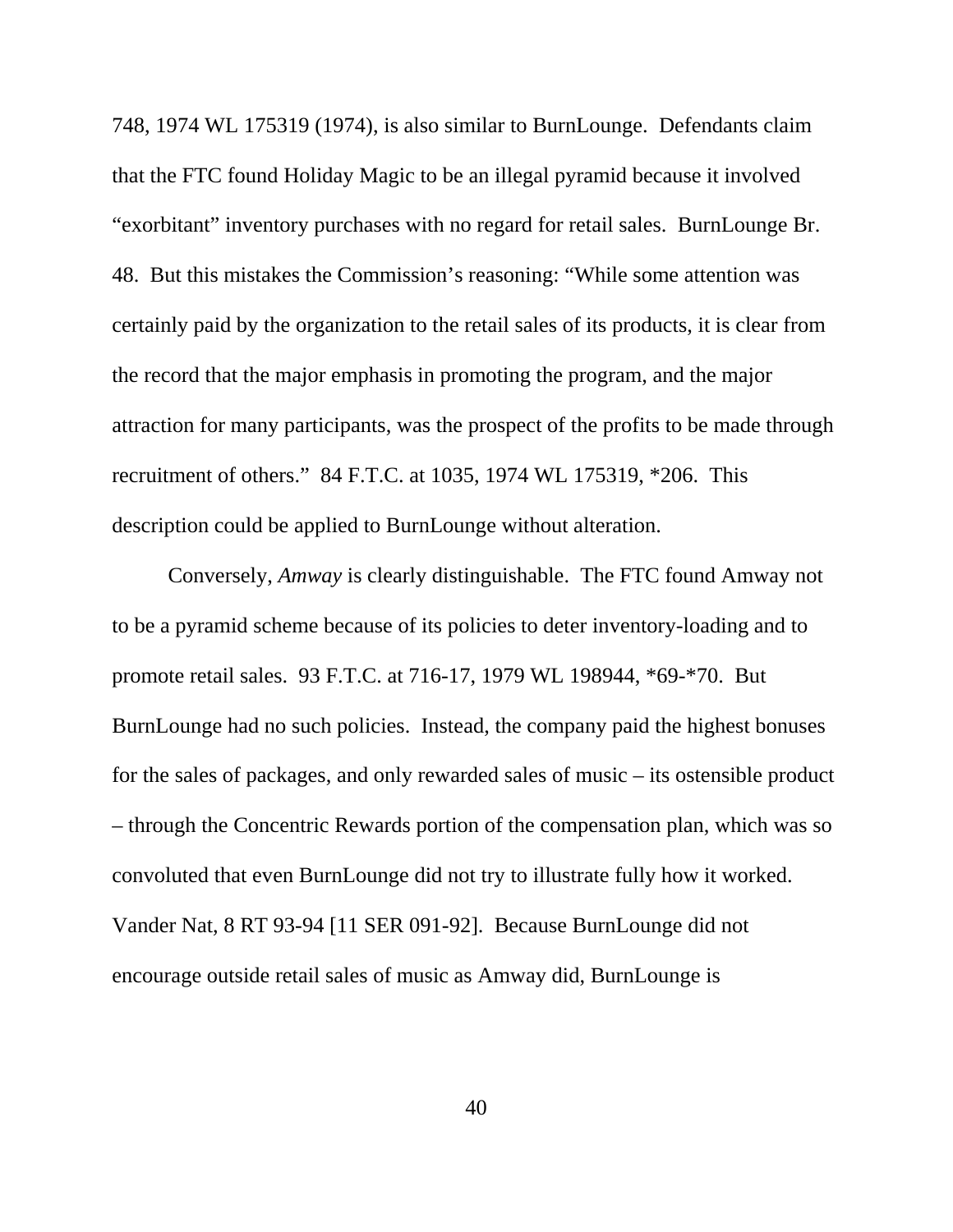distinguishable*.* 20

For these reasons, the district court's conclusion that BurnLounge had demonstrated the "recruitment focus" and customer harm that are the hallmarks of an illegal pyramid scheme was entirely consistent with this Court's controlling decision in *Omnitrition*, the Commission's seminal ruling in *Koscot*, and the entire body of case law condemning pyramid schemes.

## **B. Defendants' argument misapplies governing law and is belied by the district court's findings of fact.**

In response, defendants claim that the items included with the packages had

independent value and that Moguls who purchased the packages did so for these

items. Thus, they claim, any rewards paid for package sales were related to sales

The FTC staff opinion concludes, "[A] multi-level compensation system funded primarily by payments made for the right to participate in the venture is an illegal pyramid scheme." Ex. 1049 at 1 [41 ER 0623]. BurnLounge's funding primarily flowed from the sales of packages required for recruiting. Ex. 1051 [40 ER]; Decision, 16 [5 ER 0059].

Similarly, *Whole Living* states, "The fact that there are some retail sales does not mitigate the unlawful nature of a pyramid scheme." *Whole Living*, 344 F. Supp. 2d at 745 (citing *Omnitrition*, 79 F.3d at 782-83). That BurnLounge made some retail sales, or that a few purchasers saw value in the items, does not alter the emphasis on recruitment found by the court. Decision, 22-23 [5 ER 0065-66].

<sup>&</sup>lt;sup>20</sup> Defendants argue that, like Amway, BurnLounge paid commissions to its Mogul-distributors for internal sales to recruits. They pull isolated references from an FTC staff opinion and from *Whole Living* to support their claim that commissions for internal sales for the purchaser's own use are not proof of a pyramid. BurnLounge Br. 44-45. To the extent this revisits defendants' claim that the FTC had to prove motivation, it fails for the reasons discussed above. But defendants also misread these authorities.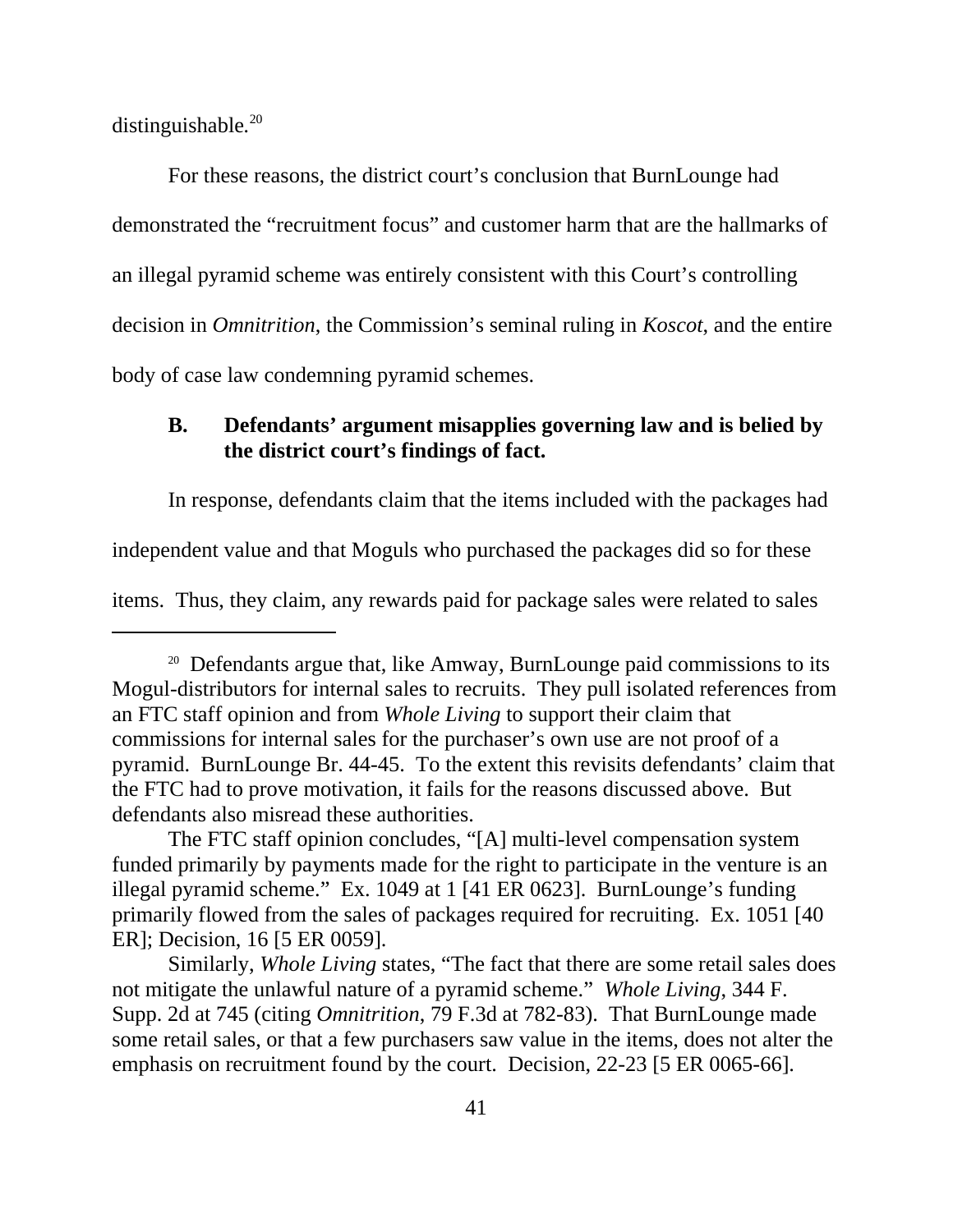of these items to ultimate users and BurnLounge could not be a pyramid scheme under the definition in *Koscot*. BurnLounge Br. 39-42. This claim is erroneous both in law and in fact.

For one, defendants are simply incorrect in claiming that sales of packages from one Mogul to another are sales to "ultimate users." Although they purport to rely on a "*Koscot/Omnitrition* test," BurnLounge Br. 39 n.20, this Court in *Omnitrition* definitively ruled that "ultimate users" are the external customers for the business's ostensible product, not the business's own internal sales force. 79 F.3d at 783. In that case, Omnitrition argued that it could not be found a pyramid because it employed the same anti-loading policies as in *Amway*. 79 F.3d at 782- 83. But Omnitrition allowed these policies to be satisfied by sales downline to internal distributors or for the distributor's own personal use. *Id.* at 783. This Court found this insufficient to promote the retail sales necessary to avoid pyramiding. As this Court said, "If *Koscot* is to have any teeth, such a [non-retail] sale *cannot satisfy the requirement that sales be to 'ultimate users' of a product*." *Omnitrition*, 79 F.3d at 783 (emphasis added).

For this reason, though defendants strain to find references in the district court's opinion that suggest the items in the packages had value, these are of no moment. BurnLounge Br. 41; Taylor Br. 20. Applying this Court's teachings in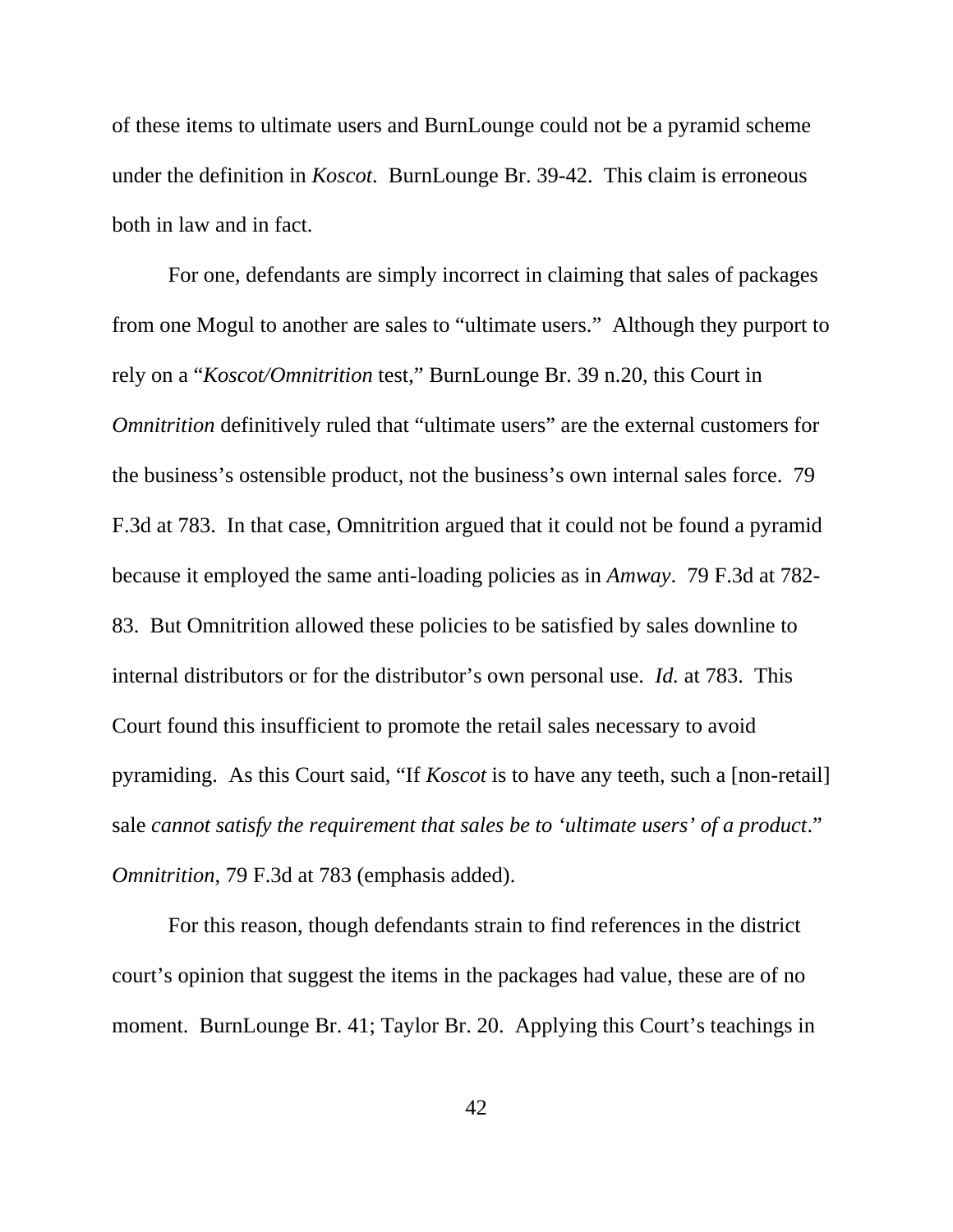*Omnitrition, internal sales to other Moguls cannot be sales to ultimate users* consistent with *Koscot*. And if such sales are correctly ignored, no more is needed to uphold the district court's conclusion that Burnlounge was an unlawful pyramid scheme.

As noted above, the district court did not treat this consideration as dispositive, $^{21}$  although it recognized the importance of the fact that the vast majority of Burnlounge's sales and revenues came from such transactions, especially the sale of premium "packages" to Moguls. The court's analysis turned on two key findings it made, based on its exhaustive review of the record. First, although the court below acknowledged that items included in the packages "had at least some minor value in and of themselves . . .," Decision, 10 [5 ER 0053], it soundly rejected defendants' attempt to portray the sale of packages to Moguls as constituting the sale of goods for fair value. The court rejected in its entirety the purported market-based valuation by defendants' expert Nolte, finding this evidence "neither overwhelming nor even remotely persuasive." Decision, 8 [5 ER 0051]. The court reviewed each of Nolte's comparisons and accepted none of

<sup>&</sup>lt;sup>21</sup> This Court may, however, affirm on this ground alone, which is legally sufficient, was argued below by the Commission, and is well supported by the record. *See Cigna Prop. & Cas. Ins. Co. v. Polaris Pictures Corp.*, 159 F.3d 412, 418-19 (9th Cir. 1998).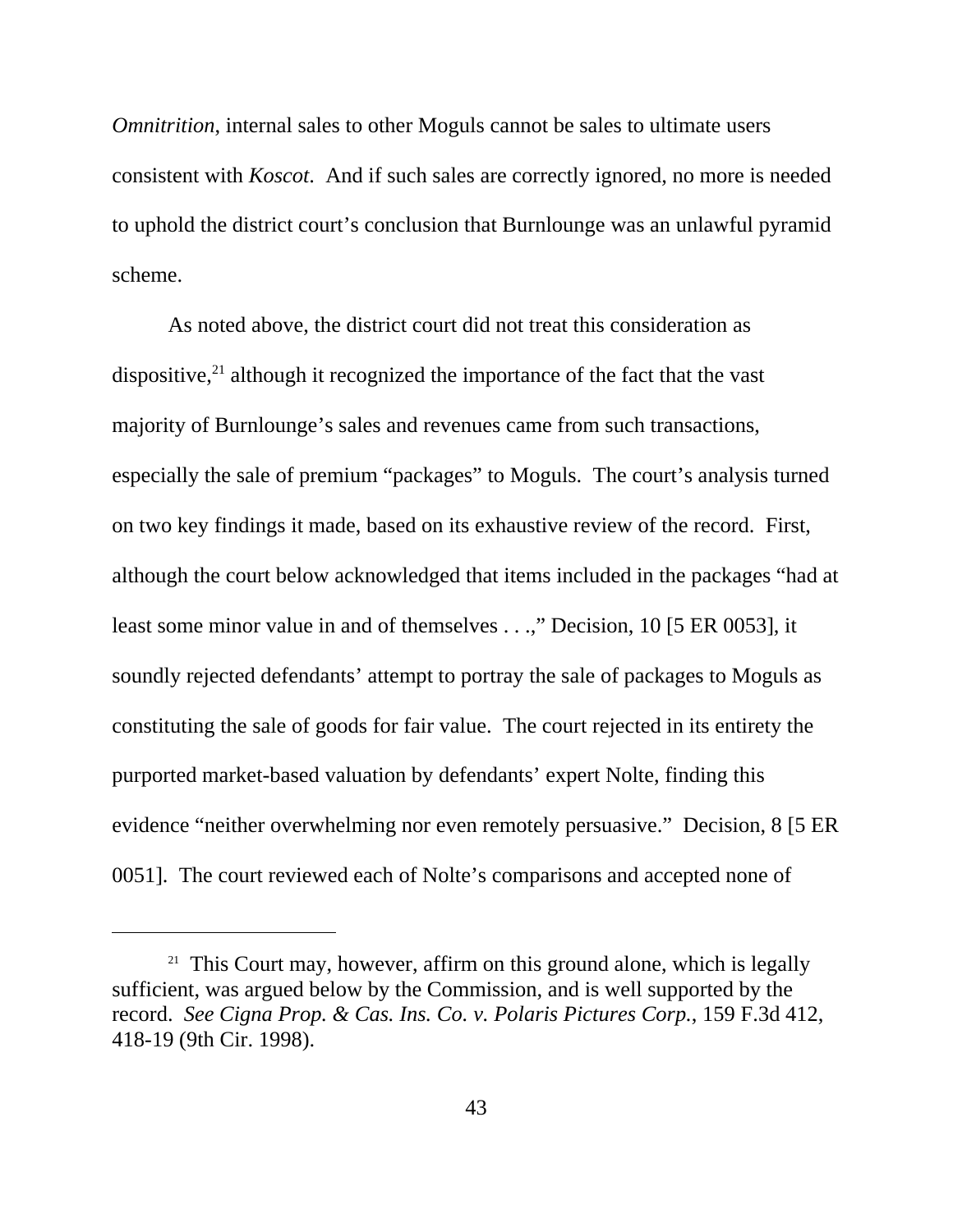them, describing them variously as "not credible and unsupported by the evidence[,]" "inapt and without convincing supporting evidence[,]" "defective[,]" and "mak[ing] no sense. . . ." Decision, 7-9 [5 ER 0050-52].

Second, as discussed above, the court below carefully analyzed the patterns of consumers' purchases of the various packages, in relationship to the compensation plan that made it quicker and easier for those consumers who purchased the expensive premium packages to qualify for bonuses, with minimal sales of music. Decision, 16 [5 ER 0059]. Unsurprisingly, the vast majority of premium packages were purchased by consumers who also became Moguls – thus indicating that they joined the program in order to earn money – while only a handful of non-Mogul participants purchased those expensive packages. *Id.* As the court concluded, "[b]y and large, however, it was the business opportunity and not the products that drove the sales of packages." Decision, 17 [5 ER 0060]. In other words, while the court gave the defendants the "benefit of the doubt" by assuming that some small number of consumers valued the incidental items included in the packages – and reduced its assessment of total consumer harm accordingly – it correctly found, on the basis of all of this evidence, that for those Moguls interested in the business opportunity, the included items had "no relevant value." Decision, 10 & n.16, 23-24 [5 ER 0053, 0066-67].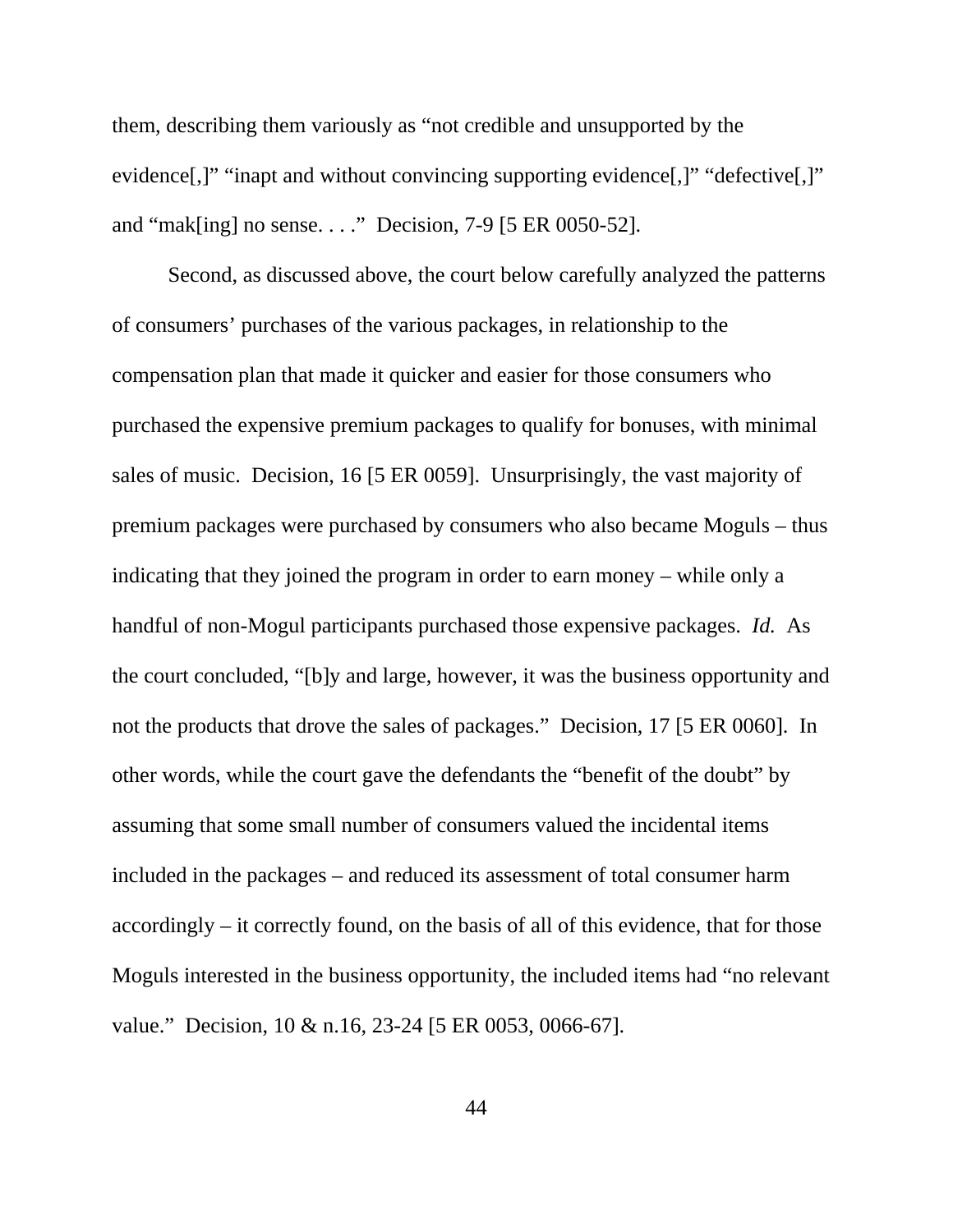Thus, the court below found that the great majority of participants were making payments to Burnlounge – most notably in the form of the \$100 or \$400 premiums for the higher-level packages – in the hope of earning bonuses from the sale of such packages to downstream customers. Decision, 22-24 [5 ER 0065-67]. This is the very hallmark of a pyramid scheme. As this Court stated in *Omnitrition*, "Omnitrition cannot save itself simply by pointing to the fact that it makes some retail sales." 79 F.3d at 782. *See also Stull*, 2011 WL 4476419 at \*5 (holding that the fact that an alleged pyramid scheme's product had some inherent value did not mean that it was not a pyramid); *Whole Living*, 344 F. Supp. 2d at 745 (citing *Omnitrition*, 79 F.3d at 782-83).

These holdings make sense from a policy perspective. If the test for a pyramid scheme hinged on whether the product or service was *entirely* devoid of value, then every pyramid scheme would do as defendants here have done – provide items of little marginal value to every participant in conjunction with the payment required to join the program, and then claim these are sales to ultimate users "to stave off regulators" and evade liability. *See Five Star Auto Club*, 97 F. Supp. 2d at 509.

Defendants point to cases about the limits of statistical evidence, but these cases involve the use of statistics to prove race and age discrimination and thus are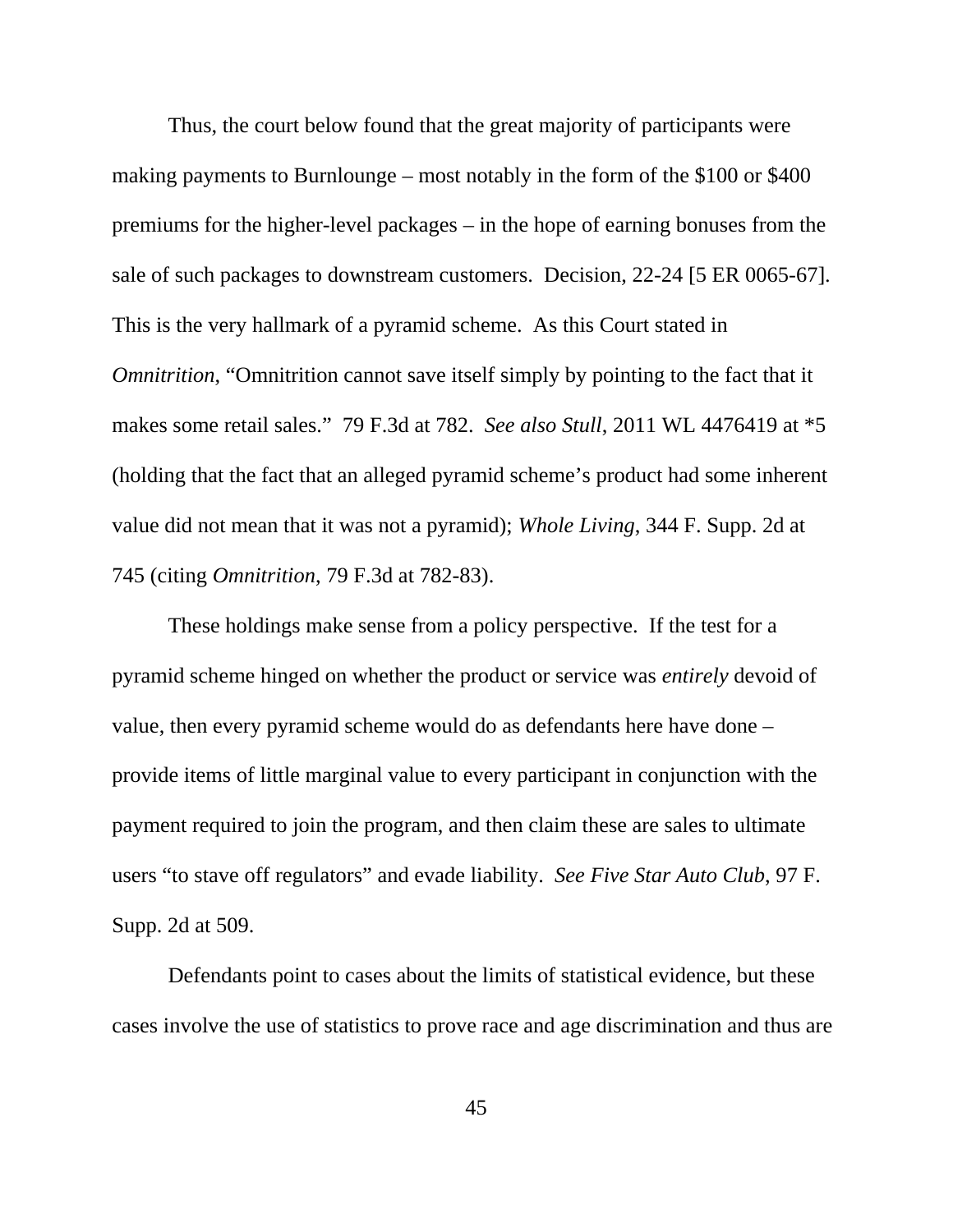not appropriate for pyramid scheme analysis. BurnLounge Br. 50-51. Defendants also point to *Ger-Ro-Mar v. FTC* to claim that mathematical evidence is insufficient to establish a pyramid. *Id.*, 45-46. But in that case, the only mathematical evidence offered was a hypothetical projection of the number of participants, without any data reflecting actual effects. *Ger-Ro-Mar, Inc. v. FTC*, 518 F.2d 33, 37 (2d Cir. 1975). Here, the mathematical evidence included BurnLounge's own sales data, calculated on the basis of each customer's payments into and receipts from BurnLounge. Such evidence of the actual practices and effect of a pyramid is exactly what courts find necessary to establish its existence.<sup>22</sup> *Gold Unlimited*, 177 F.3d at 475, 481-82; *Omnitrition*, 79 F.3d at 783-84; *Whole Living*, 344 F. Supp. 2d at 745-46; *Amway*, 93 F.T.C. at 715-17, 1979 WL 198944, \*68-\*70.

 $22$  Defendants claim that the FTC failed to account for those participants who opted to become Moguls but generated no sales or commissions, a group known as the "non-entrepreneurs." BurnLounge Br. 51;Vander Nat, 9 RT 35-36 [12 SER 117-18]. But, as Dr. Vander Nat testified, he did account for them by treating them exactly like other Moguls. Vander Nat, 9 RT 37-38 [12 SER 119- 20]. Though defendants imply that the non-entrepreneurs had some alternative motivation, the court noted that BurnLounge offered no evidence to support this conclusion. Decision, 26 [5 ER 0069]. Instead, the court found it more likely that these individuals intended to participate in the business opportunity but found it too difficult. Decision, 11 n.19 [5 ER 0054].

Defendants also observe that, on average, an individual opted to be a Mogul for 6.8 months, but they do not explain why this has any relevance. BurnLounge Br. 51. Since Dr. Vander Nat calculated actual harm to each consumer based on their net receipts, the length of time each was a Mogul is irrelevant.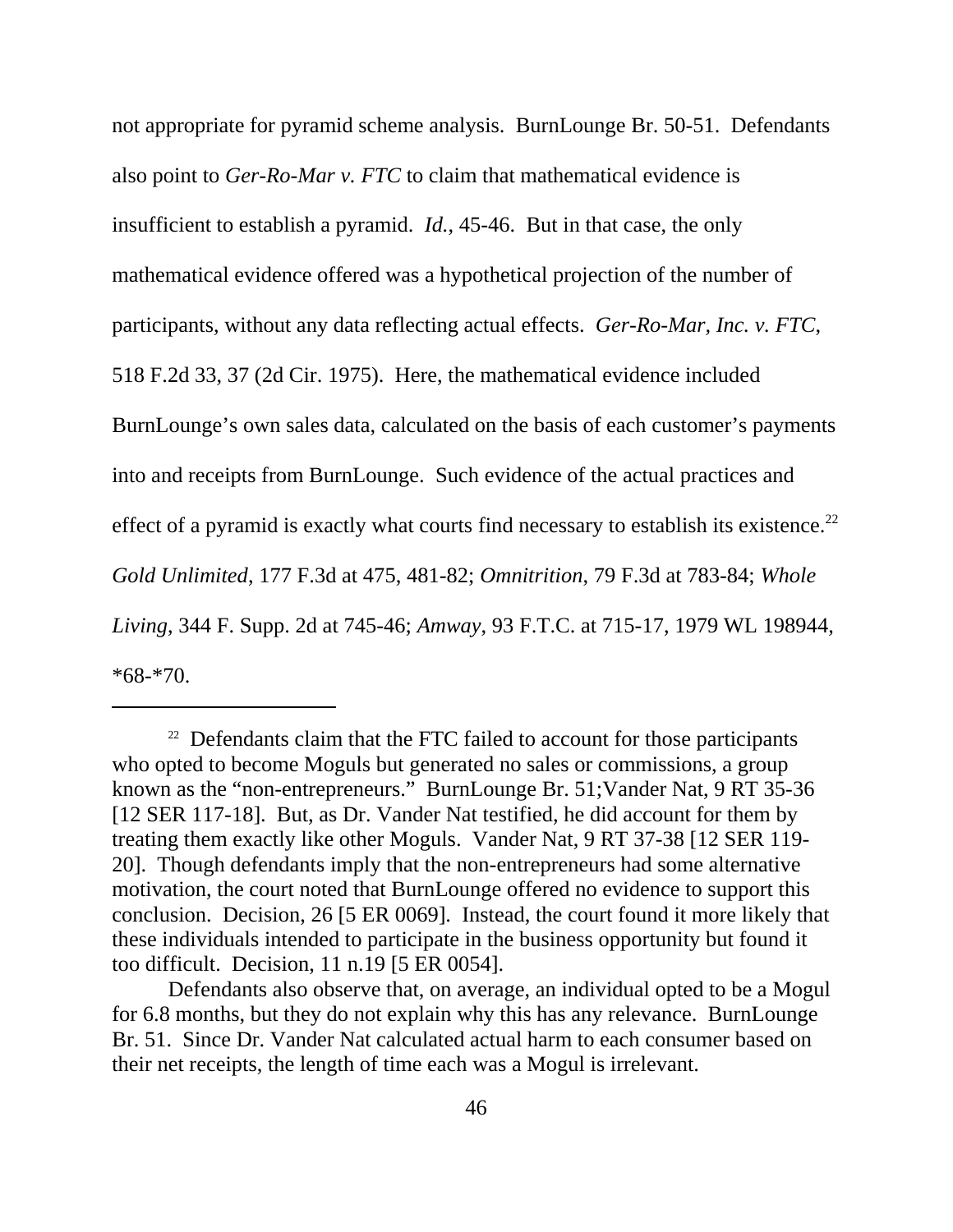For all these reasons, the court correctly determined that BurnLounge was an illegal pyramid scheme.

### **II. The court properly allowed Dr. Vander Nat's expert testimony.**

Defendants attempt to challenge the admission of Dr. Vander Nat's testimony, but their claims rest on nothing more than erroneous statements of the law and mischaracterizations of the record.

The admission of expert testimony is governed by Rule 702 of the Federal Rules of Evidence. This rule was amended in 2000 to reflect the Supreme Court's decisions in *Daubert* and in *Kumho Tire Co., Ltd. v. Carmichael*, 526 U.S. 137 (1999). FED. R. EVID. 702 advisory committee's note. In *Daubert*, the Court established a "liberal" standard for expert opinion testimony, holding such testimony admissible if it is scientifically valid and will assist the trier of fact to understand or determine a fact in issue – in other words, if the testimony is reliable and relevant. *Daubert*, 509 U.S. at 588, 592-93, 594-95. The Court offered a number of factors that a district court may consider in evaluating the proposed testimony, including testing, peer review and publication, and error rates, but ultimately "emphasize[d]" that the test for admissibility must be "a flexible one." *Daubert*, 509 U.S. at 593-94. In *Kumho*, the Court reaffirmed that these factors are "not definitive," and that a trial judge has "broad latitude to determine" whether to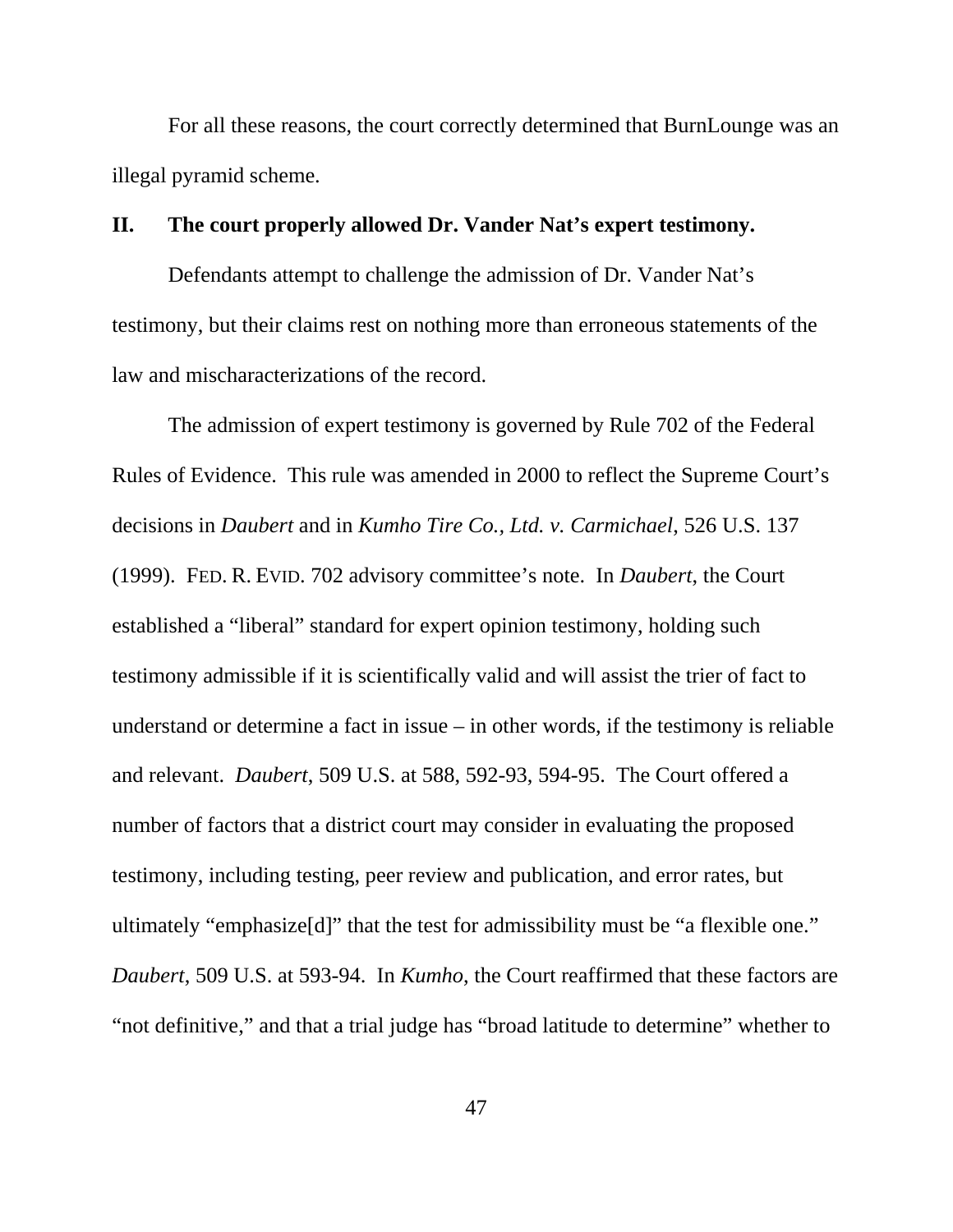admit expert testimony. 526 U.S. at 151, 153 (citing *Gen. Elec. Co. v. Joiner*, 522 U.S. 136, 143 (1997)).

This "broad latitude" is particularly appropriate in a bench trial, where there is no risk that expert testimony would mislead or confuse a jury. *See Shore v. County of Mohave*, 644 F.2d 1320, 1322-23 (9th Cir. 1981) ("Since this was a bench trial, there was little danger under the circumstances that the court would have been unduly impressed by the expert's testimony or opinion."); *Green Mountain Chrysler Plymouth Dodge Jeep v. Crombie*, 508 F. Supp. 2d 295, 312 (D. Vt. 2007).

For these reasons, the district court acted well within its discretion in admitting Dr. Vander Nat's expert testimony. The testimony was unquestionably relevant to facts in issue, including whether BurnLounge operated a pyramid and the amount of consumer harm. The testimony was also reliable. Dr. Vander Nat is an established expert in the field, with a doctorate in economics and advanced graduate study in mathematics. Vander Nat, 8 RT 34-35 [72 ER 1042-43]; Ex. 399 [36 SER]. He has provided expert opinions on behalf of the FTC and other government agencies in numerous cases, having analyzed at least 15 different companies, and having testified as an expert at trial involving five of those, including some cited favorably by defendants. Ex. 399 [36 SER]; BurnLounge Br.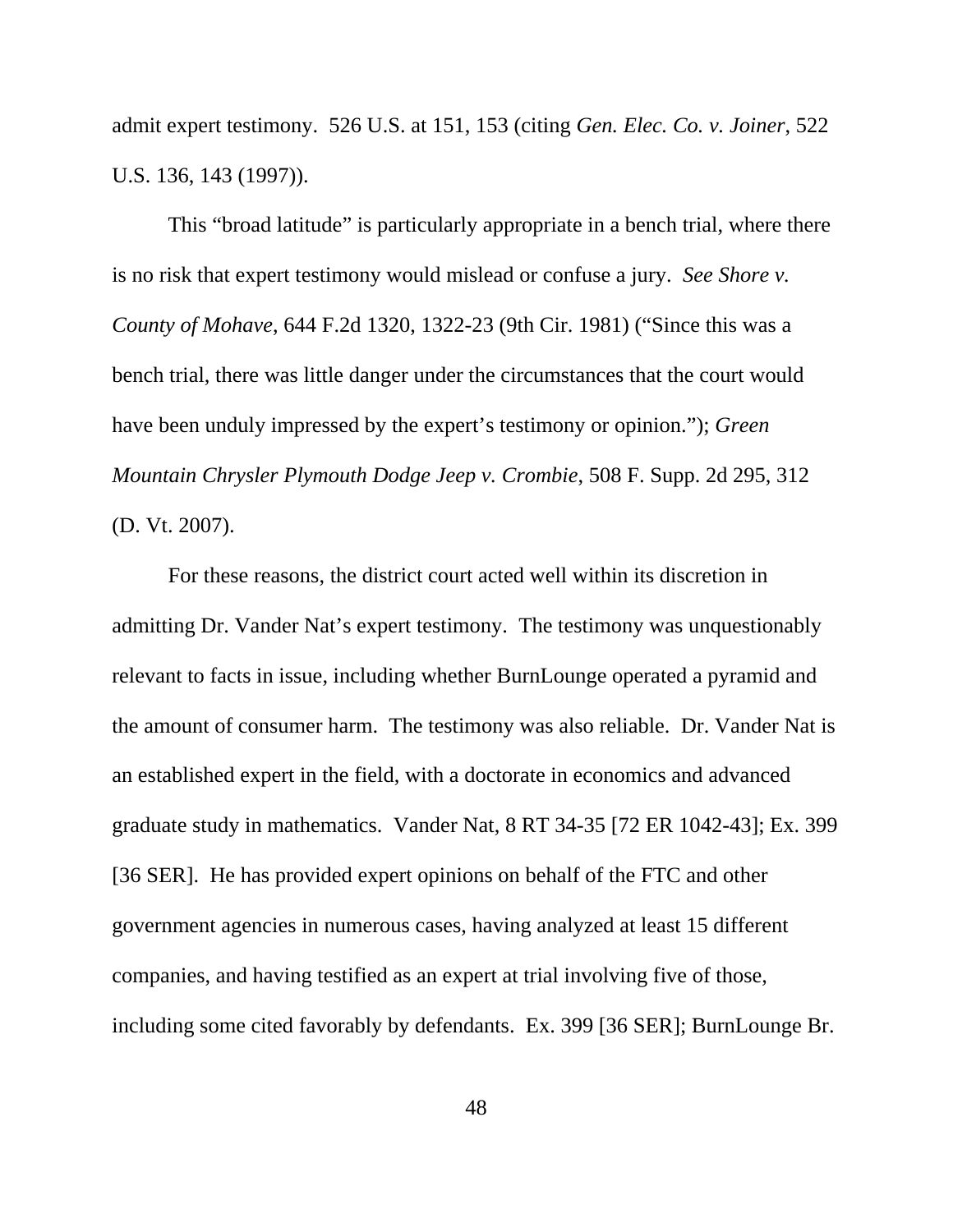47-48 (citing *Five Star Auto Club*). He is also the co-author of the leading academic article on the analysis of pyramid schemes. Ex. 1130 [24 ER].

As this Court and others have recognized, the preferred method to challenge expert testimony is not exclusion, but cross-examination and opposing evidence. *See De Saracho*, 206 F.3d at 880; *Green Mountain Chrysler Plymouth Dodge Jeep*, 508 F. Supp. 2d at 312 (citing *Daubert*, 509 U.S. at 596). Defendants' counsel did just that, cross-examining Dr. Vander Nat over two trial days. Defendants also introduced evidence from two separate experts in an attempt to rebut Dr. Vander Nat's findings. As the district court relied heavily on Dr. Vander Nat, refused to credit Nolte, and never mentioned Luce, it is plain that they failed.

Defendants now seek to exclude Dr. Vander Nat's testimony, based largely on distortions of what he said. Defendants primarily claim that Dr. Vander Nat used a four-factor test that is not published and would not necessarily lead to results consistent with *Koscot*'s definition of a pyramid. BurnLounge Br. 29-30; Taylor Br. 17-19, 20.

But this was not Dr. Vander Nat's testimony. Instead, he articulated a definition of a pyramid that is entirely consistent with both *Koscot* and *Omnitrition*. *See Koscot*, 86 F.T.C. at 1180-81, 1975 WL 173318, \*59-\*60; *Omnitrition*, 79 F.3d at 781-82. He stated: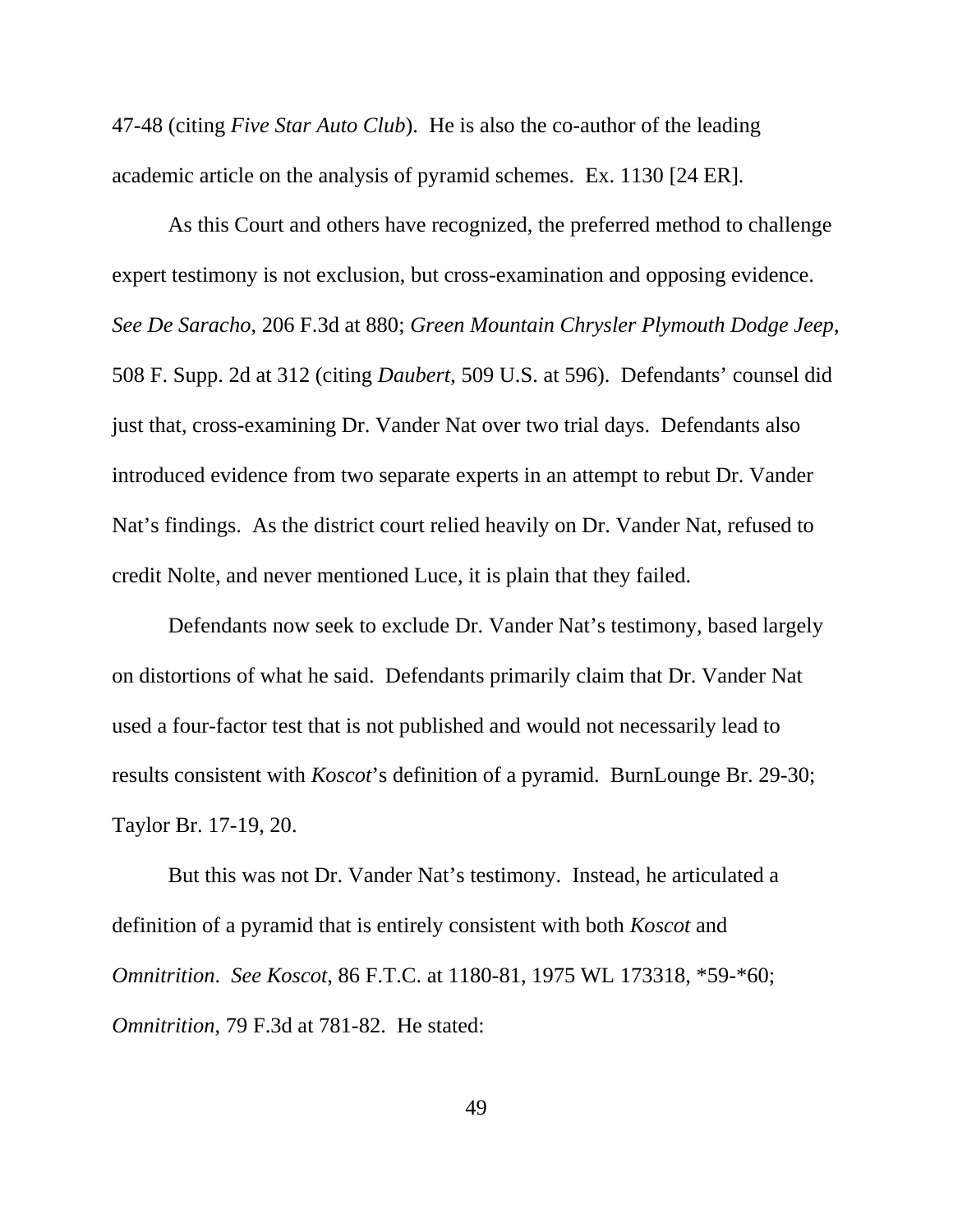A pyramid scheme is an organization in which the participants obtain their monetary rewards primarily through enrolling new people into the program rather than selling goods and services to the public. And because the funding of the rewards hinges critically on the ongoing enrollment of new participants, a situation is created in which, in fact, the vast majority of participants will not be in a position to recoup the rewards and, therefore, they fail to do so and they are harmed.

Vander Nat, 8 RT 43-44 [11 SER 073-74].

The "four factors" to which defendants repeatedly refer are the facts that Dr. Vander Nat examined to analyze BurnLounge according to this definition. Vander Nat, 8 RT 44 [72 ER 1045]. These factors were the terms and conditions of the compensation plan, an optimal scenario based on the assumption that all participants sought to maximize their benefits, the company's sales and financial data, and finally, the company's promotional materials. Vander Nat, 8 RT 44-45 [72 ER 1045-46]. In other words, Dr. Vander Nat looked at BurnLounge's plan, how it worked in theory, how it worked in practice, and what BurnLounge and its representatives said about it.

This definition and these factors are entirely consistently with *Koscot* and the other pyramid scheme cases described above, as Dr. Vander Nat recognized and stressed repeatedly. *See* Vander Nat, 9 RT 61-62 [70 ER 1030-31] (Dr. Vander Nat is familiar with *Koscot* and sees his factors as consistent); Vander Nat, 9 RT 63 [70 ER 1032] ("I see my four factors as a deepening analysis of the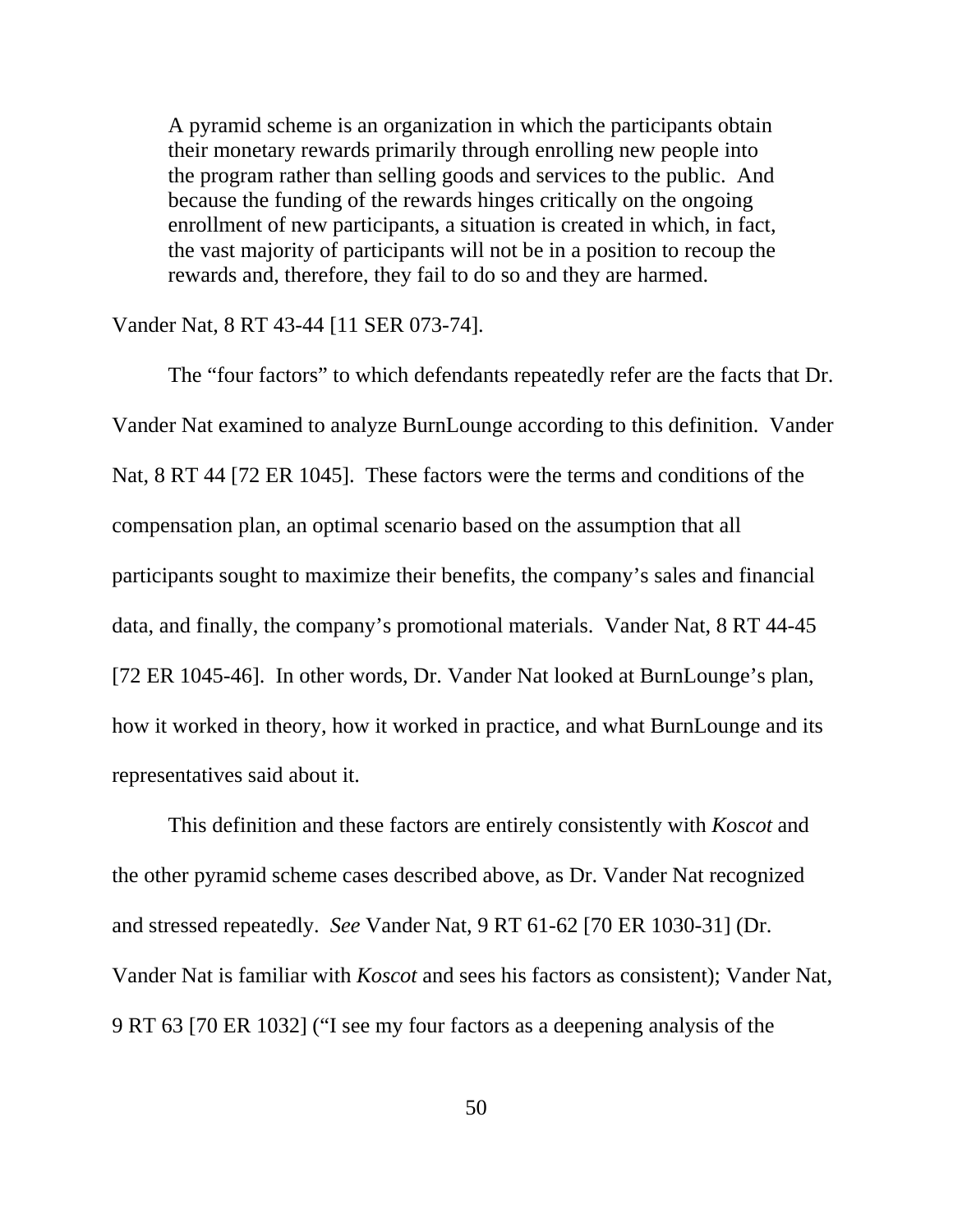Koscot test."); Vander Nat, 11 RT 36-41 [14 SER 129-34]; Ex. 1130 at 141 [24 ER 0532] (citing *Koscot* and *Omnitrition* in his published article). They are also consistent with those cases holding that pyramid schemes are identified by their practical effects. *See*, *e.g.*, *Gold Unlimited, Inc.*, 177 F.3d at 475; *Omnitrition*, 79 F.3d at 783-84.

Defendants err in contending that Dr. Vander Nat admitted his test would lead to inconsistent results. BurnLounge Br. 30; Taylor Br. 17. As he stated, applying these factors in evaluating a possible pyramid scheme could lead to different results where the specific facts in a case are different. Vander Nat, 9 RT 63-64 [12 SER 125-26].

Defendants' criticism of Dr. Vander Nat's testimony that there are similarities between legal MLMs and illegal pyramids is entirely misplaced. BurnLounge Br. 30. The very purpose of his expert analysis and testimony is to assist courts in distinguishing between legitimate MLMs and the many unlawful pyramid schemes that – like defendants' – are disguised to resemble legitimate MLMs.23 Nor is there any merit to the critique that Dr. Vander Nat's analysis here differed from the mathematical test described in his earlier article. BurnLounge

<sup>&</sup>lt;sup>23</sup> Accordingly, it is unremarkable that Dr. Vander Nat has never studied a legal MLM in detail, because, as he pointed out, he only analyzes those cases brought to him in his capacity as a government expert on pyramid schemes. Vander Nat, 8 RT 35-41 [11 SER 066-72]; 9 RT 51-52 [12 SER 121-22].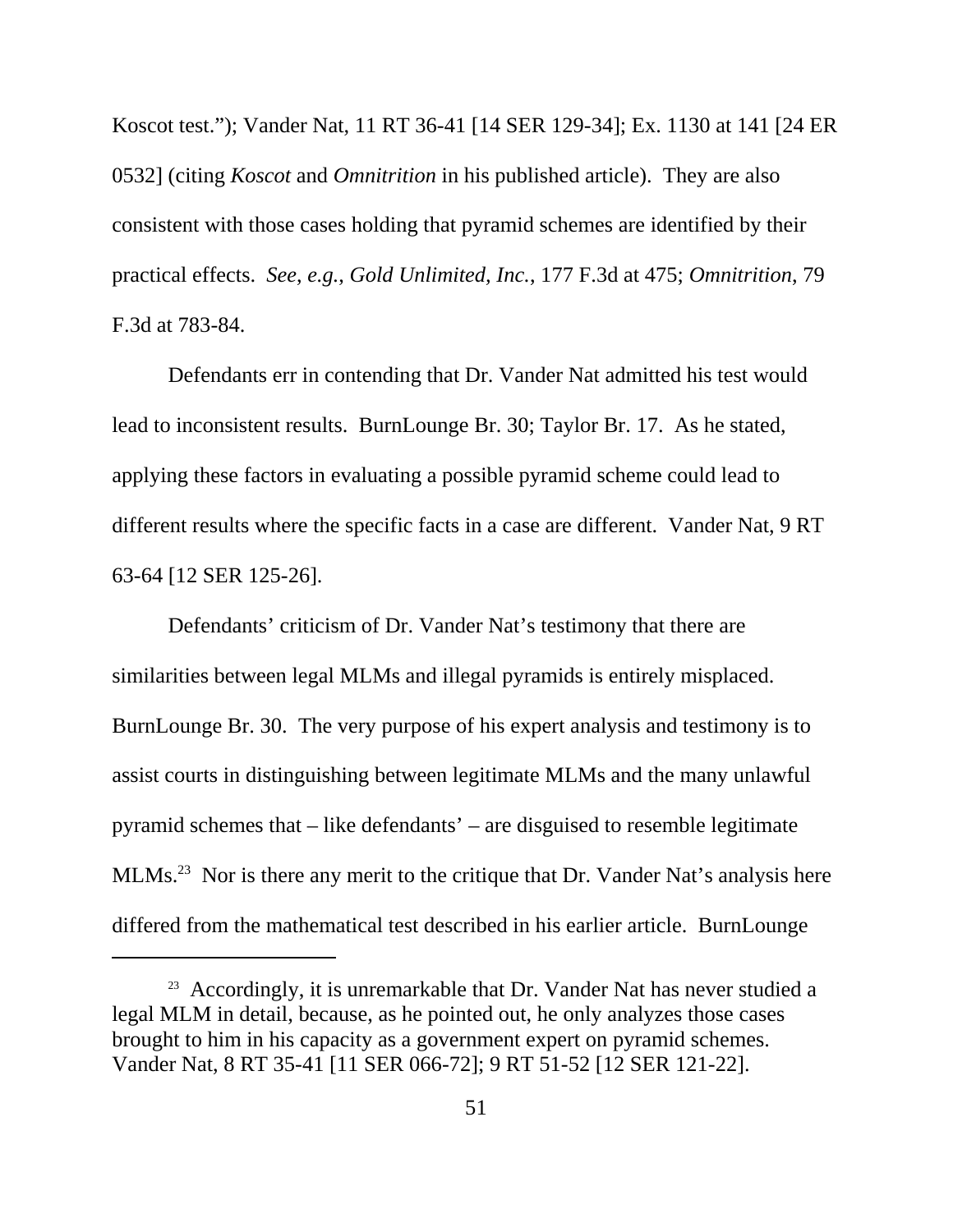Br. 31; Taylor Br. 17. As Dr. Vander Nat testified, the test in the article applied to inventory cases, and this is not such a case. Vander Nat, 11 RT 53 [67 ER 956]. In fact, his article explicitly acknowledged that "Because pyramid schemes come in variations, our model will not serve as a template for all situations." Ex. 1130 at 140 [24 ER 0531].

Defendants distort Dr. Vander Nat's testimony in several other ways. BurnLounge Br. 27-28, 29-31. For instance, Dr. Vander Nat did not disregard consumer declarations, but rather considered them "one source" among many. Vander Nat, 10 RT 107-08 [69 ER 997-98]. He did not avoid survey evidence; instead, he testified that he was not aware of a single pyramid scheme case in which a consumer survey was done and that such evidence was not necessarily even relevant.<sup>24</sup> Vander Nat, 10 RT 112-14 [69 ER 1002-04]. The fact that Dr. Vander Nat formed an initial opinion that BurnLounge was a pyramid before

 $24$  At trial, defendants sought to admit two surveys by the Direct Selling Association on the reasons consumers join MLMs. The court twice sustained objections to this evidence. Vander Nat, 10 RT 115-16 [69 ER 1005-06]; Luce, 16 RT 73-74 [57 ER 0770-71].

Now, on appeal, the DSA has submitted an amicus curiae brief in which it asserts that a 2002 survey shows that 91% of MLM participants buy their companies' products for their own consumption. Brief Amicus Curiae of the Direct Selling Association in Support of Neither Party, 10 n.5, 21 ("DSA Br."). Judge Wu correctly excluded DSA's surveys as irrelevant to the trial, and this court should do the same on appeal. As discussed above, this Court's analysis in *Omnitrition* establishes that such internal sales do not save an otherwise unlawful pyramid scheme.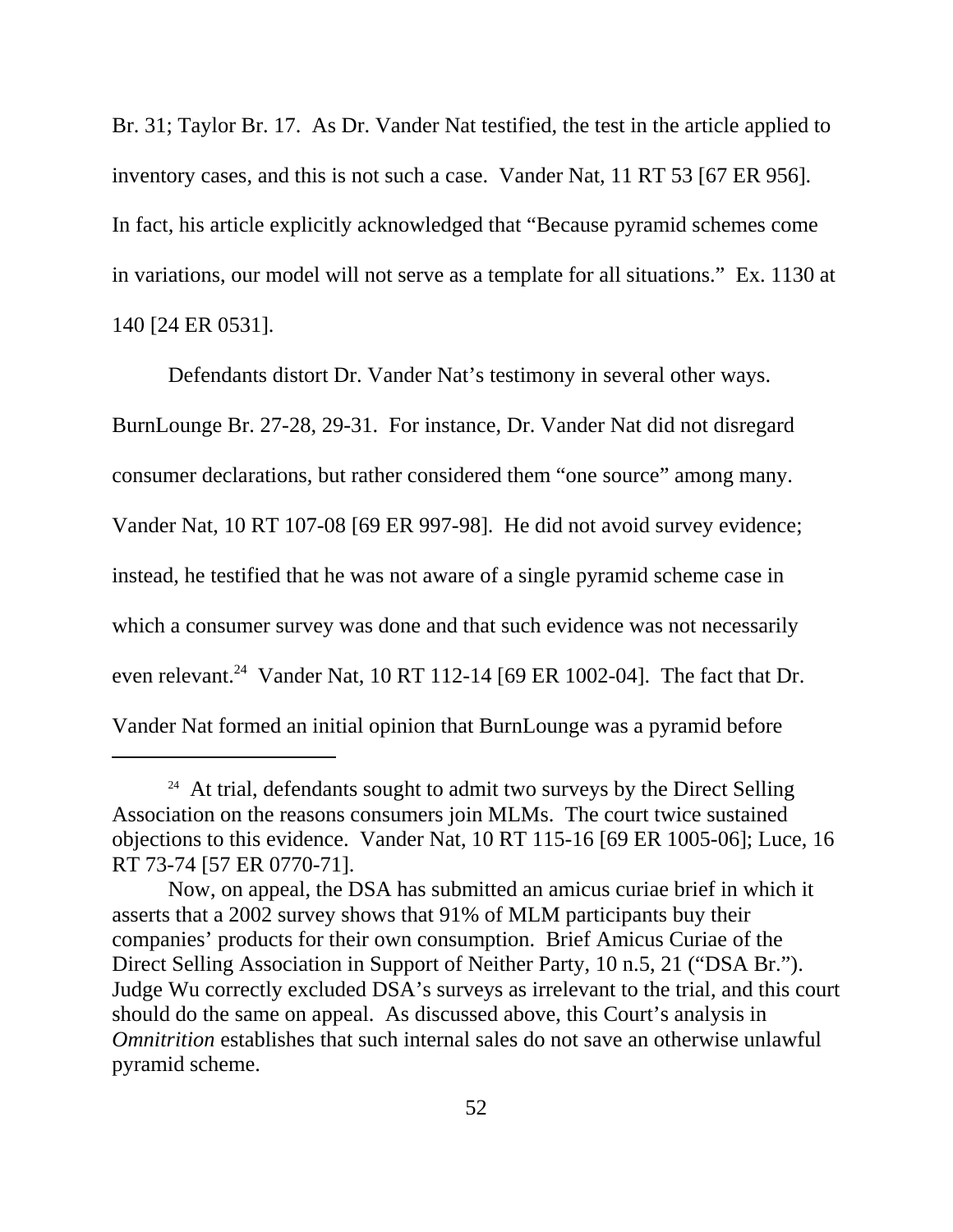considering its sales data is likewise of no moment. He reached his initial conclusions after reviewing the company's compensation plans and promotional materials. Vander Nat Decl., 1 [90 ER 1241]. Once he received the data, it not only confirmed his initial conclusions, but showed that they were too conservative. *Compare* Vander Nat Decl., 26-27 [90 ER 1266-67] *with* Vander Nat, 9 RT 11-12 [12 SER 103-04].

Defendants' challenges to Dr. Vander Nat's testimony thus rest on misunderstandings of the law and mischaracterizations of his testimony. Dr. Vander Nat's testimony was reliable and relevant, and thus properly admitted under Fed. R. Evid. 702.

# **III. The court properly determined that the remedies should include injunctive relief and equitable monetary relief in the form of disgorgement.**

Section 13(b) of the FTC Act, 15 U.S.C. § 53(b), provides that a court may grant a permanent injunction against violations of "any provision of law enforced by the Federal Trade Commission." 15 U.S.C. § 53(b); *Pantron I Corp.*, 33 F.3d at 1102. Once the equitable power of a court has been invoked, the court can impose "any ancillary relief necessary to accomplish complete justice," including ordering disgorgement or restitution to fully compensate injured consumers. *Pantron I Corp.*, 33 F.3d at 1102; *FTC v. H. N. Singer*, 668 F.2d 1107, 1111-13 (9th Cir.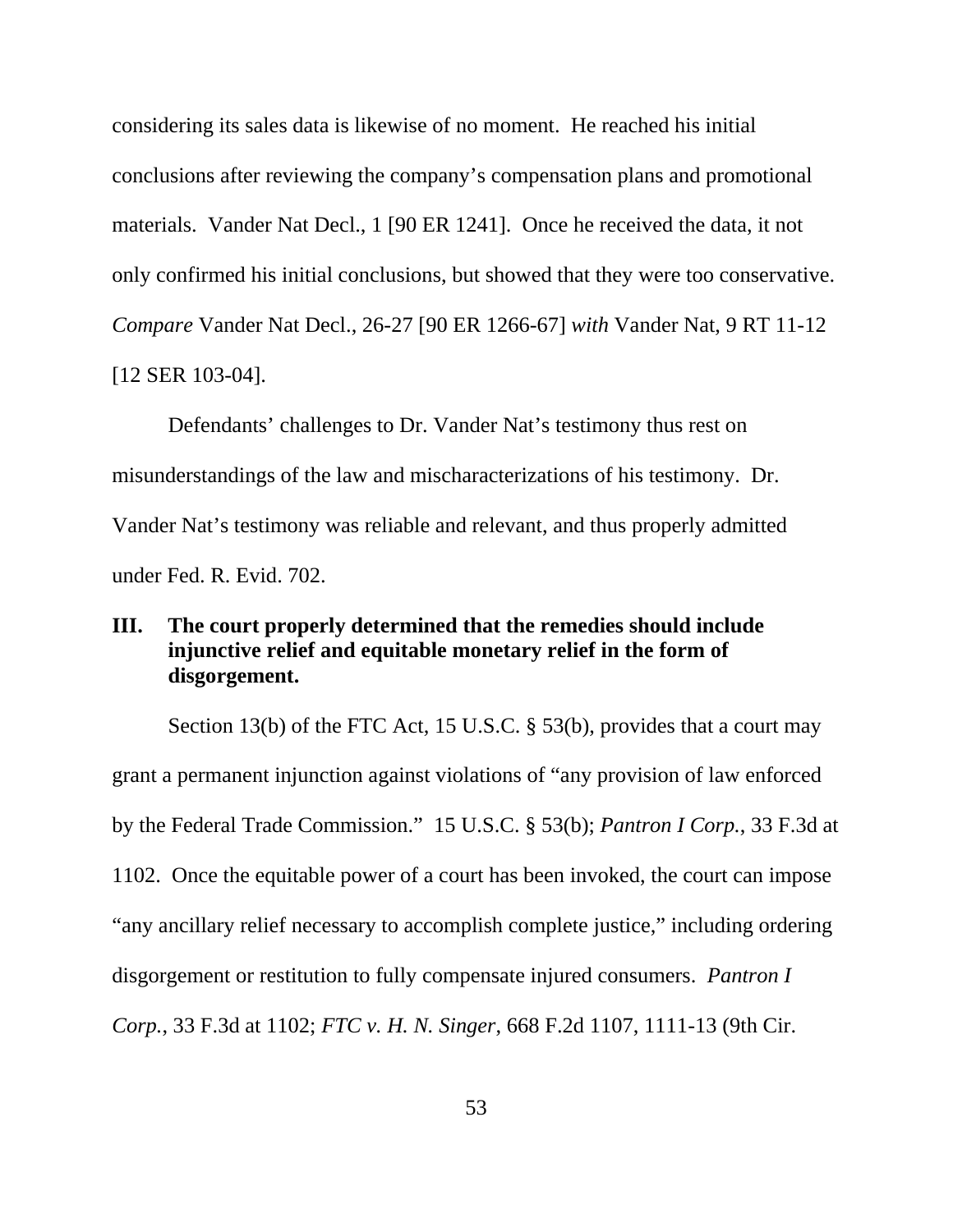1982). The district court correctly identified and applied these principles.

### **A. The court's injunctive relief was proper.**

Taylor objects to the court's definition of "Prohibited Marketing Scheme" in the Final Amended Order and Judgment. Taylor Br. 13. He claims that this definition, which excludes internal sales from "sales to ultimate users," will have a "potentially significant adverse consequences" if it used to classify as a pyramid every activity where one participant sells to another. *Id.*

But this definition is already embedded in the definition of a pyramid scheme. *Omnitrition*, 79 F.3d at 783. And the district court's order, when read in context, clearly ties the definition of sales to rewards for recruiting consistent with governing law; it is not a blanket prohibition on paying rewards for internal sales. Dkt. 474 at 5 [3 ER 0028]. More importantly, this definition was formulated by the court under its broad authority to fashion relief after finding that BurnLounge had violated Section 5. As such, it is well within the court's remedial discretion in this case, regardless of the proper treatment of "internal" sales in other contexts. Indeed, this order is consistent with orders entered in other pyramid scheme cases, including *Koscot* itself. *See Koscot*, 86 F.T.C. at 1186, ¶ 2, 1975 WL 173318, \*63. For these reasons, Taylor's argument about potential consequences is without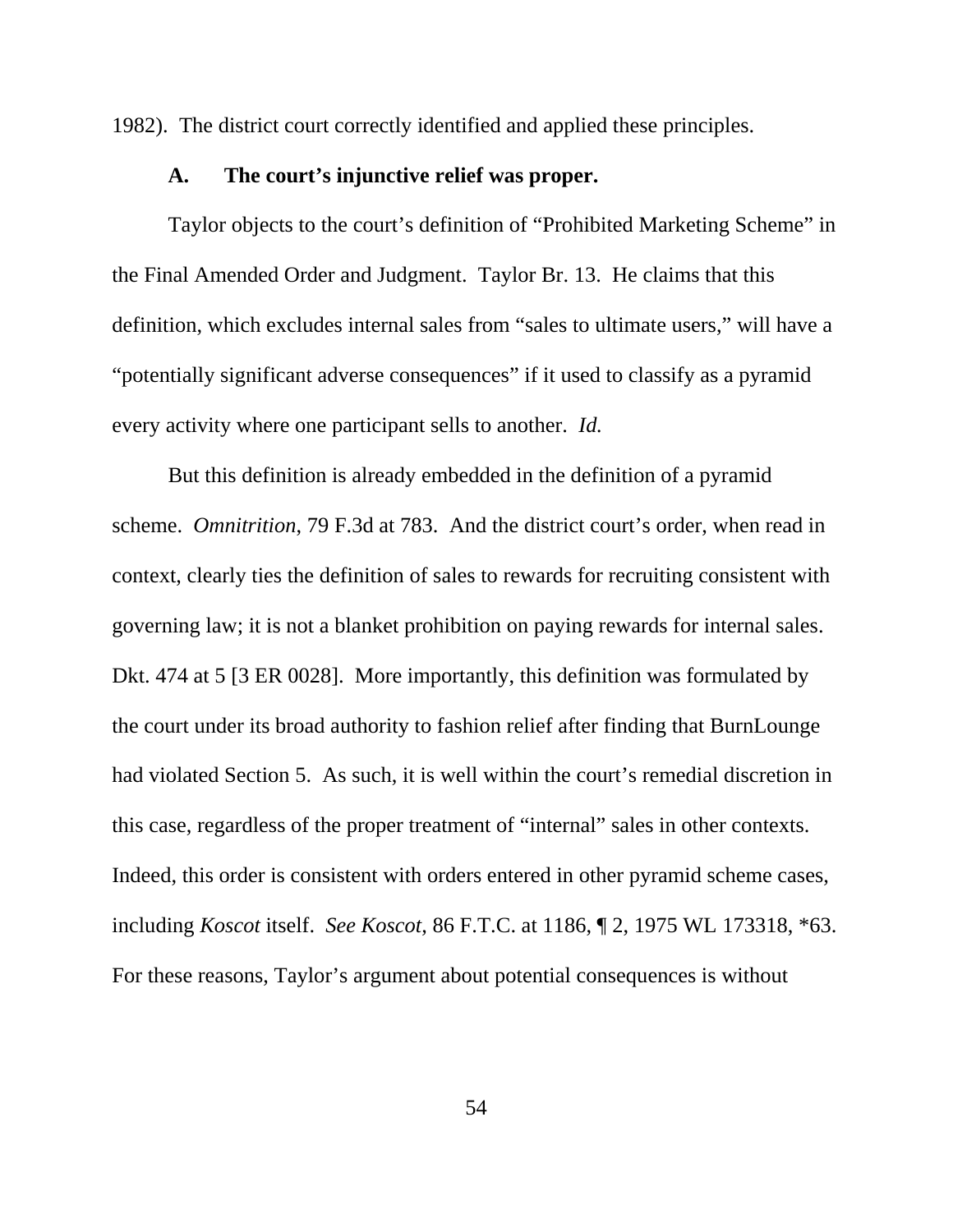basis. $^{25}$ 

# **B. The court's determination of equitable monetary relief was proper.**

#### **1. The FTC's authority to obtain this relief is well-established.**

Defendants challenge the FTC's authority to obtain equitable monetary relief with arguments dating back to *Singer* and the legislative history of Section 13(b). BurnLounge Br. 54-59. But it is now firmly established, in this Circuit and the majority of others, that the equitable monetary relief ordered here is authorized under Section 13(b). *Stefanchik*, 559 F.3d at 931-32; *Pantron I Corp.*, 33 F.3d at 1102; *accord FTC v. Bronson Partners, LLC*, 654 F.3d 359, 365-67 (2d Cir. 2011); *FTC v. Direct Mktg. Concepts, Inc.*, 624 F.3d 1, 14-15 (1st Cir. 2010); *FTC v. Freecom Comm'ns, Inc.*, 401 F.3d 1192, 1202 n.6 (10th Cir. 2005); *FTC v. Febre*, 128 F.3d 530, 534 (7th Cir. 1997); *FTC v. Gem Merch. Corp.*, 87 F.3d 466, 468-70 (11th Cir. 1996); *FTC v. Sec. Rare Coin & Bullion Corp*., 931 F.2d 1312, 1314-15 (8th Cir. 1991); *FTC v. Southwest Sunsites, Inc.*, 665 F.2d 711, 717-22 (5th Cir. 1982).

 Though defendants cite *Great-West Life & Annuity Co. v. Knudson*, 534 U.S. 204 (2002), for the principle that the FTC must trace assets to defendants in

<sup>&</sup>lt;sup>25</sup> Amicus curiae DSA raises a similar concern in its brief, DSA Br. 13-14, 20-23, and it is likewise without basis.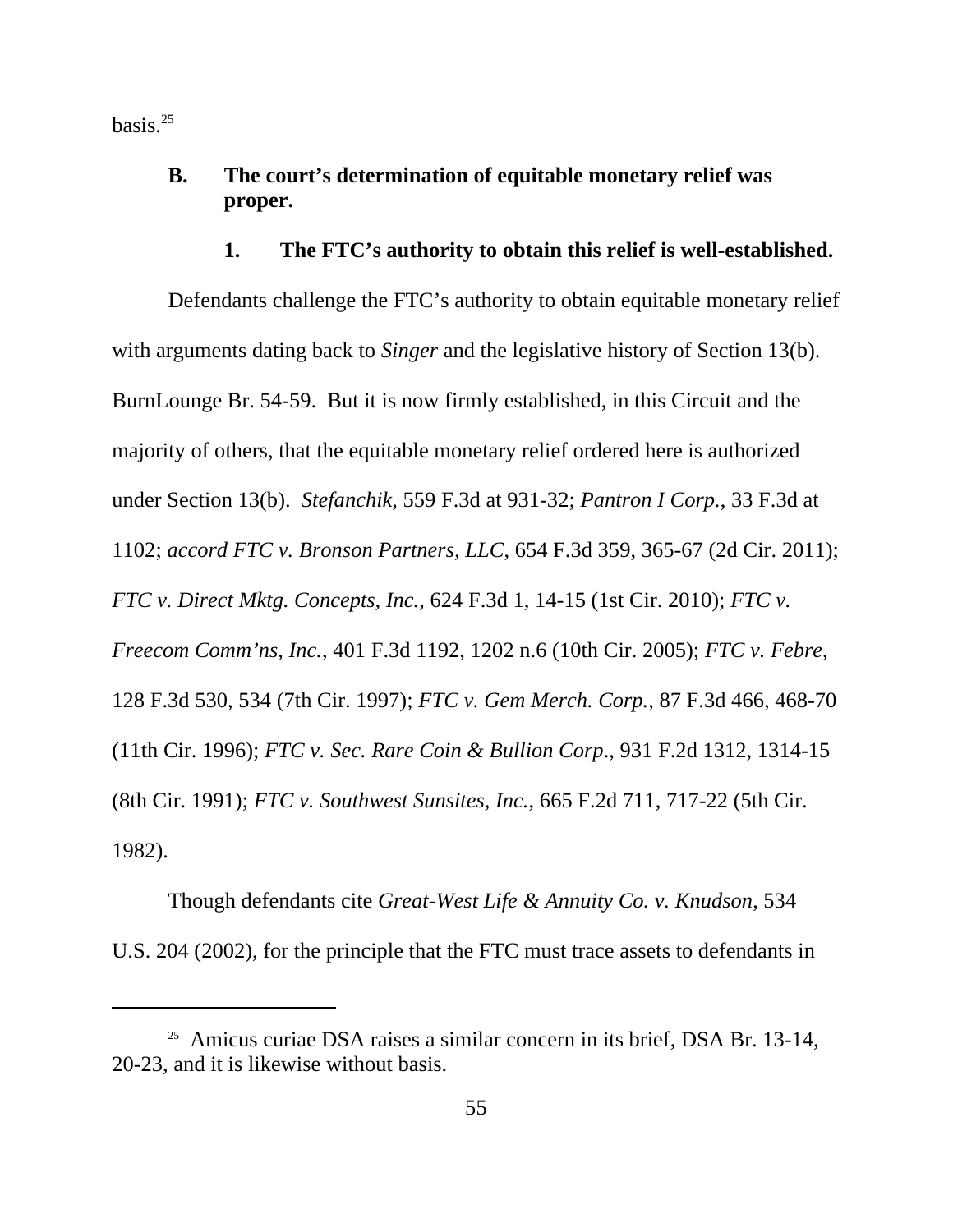order to obtain equitable relief, they offer no support – either from this Court's precedents or those of any other court – for this proposition. BurnLounge Br. 58- 59. Indeed, the Second Circuit has rejected this argument, and the application of *Great-West* to violations of the FTC Act like this one, in *Bronson Partners*. 654 F.3d at 371-74. That court recognized that "[B]ronson can point to no case in which a public agency seeking to obtain equitable monetary relief has been required to satisfy the tracing rules." *Id.* at 374.

#### **2. The court's calculation was proper.**

Although defendants challenge the amount and calculation of the award, BurnLounge Br. 61-64, a district court's decision to award equitable monetary or injunctive relief is a matter of discretion. *Stefanchik*, 559 F.3d at 931. Here, the court did not abuse its discretion by electing to make its own calculation. In fact, as the court explained, it was trying to give defendants "a generous benefit of the doubt" – a fact which undercuts many of defendants' challenges. Decision, 27 [5 ER 0070].

For one, defendants' claims fail as a matter of law. It is widely accepted that consumers should receive "the full amount lost . . . ." *Stefanchik*, 559 F.3d at 931; *Febre*, 128 F.3d at 536. This Court has also held that relief need not account for inherent value in a product sold deceptively, because "[t]he fraud in the selling, not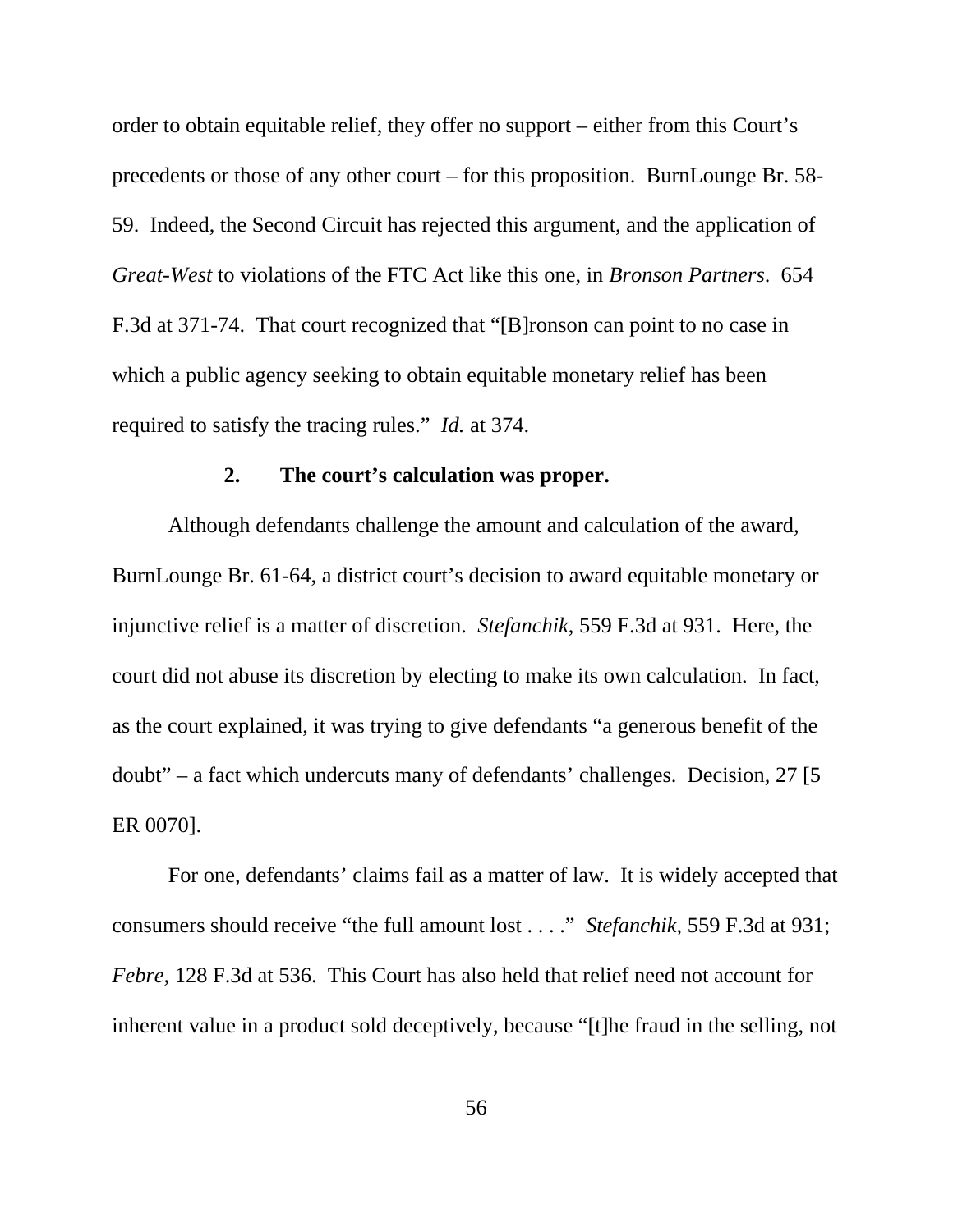the value of the thing sold, is what entitles consumers" to relief. *FTC v. Figgie Int'l, Inc.*, 994 F.2d 595, 606 (9th Cir. 1993). Here, 94% of consumers lost money on what was supposed to be a money-making proposition. Under *Stefanchik* and *Febre*, defendants should therefore disgorge the full amounts received from these consumers, and the court would have been correct not to offset these amounts for any value of the included items.

These arguments also fail in fact. As discussed above, the court decisively rejected defendants' proposed valuation of the package merchandise. Decision, 8- 10 [5 ER 0051-53]. Accordingly, it was not error for the court to decline to offset any award by this nonexistent value. Nonetheless, the court bent over backwards to account for the perceived value of the items in the packages by offsetting the total populations of Moguls participating at various price points to reflect those who apparently found some value in the package. Decision, 26-27 [5 ER 0069-70]. Thus, it is simply incorrect for defendants to complain that the court did not account for the value of the items, even though by law and its own factual findings the court was not required to do so.

Nonetheless, defendants also argue that the relief should be calculated from the minimal cost required to qualify as a Mogul: the \$29.95 for the Basic package. BurnLounge Br. 63-64. The court flatly rejected this argument, finding as a matter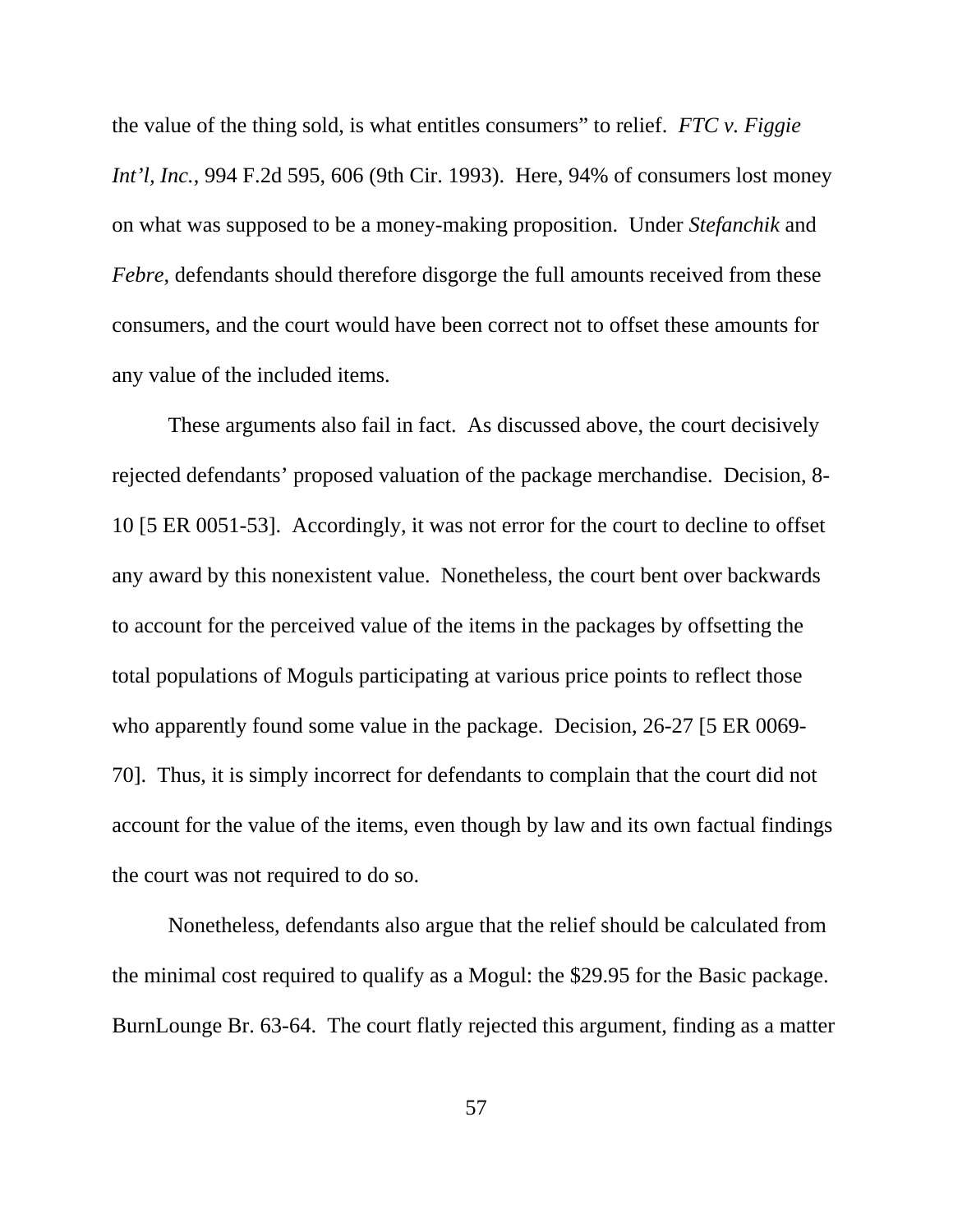of fact "clearly that was not the case. . . . Participants paid the additional \$100 or \$400 for the ability to more quickly earn higher Mogul Team Bonuses for inducing others to do the same." Decision, 23-24 [5 ER 0066-67].

Defendants attempt to rebut this by arguing that earlier versions of the compensation plan documents in Exhibits 8 and 10 offered the same rewards to Moguls who bought an Exclusive package level as to those who bought a VIP package. Thus, defendants claim, the additional \$300 paid for the VIP package over and above the \$129 cost of the Exclusive package offered no bonus advantage and was not tied to the business opportunity. BurnLounge Br. 23 & n.10, 64; Taylor Br. 12. But this argument is nothing more than defendants' attempt to relitigate their case using a different strategy from that they pursued at trial.<sup>26</sup> At trial, defendants could not have been more clear that they relied on the version of the compensation plan embodied in Exhibits 8 and 10. In two separate colloquies defendants and Judge Wu discussed the importance of this version. In the first, counsel for BurnLounge stated, "Well, Your Honor, there were some material

<sup>&</sup>lt;sup>26</sup> The district court properly rejected this argument when defendants asserted it in their Rule 59 motion, finding that they "could have raised and focused on [it] during the trial but did not." Dkt. 528 at 4 [1 ER 0004]. The court also noted that defendants' claim was questionable because Dr. Vander Nat saw "no substantive differences" between the earlier versions and those presented at trial. *Id*. at 5 [1 ER 0005]; Vander Nat, 3d Supp. Decl., Dkt. 480-2, Att. A, at 2-3 [40 SER 220-21].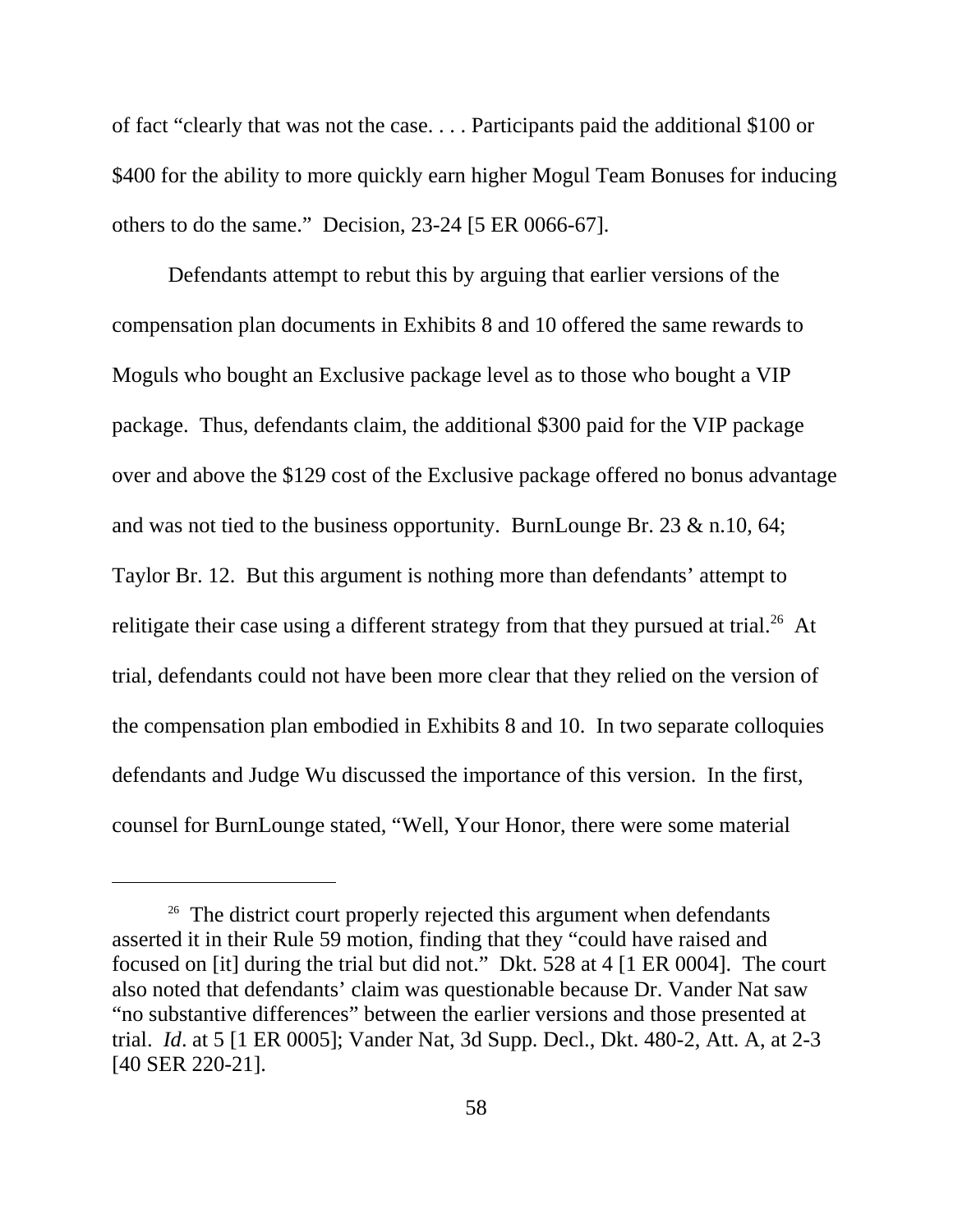changes and, again, we haven't given you all the iterations, but, as I said, our defense will rely on two sets of them." DeBoer, 6 RT 45-46 [8 SER 038-39] (referring to Exhibits 8 and 10 and later versions); *see also* Vander Nat, 10 RT 148-49 [13 SER 127-28]. Exhibits 8 and 10 were also the ones used by BurnLounge's expert Luce. Luce, 16 RT 88-92 [20 SER]. Having made the strategic decision to limit its case, defendants cannot now change theories in anticipation of a better outcome.

Defendants incorrectly claim that the court erred in not offsetting its harm calculation for commissions paid by BurnLounge to Moguls. BurnLounge Br. 62. As the court explained, its calculation did not subtract for commissions paid *to* Moguls, but did not add in the \$6.95 monthly fees received *from* Moguls either. Decision, 27 n.47 [5 ER 0070]. The court excluded these amounts because they related to both the legitimate and illegitimate parts of the business and because these amounts were roughly equivalent, thus offsetting each other. *Id.* (citing Ex. 330 [45 ER]).<sup>27</sup> Thus, the court's calculation accounted for commissions, a

<sup>&</sup>lt;sup>27</sup> Ex. 330 [45 ER] shows that BurnLounge paid out \$17,316,980 in commissions to Moguls, and received \$2,869,043 in monthly Mogul fees. *See also* Ex. 1051 [40 ER] (same). As the court also recognized, however, 85% of the commissions paid went to the top 6% of Moguls – all of whom had a positive net reward. Decision, 16 [5 ER 0059] (citing Ex. 421 [38 SER], Vander Nat, 9 RT 14- 15 [12 SER 106-07]). The commissions paid to Moguls with a negative net reward therefore totaled \$2,597,547 (or 15% of \$17,316,980), which, though slightly less than the fees paid to BurnLounge, nonetheless roughly approximates that amount.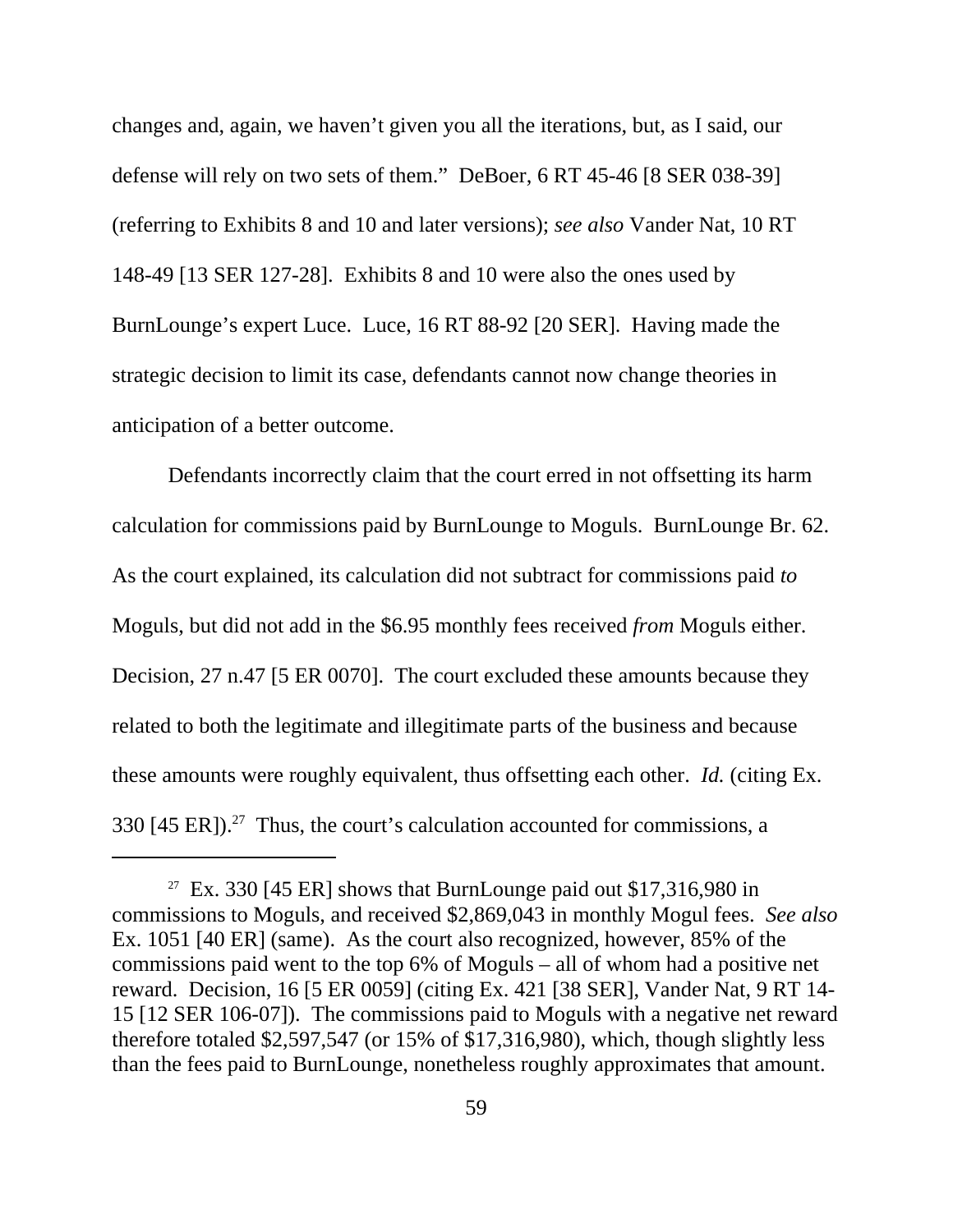determination that is well within the court's discretion.

# **3. Defendants' liability on Counts II and III supports the court's equitable monetary relief.**

Defendants argue that the monetary relief in this case hinges on the pyramid scheme count and "may not be saved on any alternative ground." BurnLounge Br. 61; Taylor Br. 21. But defendants do not dispute that they are liable under Counts II and III. Even if BurnLounge were an otherwise lawful business and not a pyramid, the FTC would still be entitled to equitable monetary relief for these deceptive income claims. *Stefanchik*, 559 F.3d at 926-28, 931-32 (affirming equitable monetary relief for deceptive income claims); *accord FTC v. Kitco of Nevada, Inc.*, 612 F. Supp. 1282, 1292, 1295-96 (D. Minn. 1985) (citing *Goodman v. FTC*, 244 F.2d 584, 596, 599 (9th Cir. 1957)). Accordingly, this Court could properly affirm the judgment below on the basis of defendants' unappealed liability on Counts II and III, even if it were to reject all of our arguments for affirmance of the lower court's ruling on Count I.

The profit potential of a business opportunity is important to consumers, and a misrepresentation is a material violation of Section 5. *Five Star Auto Club*, 97 F. Supp. 2d at 529 (citing *FTC v. Minuteman Press*, 53 F. Supp. 2d 248, 258 (E.D.N.Y. 1998)); *Kitco*, 612 F. Supp. at 1292. The court below agreed that the income claims were material, stating "[W]here a person markets what is in essence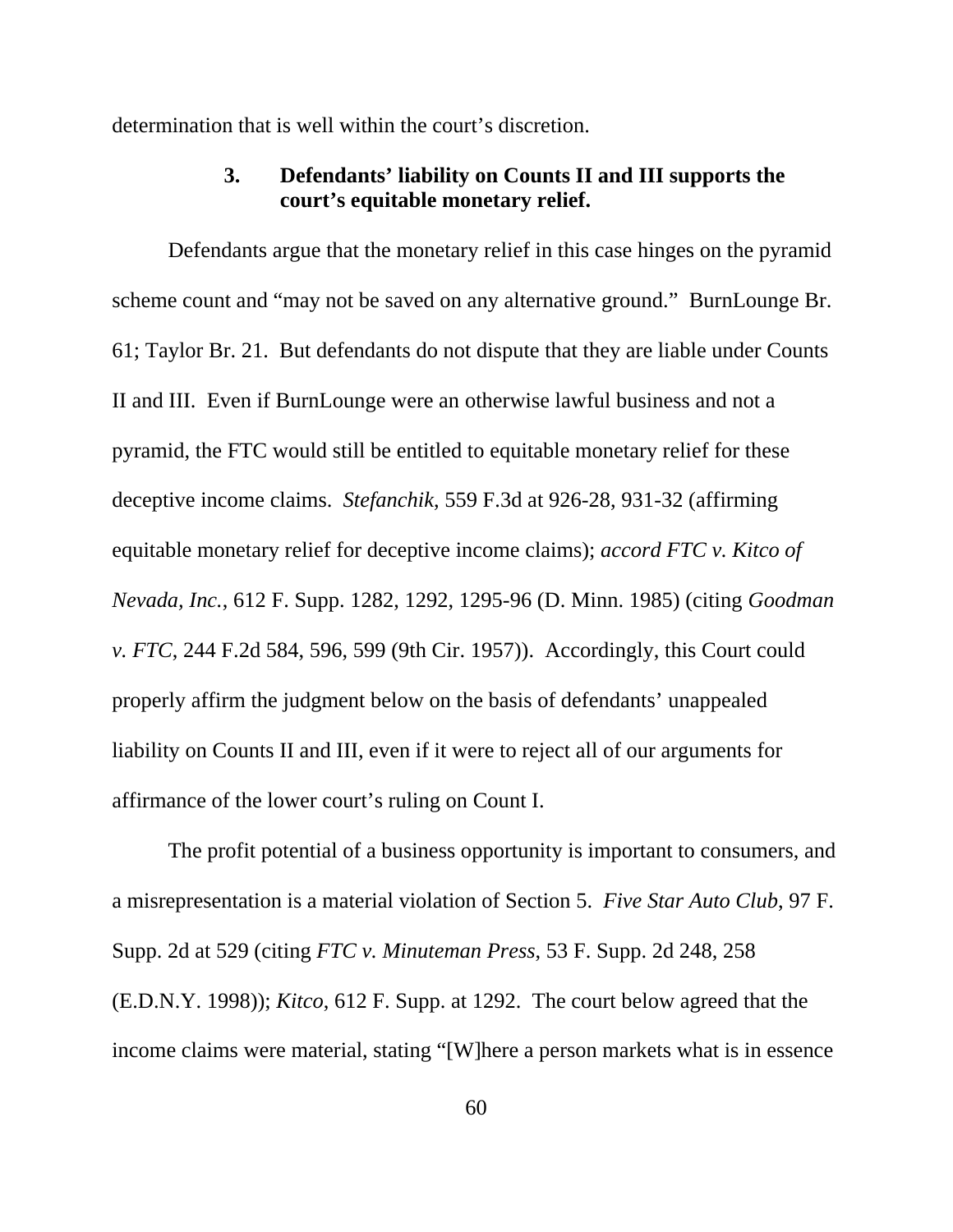a pyramid scheme, he/she must at a minimum advise potential investors of the unlikelihood of any substantial returns." Decision, 25 [5 ER 0068]. This is logical, because if defendants had not misrepresented the earnings potential, few, if any, consumers would have elected to participate.

Defendants challenge the relief for the false claims by claiming the FTC did not prove that the claims were widely disseminated or that consumers relied on them. BurnLounge Br. 62 n.35; Taylor Br. 21 n.6. To prove reliance in a 13(b) action, the FTC must show the misrepresentations were the kind usually relied upon by reasonable and prudent persons, they were widely disseminated, and injured consumers actually purchased the products. *Sec. Rare Coin & Bullion Corp.*, 931 F.2d at 1316 (citing *FTC v. Amy Travel Serv., Inc.*, 875 F.2d 564, 573 (7th Cir. 1989)). As material information, income claims are the types of statements usually relied upon by reasonable consumers. The evidence of nationwide dissemination was plain. And BurnLounge's own sales data definitively confirmed consumer purchases. Accordingly, the FTC sufficiently established reliance.

Nor must the FTC prove actual reliance. "Requiring proof of subjective reliance by each individual consumer would thwart effective prosecutions of large consumer redress actions and frustrate the statutory goals of [Section 13(b)]." *Five*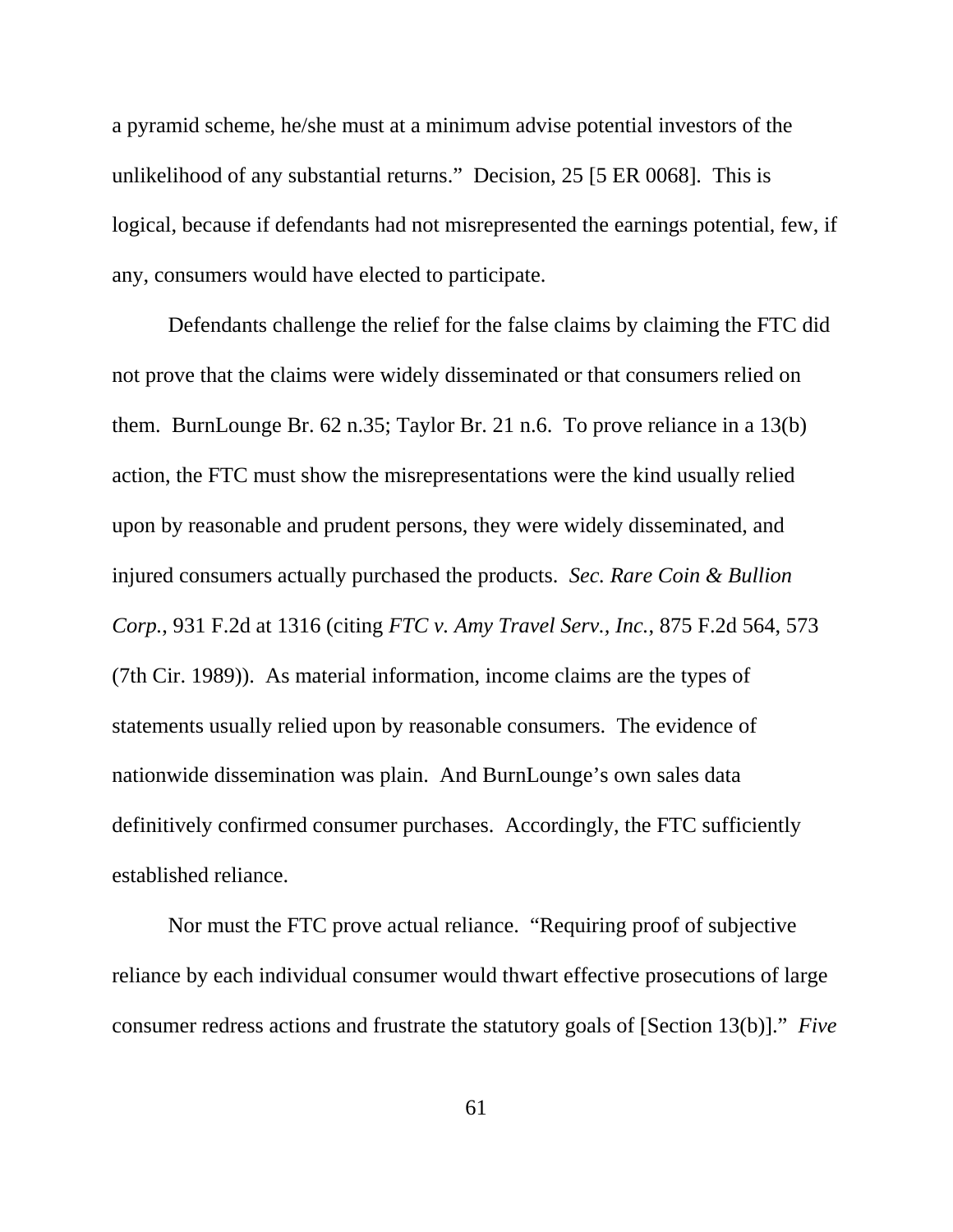*Star Auto Club*, 97 F. Supp. 2d at 530 (quoting *Figgie*, 994 F.2d at 605-06).

# **IV. The court properly calculated disgorgement amounts for defendant Arnold.**

An individual may be personally liable for injunctive relief under Section 5(a) of the FTC Act if he participated directly in the corporation's acts or practices, or had authority to control them. *FTC v. Cyberspace.com, LLC*, 453 F.3d 1196, 1202 (9th Cir. 1996) (citing *FTC v. Publishing Clearing House, Inc.*, 104 F.3d 1168, 1170-71 (9th Cir. 1997)). Further, he may be subject to equitable monetary relief if he "had actual knowledge of material misrepresentations, [was] recklessly indifferent to the truth or falsity of a misrepresentation, or had an awareness of a high probability of fraud along with an intentional avoidance of the truth." *Publishing Clearing House*, 104 F.3d at 1171. Performance of the duties of a corporate officer is probative of an individual's participation or authority, and the degree of participation in corporate affairs is probative of knowledge. *FTC v. Affordable Media*, 179 F.3d 1228, 1235 (9th Cir. 1999); *Amy Travel Serv., Inc.*, 875 F.2d at 573-74; *FTC v. American Standard Credit Sys., Inc.*, 874 F. Supp. 1080, 1089 (C.D. Cal. 1994). The FTC is not required to prove a subjective intent to defraud; reliance on counsel or other claims of good faith are not defenses. *Amy Travel*, 875 F.2d at 574-75; *Cyberspace.com*, 453 F.3d at 1202.

The court below correctly applied these standards to defendant Arnold. As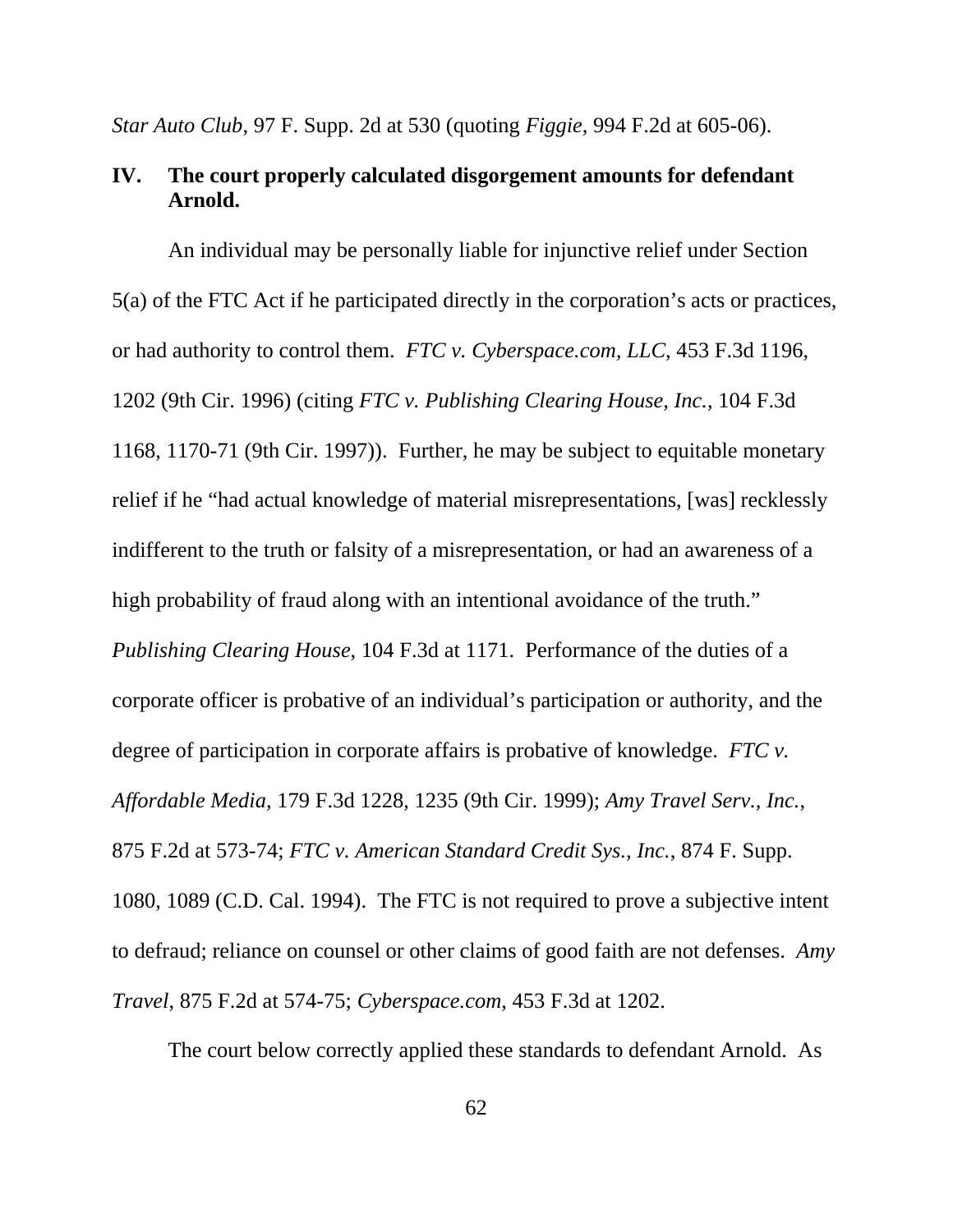the court found, he had the highest possible degree of participation in the company's affairs: he originated the concept, he served as one of the primary investors and shareholders, he developed the compensation plan, and he controlled BurnLounge as the "boss" and "ultimate authority." Decision, 28 [5 ER 0071]. Under these circumstances, Arnold's participation and knowledge are evident, and he is therefore subject to equitable monetary relief. *Publishing Clearing House, Inc.*, 104 F.3d at 1170-71.<sup>28</sup>

Moreover, Arnold's claims that he lacked an intent to deceive consumers or could not have known BurnLounge was a pyramid are not defenses. *See*, *e.g.*, *Amy Travel*, 875 F.2d at 574-75. As the court noted, knowledge and intent follow from an inherently fraudulent nature of a pyramid scheme as a matter of law. Decision, 28 [5 ER 0071] (citing *Omnitrition*, 79 F.3d at 788).

In any event, the evidence plainly refutes him. Arnold was deeply experienced in multilevel marketing businesses and thus would be familiar with the risks associated with pyramid schemes. Arnold, 6 RT 137-142 [9 SER 049-54]. Moreover, Arnold himself "[s]pearheaded" the compensation plan that resulted in the pyramid scheme. Arnold, 7 RT 12 [10 SER 058]. He knew others had

<sup>&</sup>lt;sup>28</sup> Though defendants claim otherwise, BurnLounge Br. 60-61, Arnold's participation and knowledge were far more encompassing than the defendant's in *Publishing Clearing House*.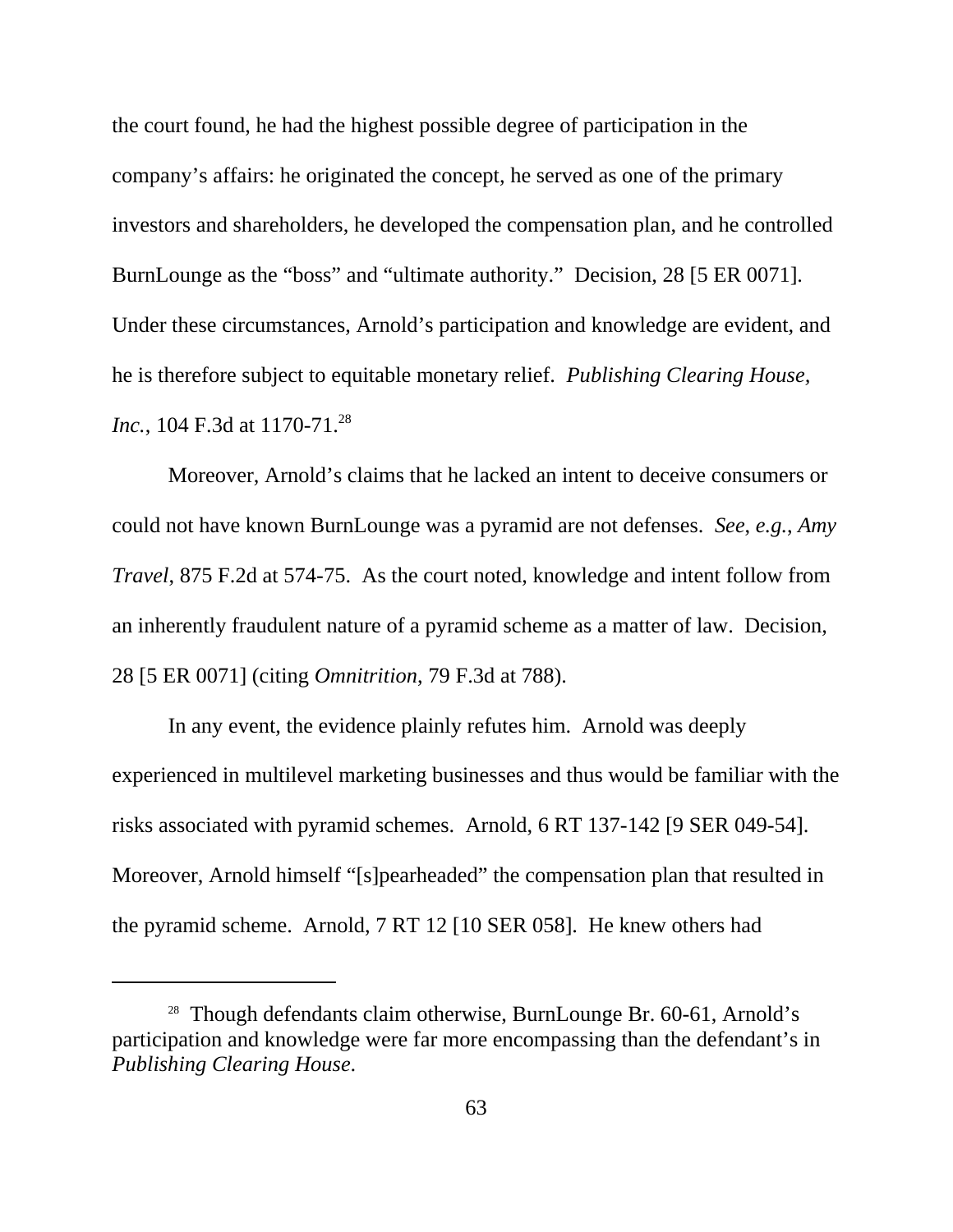expressed concerns that BurnLounge was a pyramid. Ex. 255 [29 SER]. The private placement memorandum he approved identified pyramid claims as a potential risk. Arnold, 6 RT 143-45 [9 SER 055-57]; Ex. 242 at 48 [26 SER 187]. He was interviewed for, read, and used as validation for BurnLounge a Billboard Magazine article that commented on the possibility BurnLounge was a pyramid. Arnold, 7 RT 99 [10 SER 065]; Ex. 253 [28 SER]. BurnLounge's own documents addressed the issue. Ex. 1015 [13 ER 0355]. And it was Arnold's decision to send counsel to meet with the South Carolina Attorney General to address consumer complaints alleging BurnLounge was a pyramid. Jones, 1 RT 17-20 [1 SER]; Arnold, 7 RT 33-35 [10 SER 059-61]. For these reasons, Arnold's claims that he could not have known BurnLounge was a pyramid fall flat.

For these reasons, the district court correctly found that Arnold was jointly and severally liable with BurnLounge for the full amount of consumer harm it determined. Nonetheless, Arnold also challenges the \$1,664,506.45 ordered by the court as an alternative disgorgement amount, claiming there was no support in the evidentiary record. BurnLounge Br. 65. The FTC offered the following stipulated facts and testimony from Arnold:

- Arnold's wages in 2006-2007 were \$568,941.95. Dkt. 353-2 at ¶ 5(g) [82 ER 1090].
- Arnold's bonus in 2005 was \$202,500.00. Arnold, 7 RT 67 [10 SER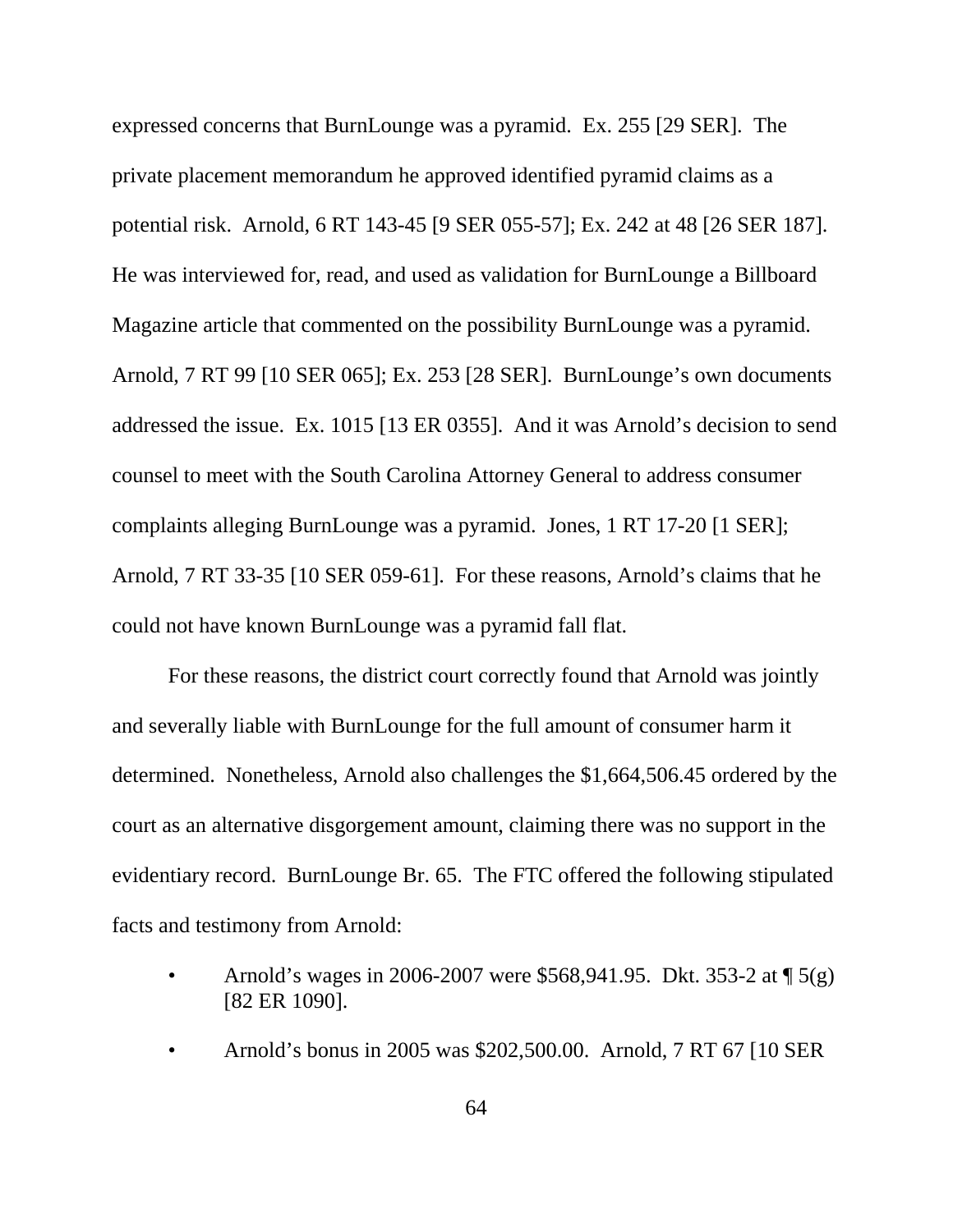064].

• Arnold's expenses reimbursed by BurnLounge totaled \$893,124.50. Arnold, 7 RT 66 [10 SER 063]; Dkt. 353-2 at ¶ 5(h) [82 ER 1090]; Ex.  $55.^{29}$ 

Arnold offered no affirmative evidence to contradict this at trial. Moreover, even if Arnold were correct, the district court nonetheless had broad discretion to fashion this relief. *Stefanchik*, 559 F.3d at 931. Having already found Arnold jointly and severally liable with BurnLounge for over \$16 million, this alternative figure was no abuse.

### **V. The court erred in determining the amount of disgorgement owed by defendant DeBoer. [FTC Cross-Appeal No. 12-56228]**

The court correctly ordered that DeBoer disgorge money he received through BurnLounge. In setting the amount, however, the court seriously erred. Disregarding undisputed evidence that DeBoer received \$908,293.69, the court nonetheless ordered that DeBoer disgorge only \$150,000. Decision, 30 [5 ER 0073]. The court did so for several reasons. First, the court noted that DeBoer was essentially only a participant. Decision, 29 [5 ER 0072]. Second, the court found

<sup>&</sup>lt;sup>29</sup> The evidence of Arnold's expenses rests partially on Ex. 55, an e-mail from his lawyer summarizing his financial position that was not admitted as hearsay. Ex. 55 was used to refresh his recollection, however, and Arnold's own testimony confirmed the amounts. *See* Arnold, 7 RT 66 ("Q: Okay. Let me ask you. The total is 893,000 and some change; is that correct? A: Yes.") [10 SER 063].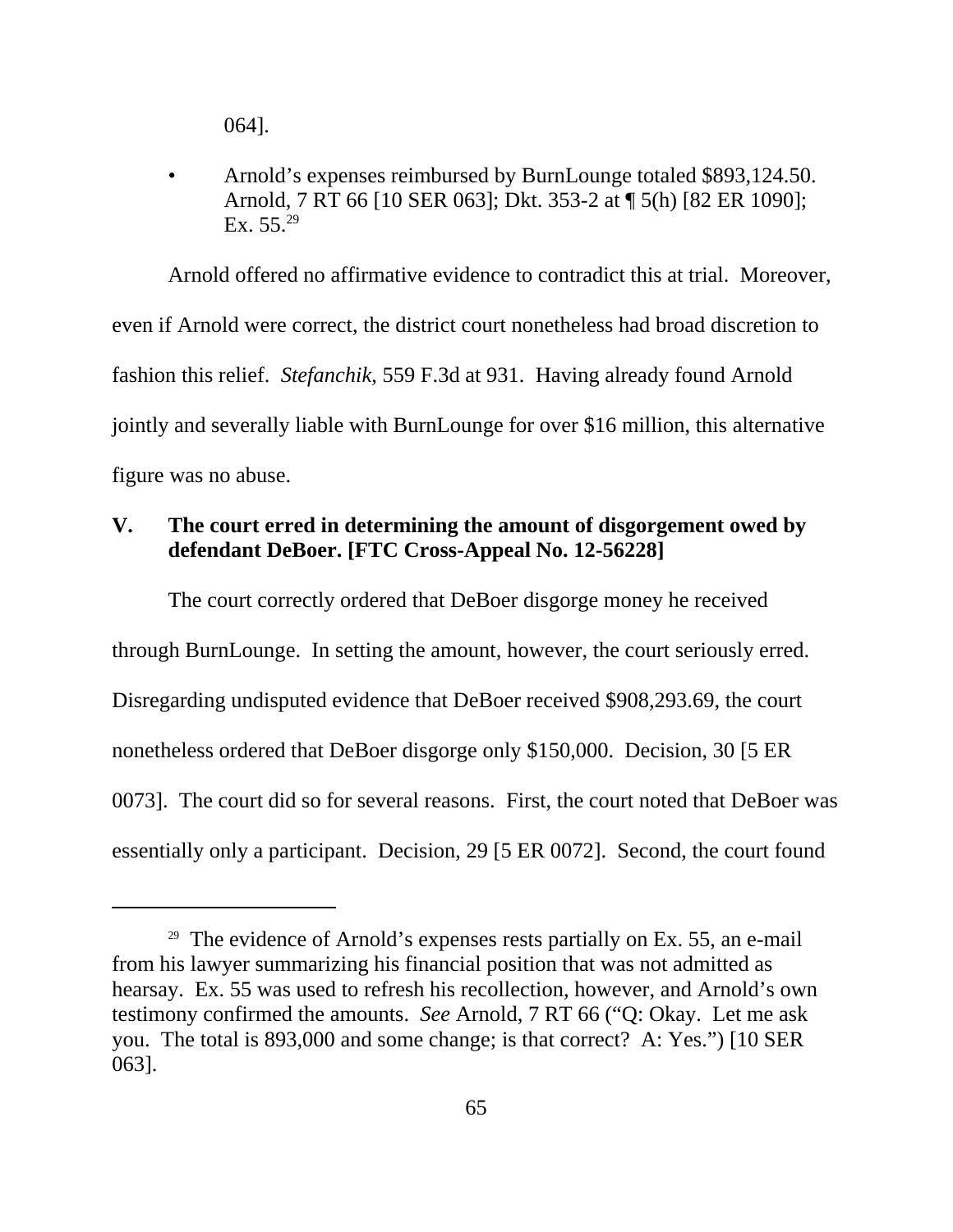that the FTC had not proven how many consumers relied on DeBoer's false statements to their detriment. *Id.* Third, the court elected to credit DeBoer for his expenses and sales of music outside of the pyramid, but found that the FTC had not offered evidence of the amount of these expenses. Decision, 30 [5 ER 0073]. Each of these reasons represents an error of law, and therefore is an abuse of the court's discretion. *See*, *e.g.*, *Perry*, 667 F.3d at 1084.

The district court erred in reasoning that DeBoer should get credit for his expenses and music sales because he was only a participant. Participation and knowledge are the recognized legal bases for an individual to be found liable and subject to equitable monetary relief. *Cyberspace.com*, 453 F.3d at 1202; *Amy Travel Serv., Inc.*, 875 F.2d at 573. The evidence of DeBoer's participation was manifest. He testified about his considerable sales activities and his resulting successes. DeBoer, 6 RT 35-40 [8 SER 032-37]. Moreover, DeBoer was considered a leader and was deeply involving in marketing and training. Keranen, 13 RT 299 [15 SER]; Ex. 1163 [19 ER]. The evidence of his knowledge was also substantial. DeBoer knew there were allegations BurnLounge was a pyramid; in fact, concerned about this, he consulted the FTC's website for guidance and considered retaining counsel. DeBoer, 6 RT 29-30, 59-60, 131-34 [8 SER 029-30, 043-48]. DeBoer admitted that he discussed the pyramid allegations during his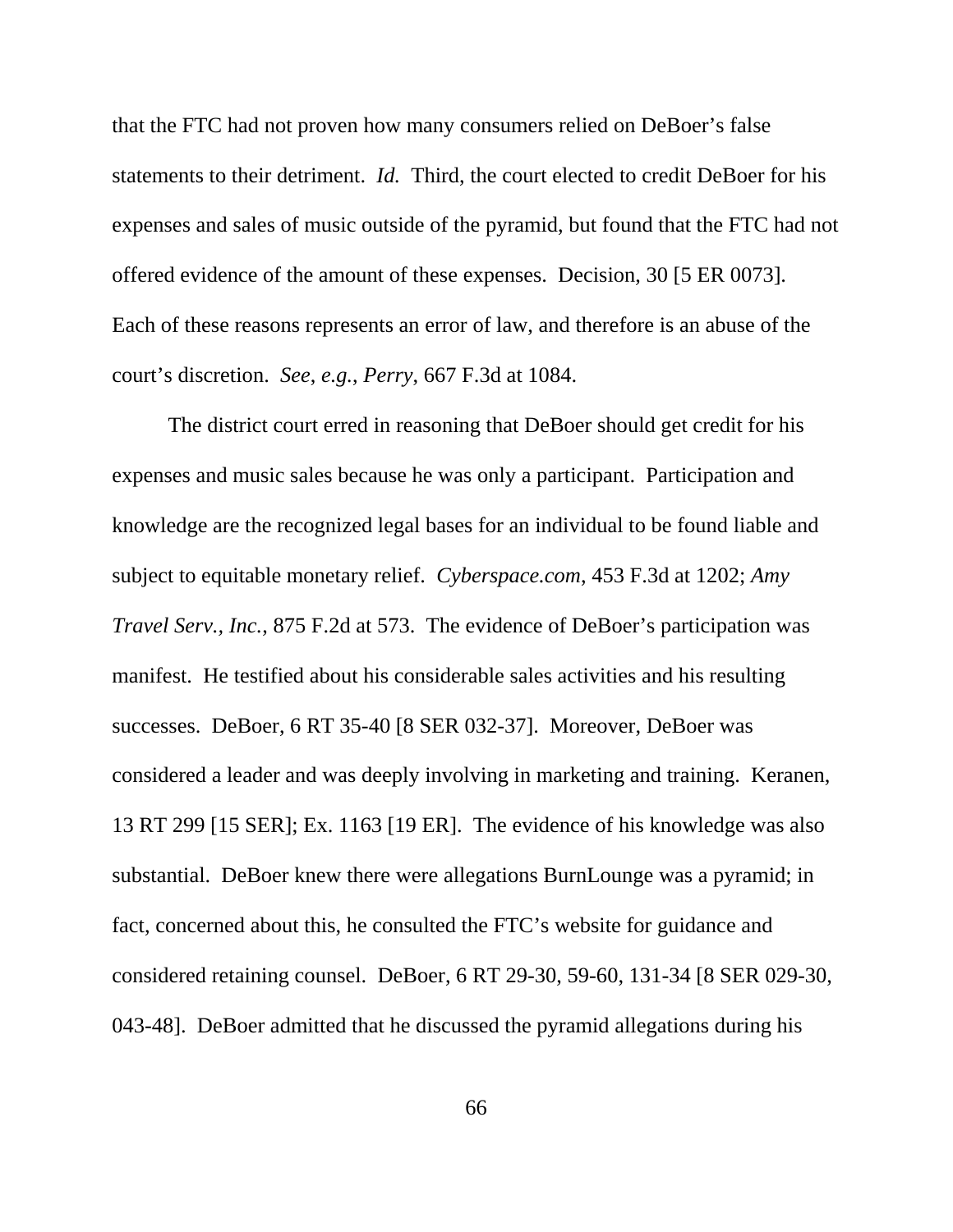presentations. DeBoer, 6 RT 59 [8 SER 043]. DeBoer also knew that his own statements were misleading. He admitted at trial that his standard pitch – about his "best friends" and their successes – was not true. Decision, at 18-19 [5 ER 0061- 62]; DeBoer, 6 RT 53-55 [8 SER 040-42].

Moreover, "it is well established that defendants in a disgorgement action are 'not entitled to deduct costs associated with committing their illegal acts.'" *Bronson Partners*, 654 F.3d at 375; *accord FTC v. Washington Data Resources*, 704 F.3d 1323, 1327 (11th Cir. 2013). This Court follows this principle, finding that disgorgement is measured by the full amount lost by consumers. *See Stefanchik*, 559 F.3d at 931-32 (citing *Febre*, 128 F.3d at 536).

For the same reason, the court erred in giving DeBoer credit for music sales made outside of the pyramid. As these sales flowed from the illegal pyramid activity, proceeds from them should be disgorged as well. *See*, *e.g.*, *SEC v. JT Wallenbrock & Assocs.*, 440 F.3d 1109, 1113-14 (9th Cir. 2006) ("[T]he amount of disgorgement should include 'all gains flowing from the illegal activities.'").

Even if DeBoer's expenses were relevant, the district court erred in concluding that it was the FTC's burden to establish these expenses. *See* Decision, 30 [5 ER 0073]. Once the FTC proved that he earned \$908,293.69, the burden of proof should have shifted to DeBoer to show this was inaccurate. *See Bronson*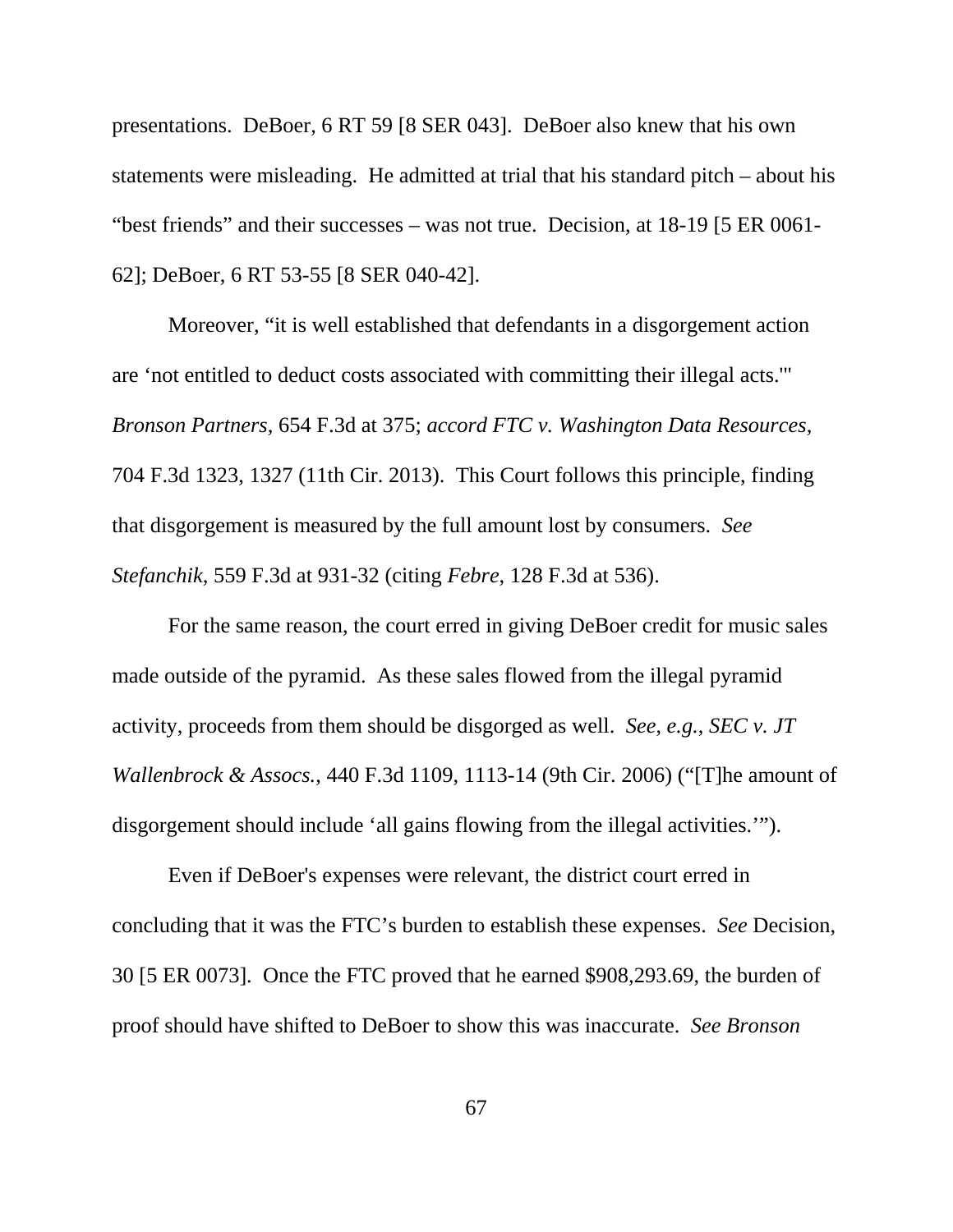*Partners*, 654 F.3d at 368; *Febre*, 128 F.3d at 535. Since DeBoer introduced no evidence of his expenses, he is entitled to no offset. *Stefanchik*, 559 F.3d at 931.

Finally, the district court erred in finding the FTC did not provide any evidence which identified "either the individuals who were in fact mislead [sic] by DeBoer or the amounts of their loss." Decision, 29 [5 ER 0072]. The FTC sufficiently proved reliance in this case is not required to prove each consumer's subjective reliance. *Sec. Rare Coin & Bullion Corp.*, 931 F.2d at 1316; *Figgie*, 994 F.2d at 605-06. These facts are sufficient to establish DeBoer's liability for the full amount of his receipts.

### **VI. The court properly ordered defendant Taylor to disgorge his full receipts.**

The court found that, although Taylor was not an officer or employee, he was nonetheless directly and centrally involved in the business, and it ordered him to disgorge his receipts from the scheme. Decision, 28-29 [5 ER 0071-72] (citing *Pantron I Corp.*, 33 F.3d at 1102). As the court itself recognized, this was a proper exercise of its equitable authority. "[T]he authority granted by section 13(b) is not limited to the power to issue an injunction; rather, it includes the 'authority to grant any ancillary relief necessary to accomplish complete justice.'" 33 F.3d at 1102.

Taylor claims that the court erred in not treating him like DeBoer and allowing offsets for expenses or earnings from music sales outside of the pyramid.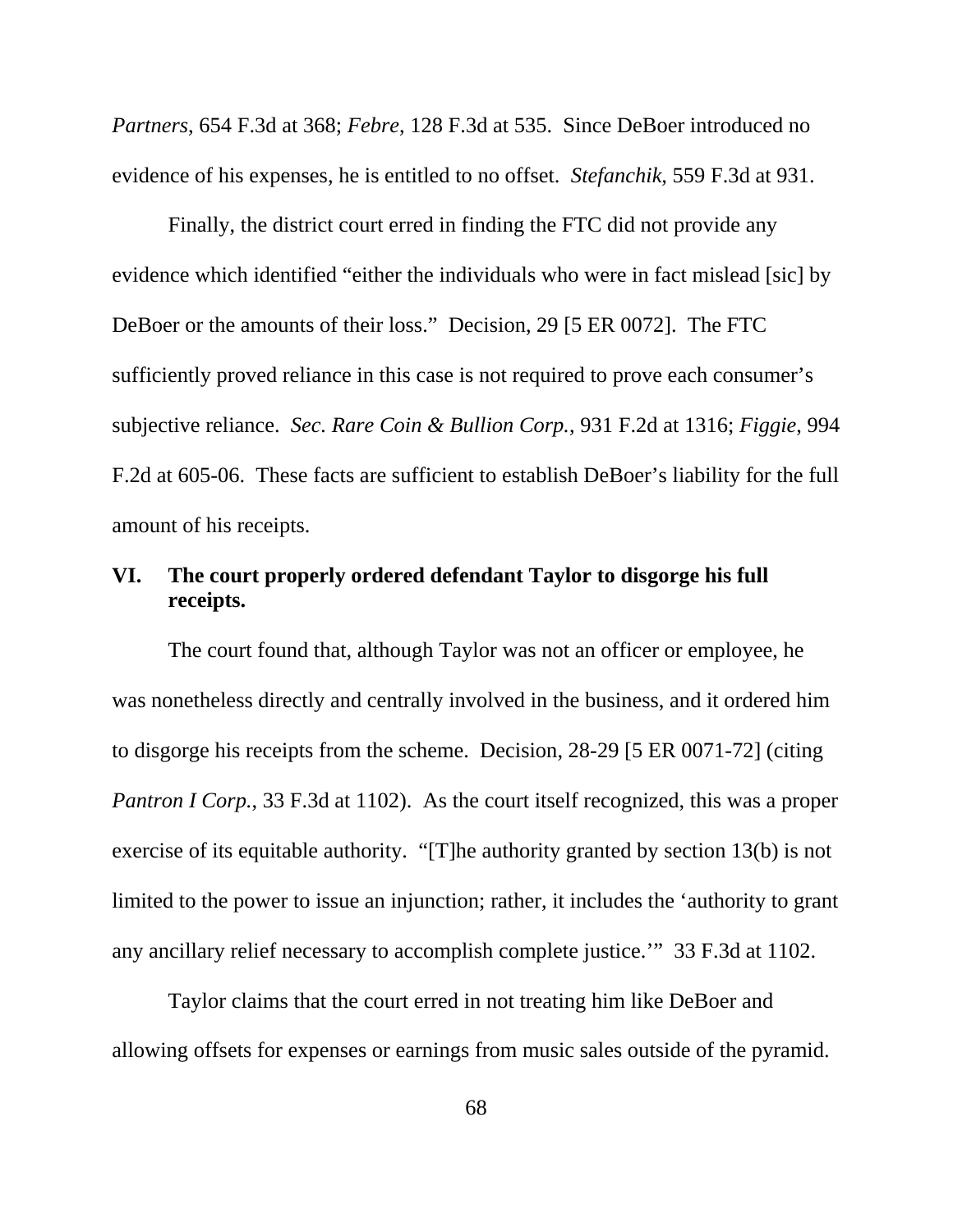Taylor Br. 13-15, 21-22. As discussed above, the court did err, but not in Taylor's favor: it was incorrect to offset DeBoer's award for expenses and music sales.

Taylor cites various securities sources for the principle that any disgorgement should be calculated on the basis of his profit, or his receipts minus his expenses. Taylor Br. 13-15. But courts in SEC cases involving disgorgement equate "profits" and "proceeds," or total receipts, and do not allow for the deduction of expenses. *See SEC v. Platforms Wireless Int'l Corp.*, 617 F.3d 1072, 1096 (9th Cir. 2010) (finding the SEC's calculation of the total *proceeds* received by defendants was nonetheless a reasonable approximation of *profits*); *accord SEC v. Levine*, 462 Fed. Appx. 717, 719 (9th Cir. 2011).

In a similar case involving a securities pyramid, this Court rejected an offset for defendants' expenses, finding "it would be unjust to permit the defendants to offset against the investor dollars they received the expenses of running the very business they created to defraud those investors into giving the defendants the money in the first place." *JT Wallenbrock & Assocs.*, 440 F.3d at 1114 (citing *SEC v. TLC Invs. & Trade Co.*, 179 F. Supp. 2d 1149, 1157 (C.D. Cal. 2001) ("expenses in carrying out a fraudulent scheme . . . are hardly appropriate or legitimate deductions")). In doing so, this Court affirmed disgorgement from an individual of his proceeds – not net profits – even though the defendant ultimately lost \$1.2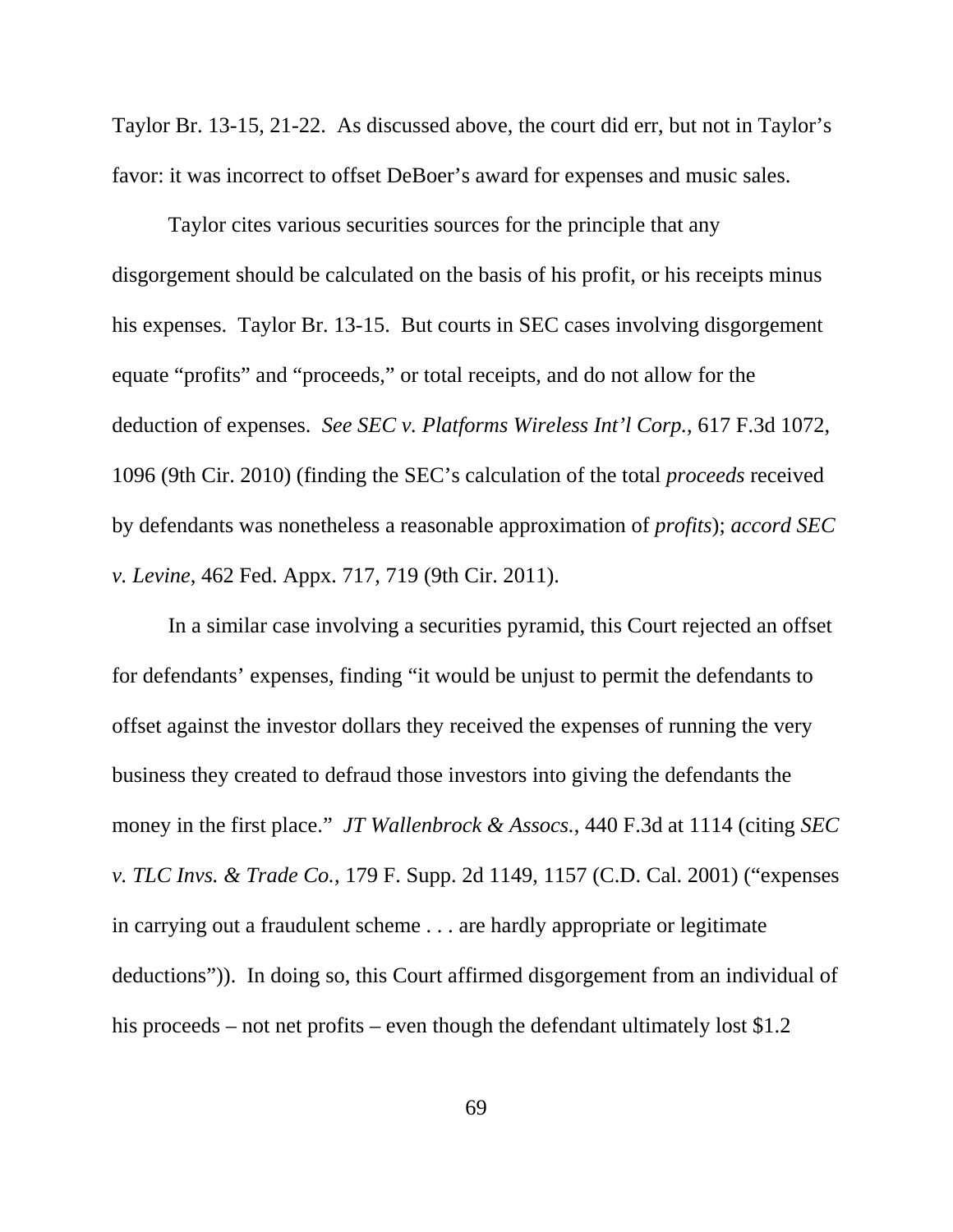million in the scheme. *Id.* at 1113, 1117. For the same reasons, this Court should affirm the award against Taylor.

#### **CONCLUSION**

For all of the foregoing reasons, the judgment of the district court with respect to defendants BurnLounge, Arnold, and Taylor should be affirmed. The judgment of the district court with respect to defendant DeBoer should be reversed and he should be ordered to disgorge \$908,293.69 – the full amount of his receipts from the illegal scheme.

Respectfully submitted,

DAVID C. SHONKA Acting General Counsel

JOHN F. DALY Deputy General Counsel for Litigation

s/ Burke W. Kappler

BURKE W. KAPPLER Attorney Federal Trade Commission 600 Pennsylvania Avenue, N.W. Washington, D.C. 20580 202-326-2043

OF COUNSEL: CHRIS COUILLOU DAMA BROWN Federal Trade Commission Southeast Region Office

April 1, 2013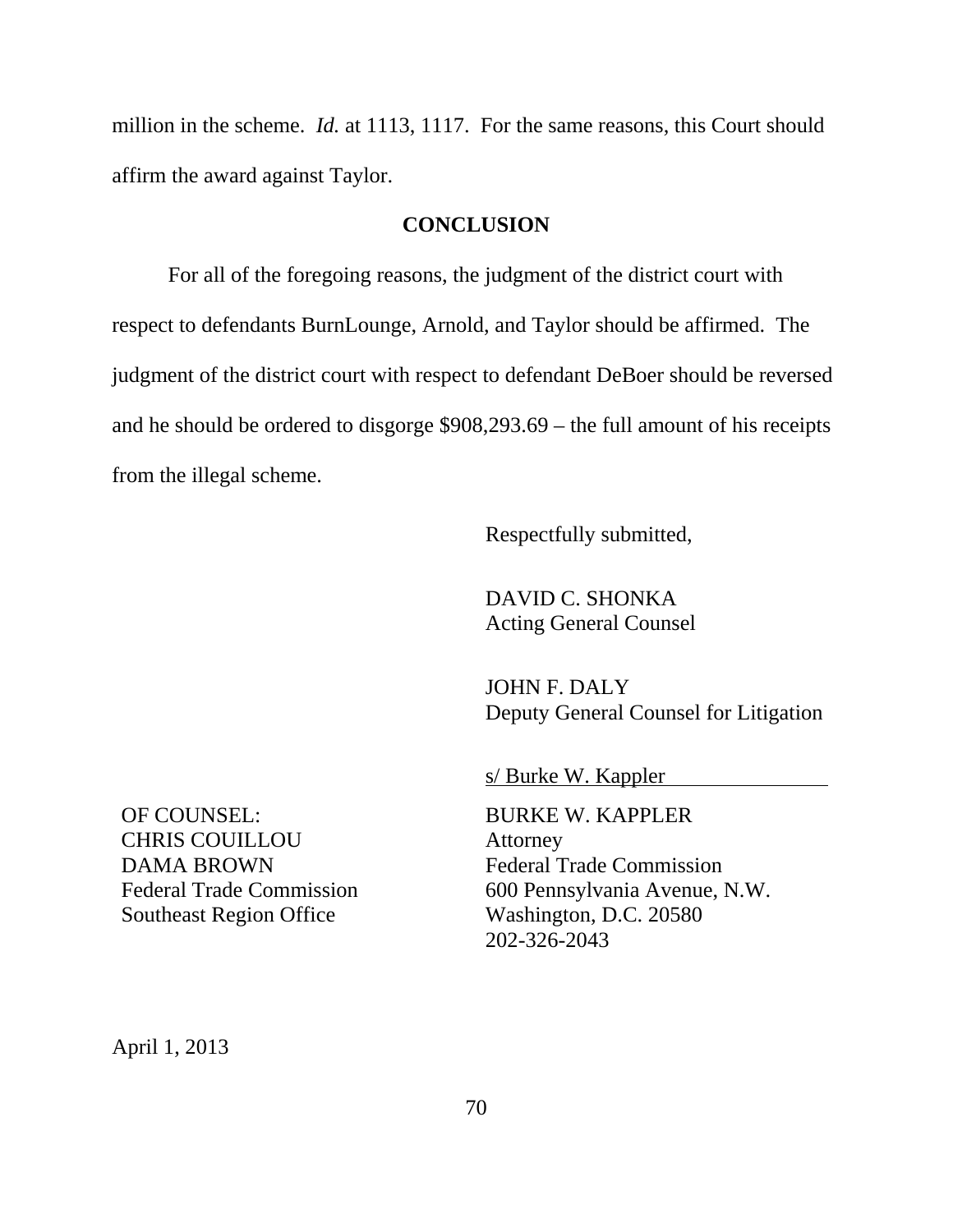#### **STATEMENT OF RELATED CASES**

Pursuant to Ninth Circuit Rule 28-2.6, I certify that the following are related cases:

Case No. 12-55926 Federal Trade Commission, plaintiff-appellee v. BurnLounge, Inc., defendant-appellant Juan Alexander Arnold, defendant-appellant John Taylor, defendant Robert DeBoer, defendant

Case No. 12-56197 Federal Trade Commission, plaintiff-appellee v. BurnLounge, Inc., defendant Juan Alexander Arnold, defendant John Taylor, defendant-appellant Robert DeBoer, defendant

Case No. 12-56228 Federal Trade Commission, plaintiff-appellant v. BurnLounge, Inc., defendant Juan Alexander Arnold, defendant John Taylor, defendant Robert DeBoer, defendant-appellee

> s/ Burke W. Kappler BURKE W. KAPPLER Attorney Federal Trade Commission 600 Pennsylvania Avenue, N.W. Washington, D.C. 20580 202-326-2043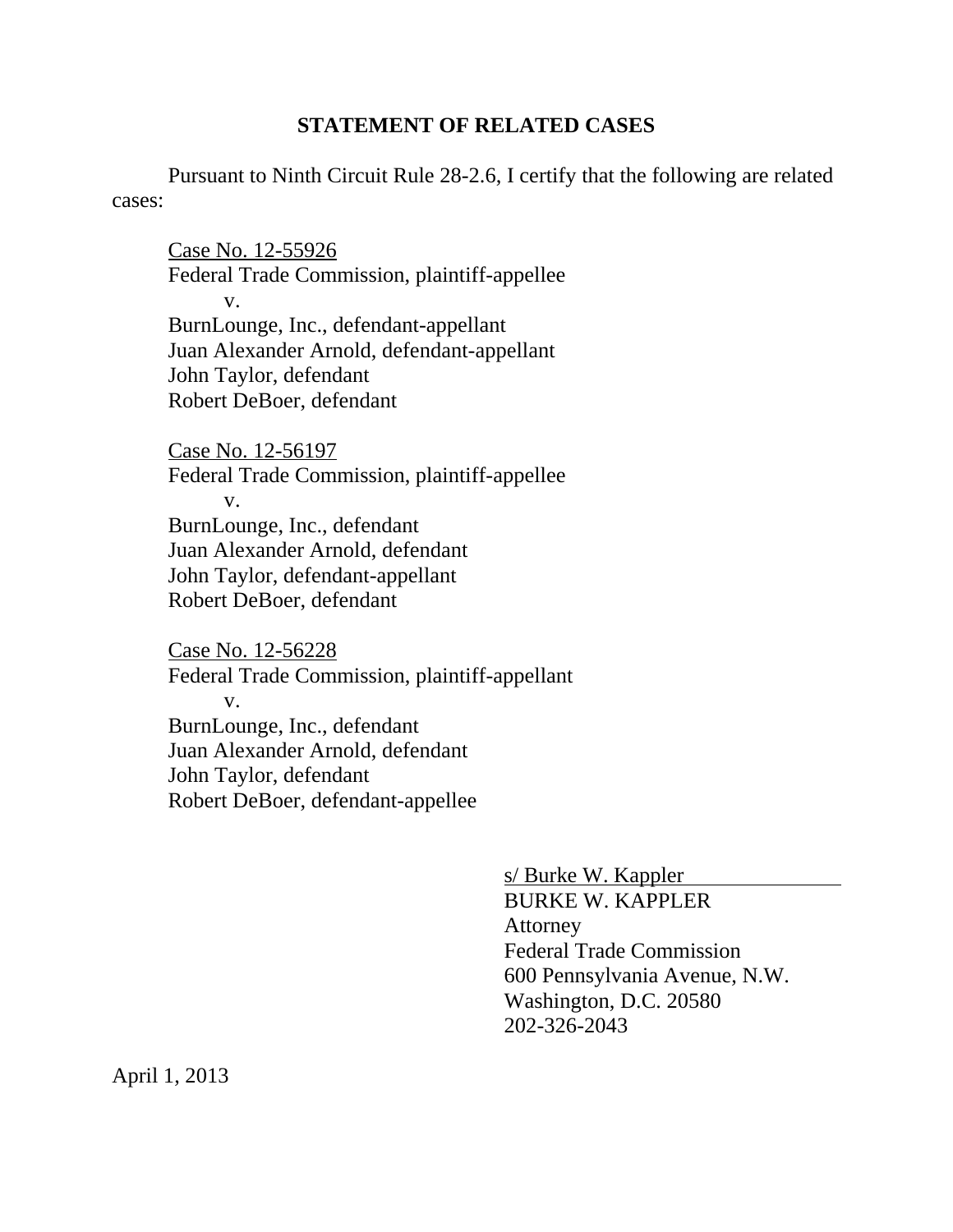9th Circuit Case Number(s) 12-55926 (Consolidated with 12-56197 and 12-56288)

**NOTE:** To secure your input, you should print the filled-in form to PDF (File > Print > *PDF Printer/Creator*).

\*\*\*\*\*\*\*\*\*\*\*\*\*\*\*\*\*\*\*\*\*\*\*\*\*\*\*\*\*\*\*\*\*\*\*\*\*\*\*\*\*\*\*\*\*\*\*\*\*\*\*\*\*\*\*\*\*\*\*\*\*\*\*\*\*\*\*\*\*\*\*\*\*\*\*\*\*\*\*\*\*

# CERTIFICATE OF SERVICE

When All Case Participants are Registered for the Appellate CM/ECF System

I hereby certify that I electronically filed the foregoing with the Clerk of the Court for the United States Court of Appeals for the Ninth Circuit by using the appellate CM/ECF system on (date) .

I certify that all participants in the case are registered CM/ECF users and that service will be accomplished by the appellate CM/ECF system.

Signature (use "s/" format)

## \*\*\*\*\*\*\*\*\*\*\*\*\*\*\*\*\*\*\*\*\*\*\*\*\*\*\*\*\*\*\*\*\*\*\*\*\*\*\*\*\*\*\*\*\*\*\*\*\*\*\*\*\*\*\*\*\*\*\*\*\*\*\*\*\*\*\*\*\*\*\*\*\*\*\*\*\*\*\*\*\*

## CERTIFICATE OF SERVICE

When Not All Case Participants are Registered for the Appellate CM/ECF System

I hereby certify that I electronically filed the foregoing with the Clerk of the Court for the United States Court of Appeals for the Ninth Circuit by using the appellate CM/ECF system

on (date) . Apr 1, 2013

Participants in the case who are registered CM/ECF users will be served by the appellate CM/ECF system.

I further certify that some of the participants in the case are not registered CM/ECF users. I have mailed the foregoing document by First-Class Mail, postage prepaid, or have dispatched it to a third party commercial carrier for delivery within 3 calendar days to the following non-CM/ECF participants:

Rob DeBoer, 316 Amberwood Circle, Irmo, SC 29063 (by FedEx and e-mail to coachrobdeboer $(\partial g$ mail.com)

Signature (use "s/" format)

s/ Burke W. Kappler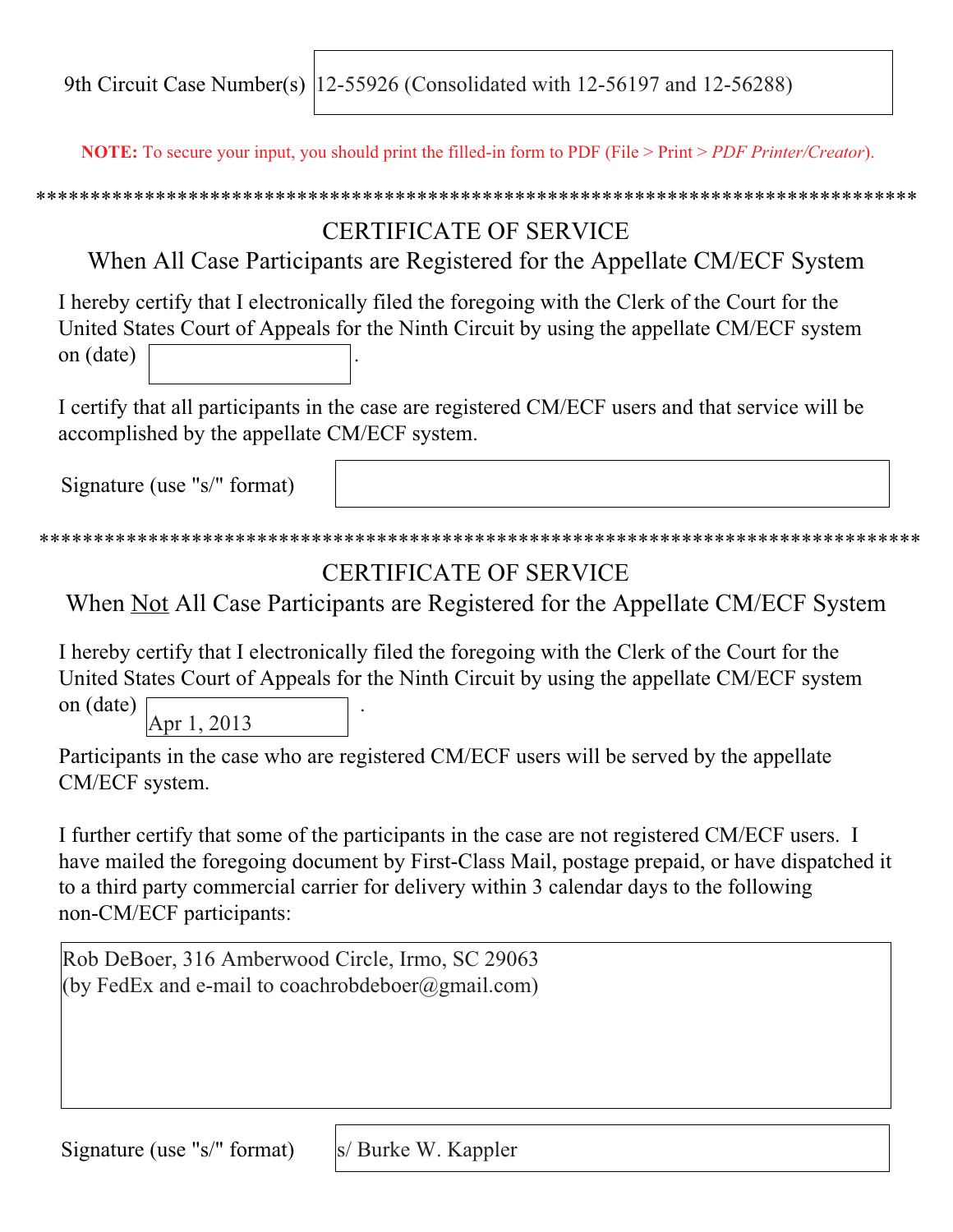### **Form 6. Certificate of Compliance With Type-Volume Limitation, Typeface Requirements, and Type Style Requirements**

- 1. This brief complies with the type-volume limitation of Fed. R. App. P. 32(a)(7)(B) because:
	- words, excluding the parts of the brief exempted by Fed. R. App. P. 32(a)(7)(B)(iii), *or*  $\overline{\mathsf{x}}$  this brief contains 16,483
	- excluding the parts of the brief exempted by Fed. R. App. P.  $32(a)(7)(B)(iii)$ .  $\Box$  this brief uses a monospaced typeface and contains lines of text,
- 2. This brief complies with the typeface requirements of Fed. R. App. P. 32(a)(5) and the type style requirements of Fed. R. App. P. 32(a)(6) because:
	- $\overline{X}$  this brief has been prepared in a proportionally spaced typeface using *(state name*) *and version of word processing program)* WordPerfect 13 *(state font size and name of type style) , or* 14 pt. Times New Roman
	- *and version of word processing program)* with *(state number of characters per inch and name of type style)*  $\Box$  this brief has been prepared in a monospaced spaced typeface using *(state name*)

*.*

Signature |s/ Burke W. Kappler

Attorney for Federal Trade Commission

Date Apr 1, 2013